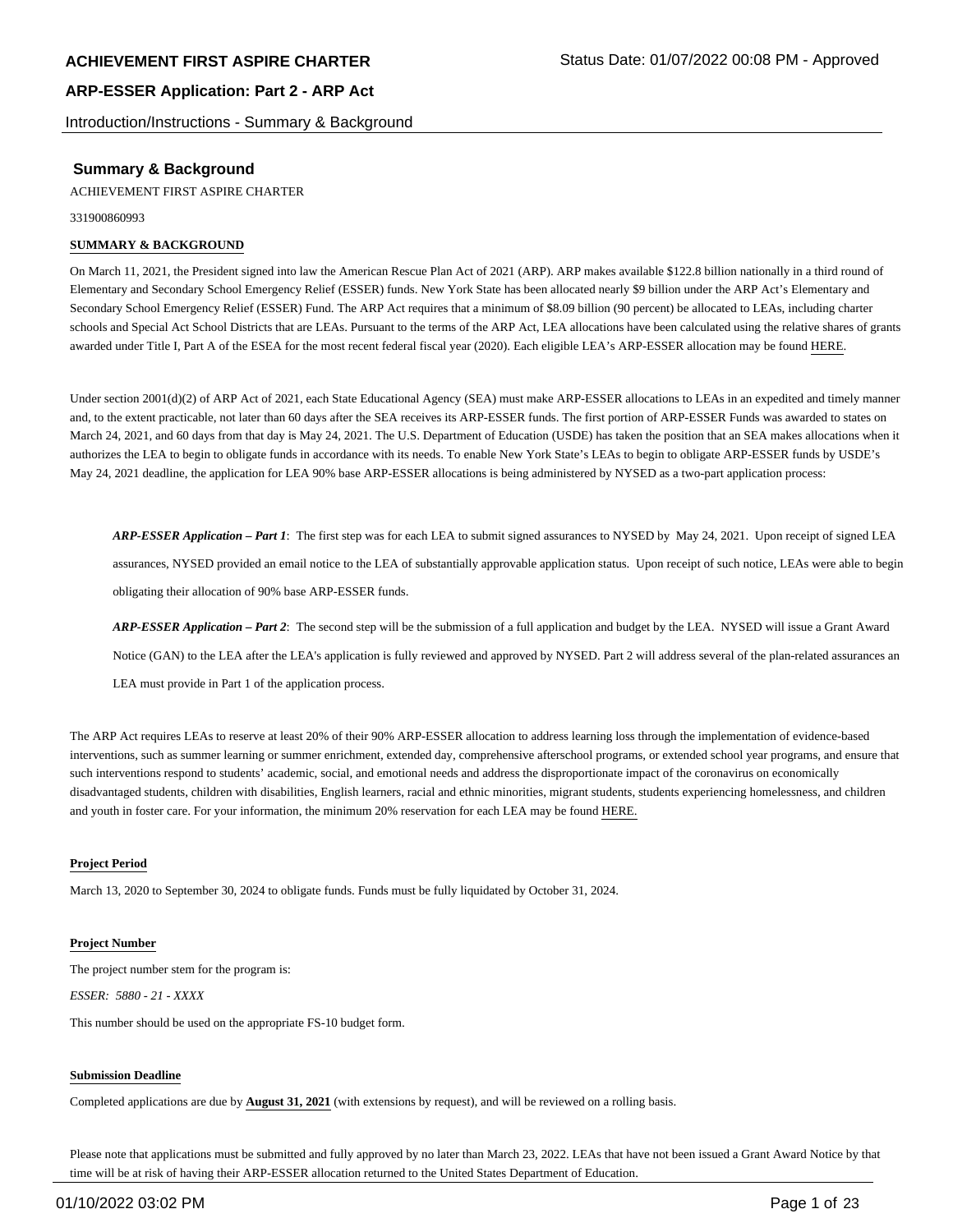Introduction/Instructions - Summary & Background

#### **APPLICATION PROCESS FOR LEA ALLOCATIONS OF ARP-ESSER SEA RESERVE FUNDS**

The federal ARP statute requires SEAs to reserve:

not less than 5 percent of the total amount of grant funds awarded to the State (\$449.4 million) to carry out activities to address the impact of lost instructional

time by supporting the implementation of evidence-based interventions;

not less than 1 percent (\$89.9 million) to carry out the implementation of evidence-based summer enrichment programs; and

not less than 1 percent (\$89.9 million) to carry out the implementation of evidence-based comprehensive afterschool programs.

The 2021-22 enacted state budget directs that these required SEA set-asides be allocated as grants to specified school districts. Each eligible district's allocation of SEA reserve funds may be found HERE. NYSED will inform school districts under separate cover when the application process for school district allocations of ARP-ESSER SEA set-aside funds has been published in the SED Monitoring and Vendor Reporting System. This application is only for LEA 90% base ARP-ESSER allocations. LEAs should not apply for ARP ESSER SEA Reserve funds as part of this application.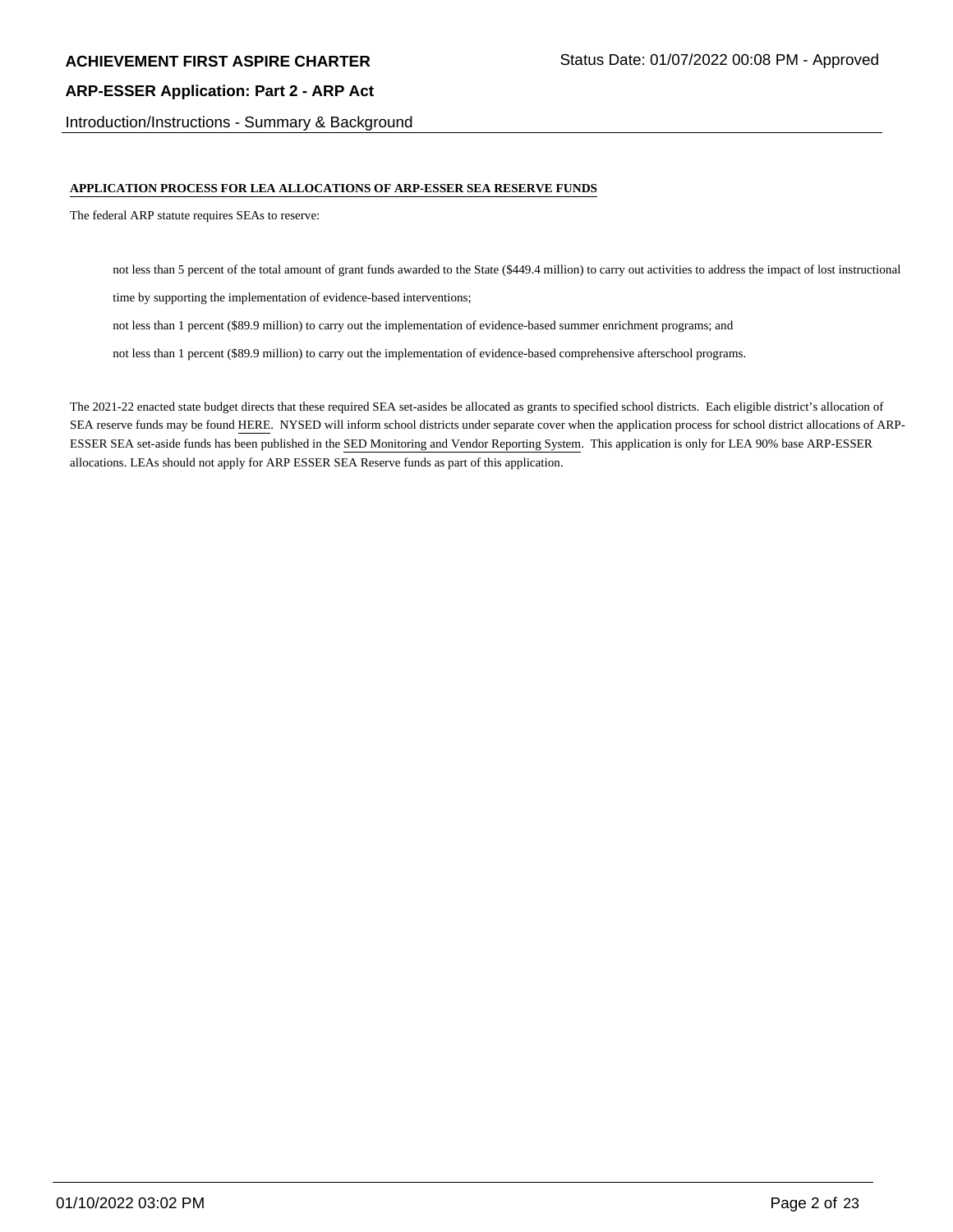Introduction/Instructions - Submission Instructions

#### **Submission Instructions**

ACHIEVEMENT FIRST ASPIRE CHARTER

331900860993

#### **Directions for Submitting the Application:**

The online application may only be submitted/certified by the chief school officer of the applicant LEA. The designated superintendent (public school LEAs), and the chief executive officer, board of trustees president, or school employee designated by the board of trustees (charter school LEAs) are the only administrators with the submit/certify rights necessary to successfully submit and certify a completed application for NYSED review.

LEAs *ARE NOT REQUIRED* to send hard copies of general application materials to the Department.

LEAs *ARE REQUIRED* to send signed originals and two hard copies of each FS-10 Budget Form to:  *Office of ESSA-Funded Programs - Rm 320 EB RE: ARP-ESSER Application – Part 2 New York State Education Department 89 Washington Avenue Albany, NY 12234.*

#### **Deadline for Submitting the Applications:**

The *ARP-ESSER Application – Part 2* is due by August 31, 2021.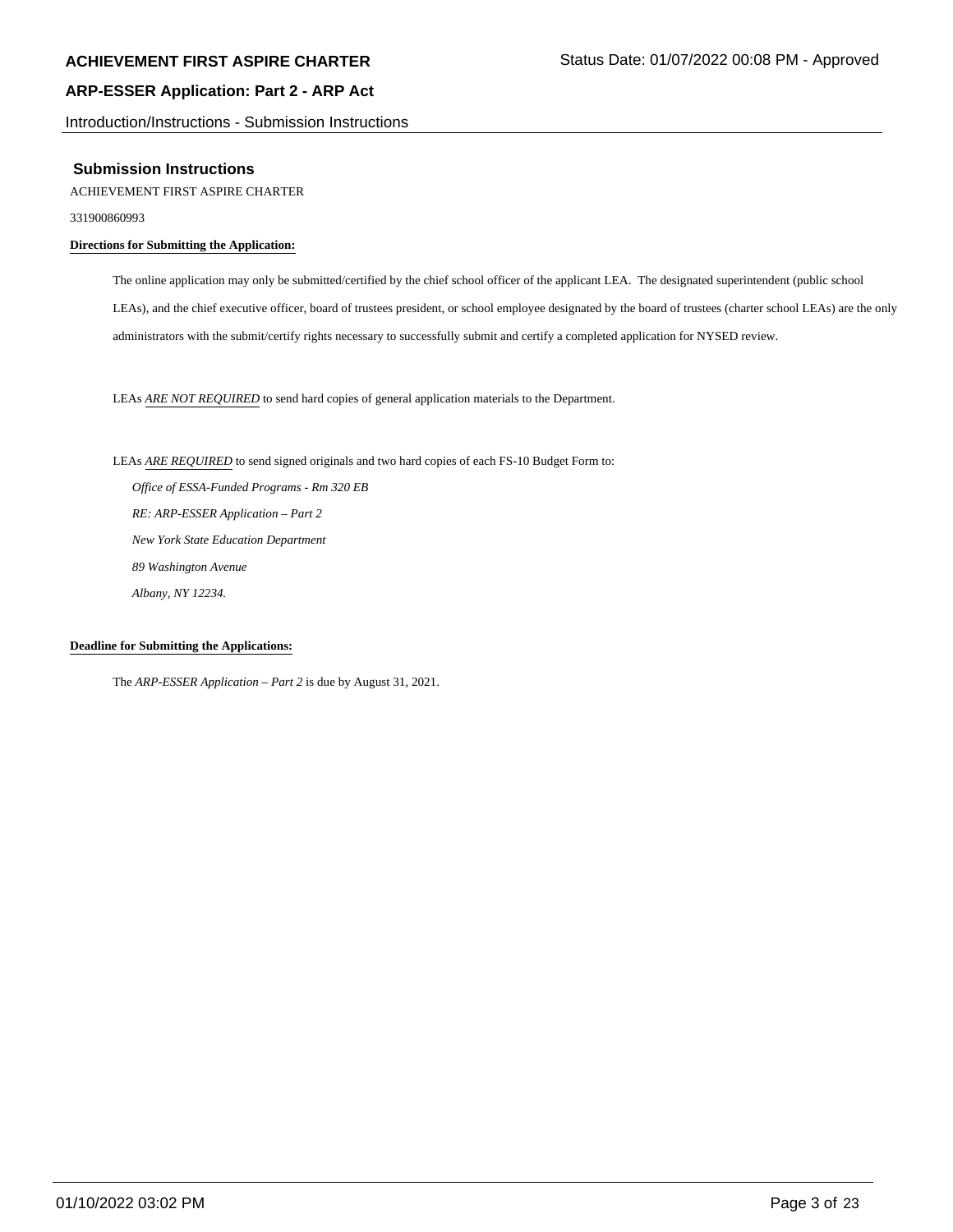LEA ARP-ESSER Plan - ARP-ESSER Intent to Apply

# **ARP-ESSER LEA Base 90% Allocation - Intent to Apply**

ACHIEVEMENT FIRST ASPIRE CHARTER

331900860993

**1. Does the LEA intend to apply for American Rescue Plan (ARP) Act - Elementary and Secondary School Emergency Relief (ESSER) LEA Base 90% funding?**

Yes, the LEA intends to apply for Elementary and Secondary School Emergency Relief (ESSER) funding.

**2. Please provide contact information for the LEA Business Official and Board President. Please confirm that each individual has reviewed and approved of the application, including all plan descriptions and use of funds.** 

|                               | Name            | Email Address                 | Date of Final |
|-------------------------------|-----------------|-------------------------------|---------------|
|                               |                 |                               | Review/       |
|                               |                 |                               | Approval      |
| <b>ILEA Business Official</b> | Neil Shah       | neilshah@achievementfirst.org | 08/31/2021    |
| <b>LEA Board President</b>    | Deborah Shanley | dashanley838@gmail.com        | 09/08/2021    |

## **ARP-ESSER Allocation - Construction-Related Costs**

**3. Does the LEA intend to use American Rescue Plan (ARP) Act - Elementary and Secondary School Emergency Relief (ESSER) LEA Base 90% funding for construction-related expenditures?**

Yes, the LEA does intend to use American Rescue Plan (ARP) Act - Elementary and Secondary School Emergency Relief (ESSER) funding for construction-related expenditures.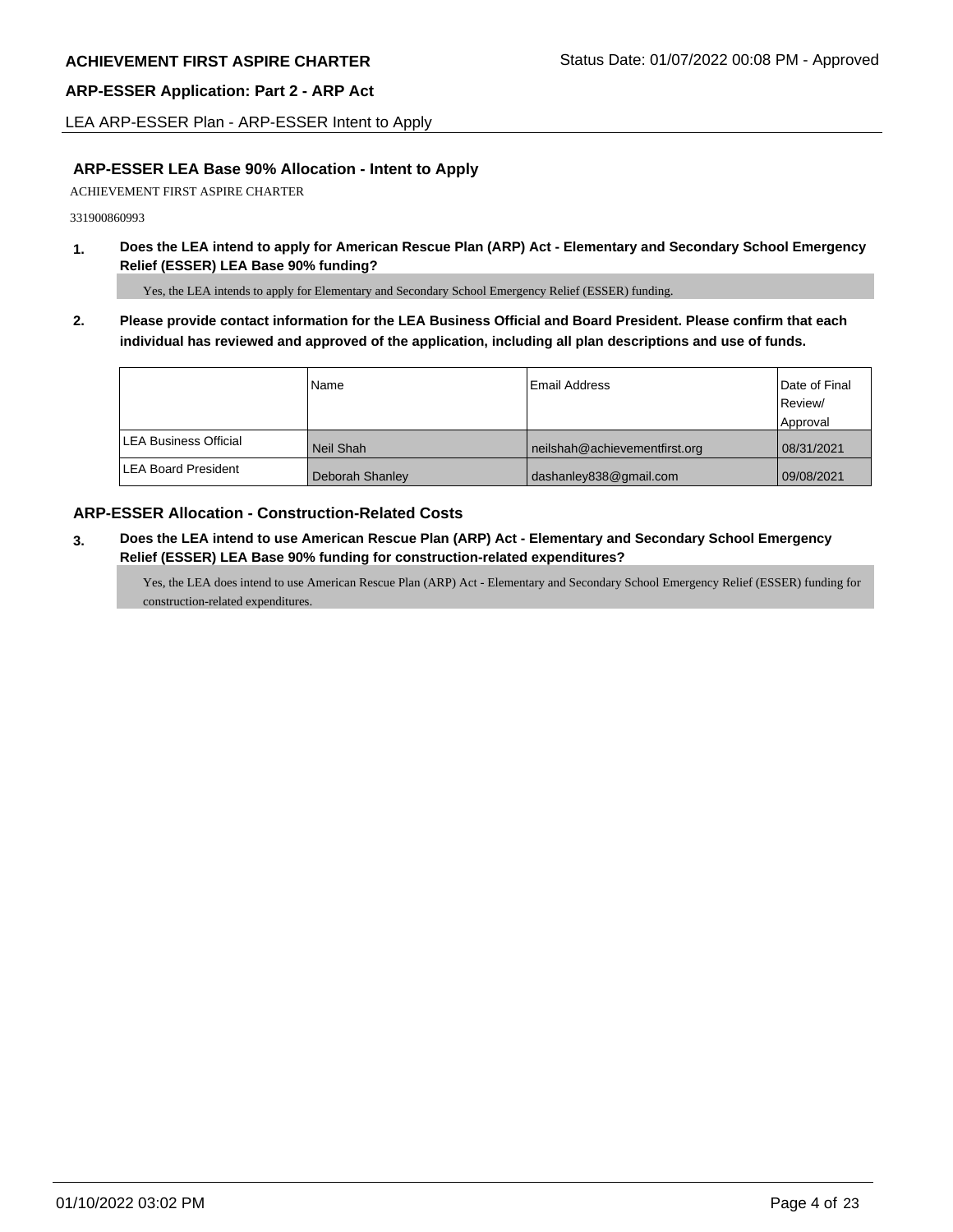LEA ARP-ESSER Plan - ARP-ESSER Plan Development & Program Information

#### **ARP-ESSER LEA Base 90% Allocation - Plan Development and Dissemination**

ACHIEVEMENT FIRST ASPIRE CHARTER

331900860993

Title VIII of Division B of the CARES Act directs the Department to carry out the Education Stabilization Fund, of which the ARP ESSER funds are a part. Section 2001 of the ARP Act provides for the Department to make grants to each SEA from the ARP ESSER funds. An SEA must allocate at least 90 percent of its ARP ESSER grant funds to its LEAs (including charter schools that are LEAs) in the State in the same proportion that the LEAs received under part A of title I of the ESEA in Fiscal Year 2020, as required by section  $2001(d)(1)$  of the ARP Act; and section  $2001(e)$  of the ARP Act prescribes certain mandatory and permissive uses of LEAs' funds. Under 20 U.S.C. 1221e-3, the Secretary has the authority to promulgate rules governing the programs administered by the Department. Under this requirement, each LEA that receives ARP ESSER funds must develop, submit to the SEA on a reasonable timeline determined by the SEA, and make publicly available on the LEA's website, a plan for the LEA's use of ARP ESSER funds. The plan - known as the LEA ARP ESSER Plan - and any revisions to the plan submitted consistent with procedures established by the SEA, must include a description of key activities which are required below.

#### **NYSED will consider each LEA's application for its base 90% ARP-ESSER allocation as meeting the USDE LEA ARP-ESSER use of funds plan requirement, provided the required elements of the plan are fully addressed in the LEA's application, combined with a budget, and then publicly posted after being developed with public input.**

An LEA must engage in meaningful consultation with stakeholders and give the public an opportunity to provide input in the development of its plan. Specifically, an LEA must engage in meaningful consultation with students; families; school and district administrators (including special education administrators); and teachers, principals, school leaders, other educators, school staff, and their unions. Additionally, an LEA must engage in meaningful consultation with each of the following, to the extent present in or served by the LEA: Tribes; civil rights organizations (including disability rights organizations); and stakeholders representing the interests of children with disabilities, English learners, children experiencing homelessness, children in foster care, migratory students, children who are incarcerated, and other underserved students.

Each LEA's ARP ESSER plan must be in an understandable and uniform format and, to the extent practicable, written in a language that parents can understand (or, if not practicable, orally translated). Upon request by a parent with a disability, LEA plans must be provided in an alternative format accessible to the parent.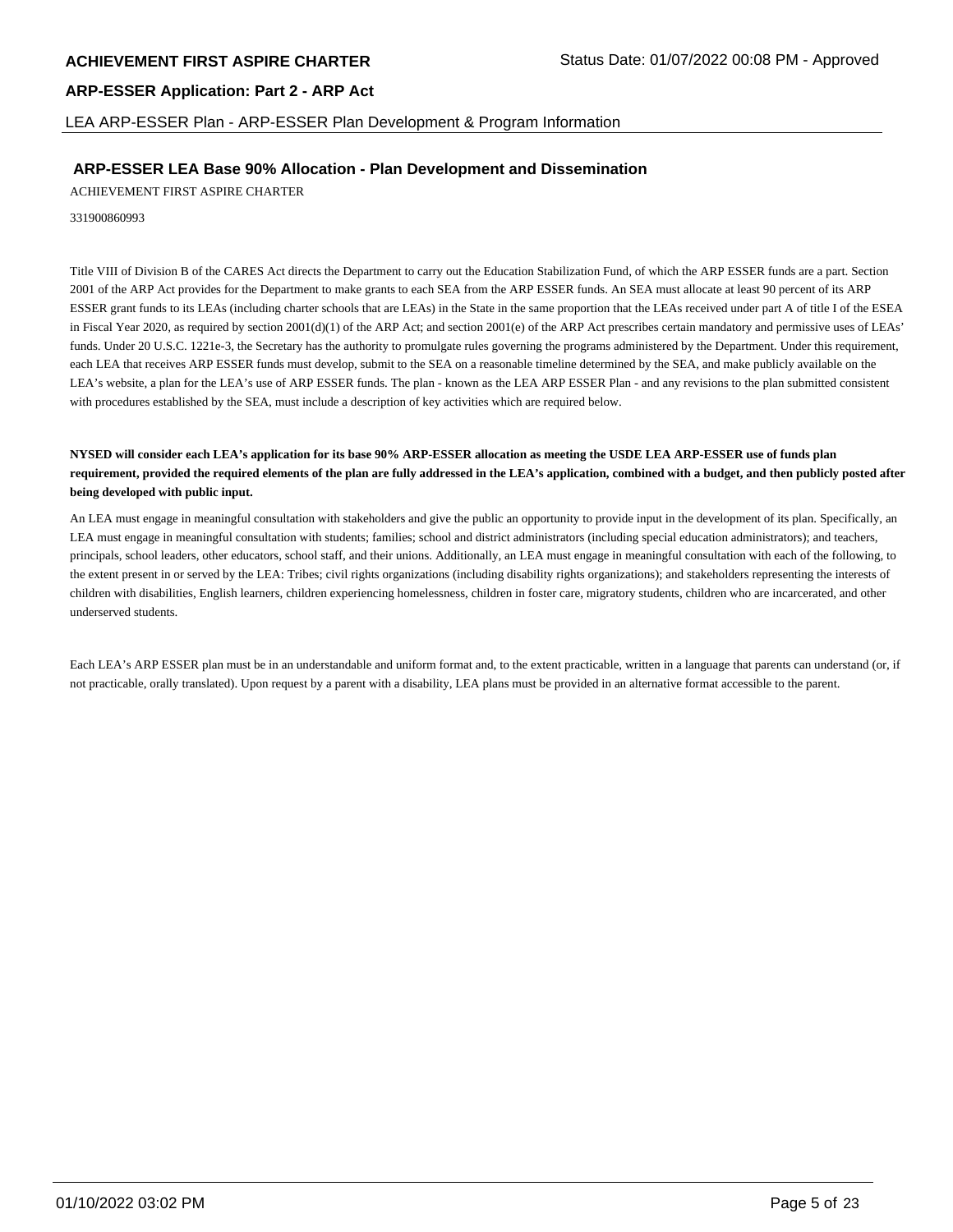#### LEA ARP-ESSER Plan - ARP-ESSER Plan Development & Program Information

#### **1. In the space provided below, please describe how the LEA meaningfully engaged a diverse and representative set of the applicable stakeholders in developing a plan to use these funds and implementing that plan.**

AF schools follow a process of designing "with" not "for", and as part of designing our response to COVID programming we conducted in-depth surveys of families, students, staff, and school leaders. Over 290 New York parents provided their input via these surveys, and more than 80 expressed interest in participating in 4-hour long "Vision Summit" meetings with network and school leaders. The same opportunities were provided to our Board members and student alumni.

The AF Brooklyn school board received regular updates on reopening plans and ESSER grant development and had opportunities to ask questions and provide feedback. The feedback from all stakeholders resulted in a program that leverages five strategies: 1) designed for physical safety; 2) maximizes each student's experience; 3) adaptive curriculum; 4) strong reading intervention; and 5) leverage eternal partnerships like those to provide tutoring.

Achievement First has prioritized listening and responding to the needs of scholars, families, and staff on a consistent and ongoing basis. Achievement First will continue to engage its stakeholders in defining its most important educational needs resulting from COVID-19 through:

 • Virtual Parent and Family Town Halls on scholars' academic progress and recovery, curriculum shifts and interventions, school buildings' safety plan updates, enrichment programming and social emotional resources

 • School boards continue to meet on a bi-monthly basis and receive updates on the academic program, non-academic offerings, facilities' health and safety, student and family experience feedback and expenditures

 • School leader cohort meetings at each academy level are held 1 to 2 times each month in which Achievement First network leaders and principals meet to discuss the current state of schools, attendance and classroom engagement, share best practices, review the efficacy of elements of the reopening and safety plans and align on necessary actions

 • Accessible, two-way communication and coordination among educators and administrators and Achievement First families via the ParentSquare digital tool. The platform was provided by each school facilitates and encourages engagement about daily school happenings, special events and developments, collect and respond to feedback

 • Achievement First's technology teams have established remote IT support for scholars and families to engage about the effectiveness of technology aids as part of the educational program. This facility also helps to alleviate stress in connecting by providing device troubleshooting including Chromebooks and MiFis, and stable internet connectivity to support at-home learning via Zendesk tickets. School staff, teachers and scholars continue to receive on-site support for in-person instruction.

 • Ongoing outreach to families by Achievement First's School Operations team about non-academic needs including meals, rent and utilities support.

**2. In the space provided below, please provide the URL for the website(s) where the LEA ARP-ESSER Plan is/will be publicly posted. For an LEA that does not have a website, the LEA may identify an online platform (e.g. social media group or post, file sharing service, email listserv) that allows plans to be directly communicated to students, parents or legal guardians, school staff, and other stakeholders. As appropriate, the LEA should provide details about how the plan will be made available to people who request it.**

Safe Return to In-Person Instruction and Continuity of Services Plan: https://www.achievementfirst.org/wp-content/uploads/2021/12/AF-NY-SafeReturnPlan-2.pdf

The AF Aspire ARP ESSER plan will be posted after the grant application receives programmatic approval.

Families that have additional questions can review the Family FAQs on the website, or complete this form to request more information. The School Operations team will make hard copies of the plan available when requested.

## **ARP-ESSER LEA Base 90% Allocation - Program Information**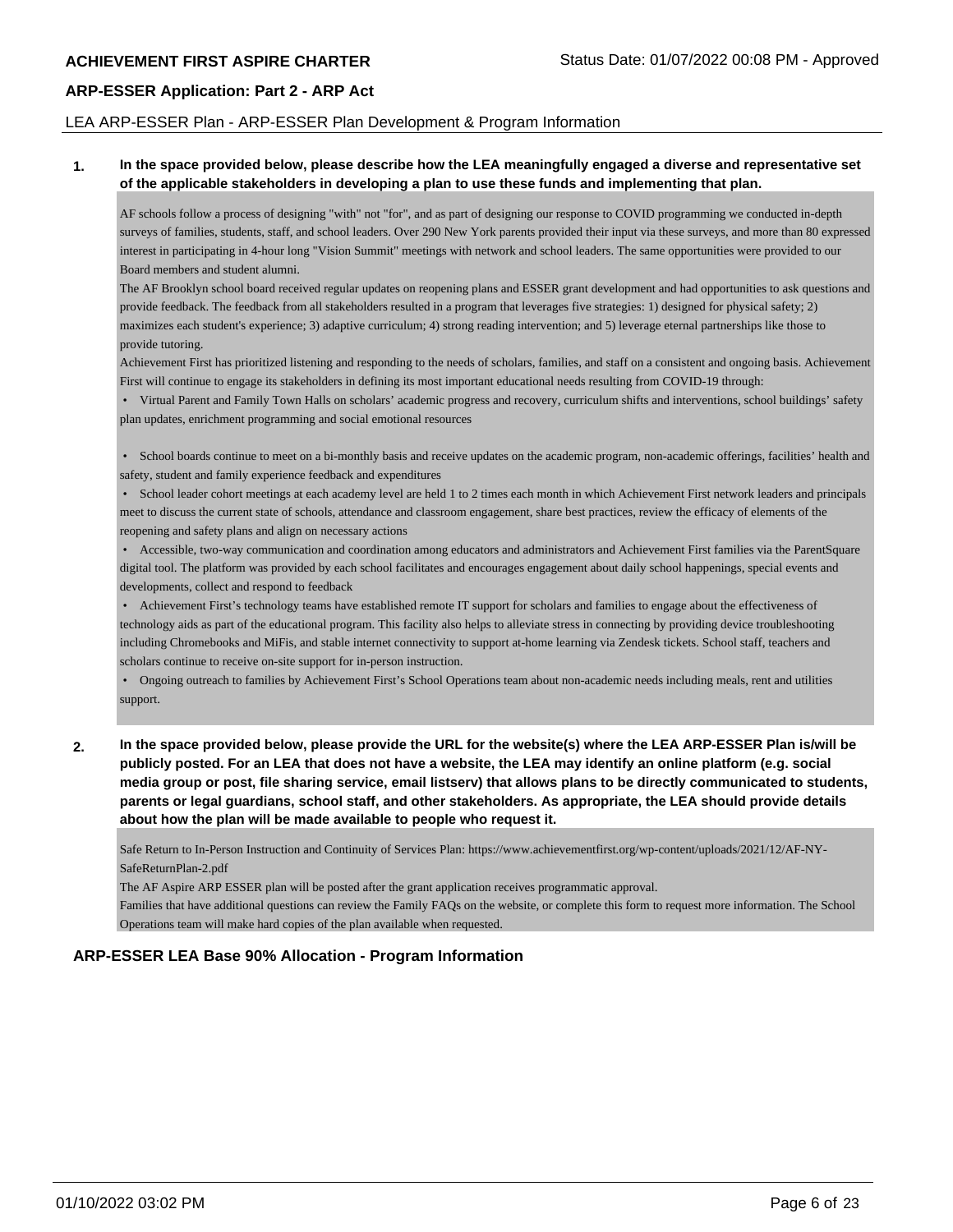#### LEA ARP-ESSER Plan - ARP-ESSER Plan Development & Program Information

**3. In the space provided below, please describe the extent to which and how the funds will be used to implement prevention and mitigation strategies that are, to the greatest extent practicable, consistent with the most recent CDC guidance on reopening schools, in order to continuously and safely open and operate schools for in-person learning.**

Achievement First will ensure the safety and well-being of all staff and students preventing all cases of in-school transmission of COVID-19 in by enforcing compliance with mask wearing at all school sites, physical distancing protocols, limiting the sharing of resources and tools, improving access to effective academic and providing social emotion supports, and facilities' upgrades including frequent deep cleaning and HVAC maintenance and projects mitigate spread via high-touch surface and high-traffic areas through the 2023/24 academic year. Achievement First adopted a twopronged evaluation and monitoring approach for this goal: (1) extent to which the charter's mitigation practices reflect CDC and state guidance and best practices endorsed by peer organizations; and (2) engaged staff and families through family surveys administered through Parent Square in June - July 2020, and at regular town halls beginning in June 2020 throughout SY21 on our reopening and safety strategies throughout the pandemic. The Needs Assessment revealed that Achievement First must: a. Ensure all safety measures are in place and the school has procured the technology and instructional materials necessary to implement the instructional model. b. Train and hold all staff members accountable to the Achievement First Operational & Safety Parameters. c. Capture & codify examples, images, and videos of best practices & key routines with safety parameters to leverage in training of new staff and teachers. The strategies outlined in this ARP ESSER application reflect the findings of the Needs Assessment as they are comprehensive and integrated to mitigate the spread of COVID at Achievement First by empowering families, scholars, and staff to feel wholly supported whilst holding all members of the school community accountable for the successful re-introduction of in-person instruction at full or near capacity through SY2021/22. The strategies leverage the most up-to-date guidance for health and safety to design programming and create conditions and an environment to facilitate more responsive, effective and forward-looking instructional model parameters.

Stocking and distribution of PPE, sanitizer, 1:1 Chromebooks and laptops preloaded with instructional and engagement software, providing reliable and stable internet access (MiFi devices and plans) to scholars as needed to facilitate hybrid and remote instruction as well as access to additional digital resources to support academic recovery and learning acceleration, for individual sets of instructional and curriculum supplies, and individually assigned computer peripherals including headphones for instructional that is enhanced by digital resources and to limit distractions that impact hybrid/ remote synchronous learning . ESSER II and ARP ESSER funding will assist with purchasing adequate supplies of alcohol-based hand sanitizer, sanitizing stations and handwashing units to promote good hand hygiene and ensure the hands of scholars and staff are cleansed between washing, reusable protective face coverings that have been recommended by the CDC to reduce the risk and transmission of bacteria and viruses including COVID-19, disposable face coverings to augment reusable supplies and serve as contingency, disposable latex gloves and gowns to limit transmission and facilitate health checks, handheld temperature scanners and thermometers to check students and staff for fevers before they enter the schools' facilities, and individually packaged student instructional supplies to mitigate the spread of disease among scholars and teachers via shared classroom resources.

Achievement First Directors of School Operations and network leads collaborated to develop operating plans and procedures to ensure school teams are prepared to implement health and safety guidance and resume in-person and introduce hybrid instruction in Fall 2020. The Achievement First Operational Parameters and Safety Precautions have been designed to ensure scholar and staff well-being and mitigate and/ or decrease potential spread of COVID-19. Particular emphasis has been placed on good hand-hygiene, physical distancing, scholar and employee screening and asymptomatic testing, self- monitoring and reporting, disinfecting, and safe disposal of chemicals, additional waste and PPE.

Facilities sanitization, improvements, upgrades and maintenance to mitigate spread via high-touch surfaces and ensure that all Achievement First classrooms maintain adequate air flow for air quality standards in-keeping with CDC guidance and to reduce any risk of airborne spread of COVID-19 inside school facilities.

1. The funding will assist with costs for professional deep cleaning services, acquiring stocks of sanitizing/

disinfecting wipes that are critical for school operations and keeping students and staff safe and healthy during the ongoing COVID-19 public health emergency, and additional commercial-grade cleaning and disinfecting supplies to ensure that classrooms and common areas are effectively cleaned and sanitized. Achievement First has developed a comprehensive facilities and custodial services plan in response to the COVID-19 pandemic and to facilitate the safe reopening. Professional custodial service providers will clean and disinfect frequently touched surfaces at the end of each day using robust cleaning protocols in-line with CDC and Local government recommendations, frequent cleaning of high-touch items and restrooms and the Nurse's Office should be sanitized at least twice a day whilst ensuring that disinfectants are applied/used according to the manufacturers' specifications.

2. Assess all building HVAC systems to ensure they are providing the needed air exchanges, and replace HEPA filters every 6-8 weeks (versus every 20 weeks).

3. Purchase sanitizing units to clean air at HVAC air inlets. Sanitizing units compatible with current HVAC systems will clean air before circulating through heating system. These units are known to kill various viruses including COVID-19.

4. Install stand- alone and large air purifiers to aide in ventilation and mitigate the spread of COVID-19 within Achievement First's classrooms and common areas.

5. Replace traditional water fountains with touchless installations as is best practice in public spaces. Reduces the risk of the COVID spread by eliminating the need for scholars and staff to use hands on high-touch surfaces.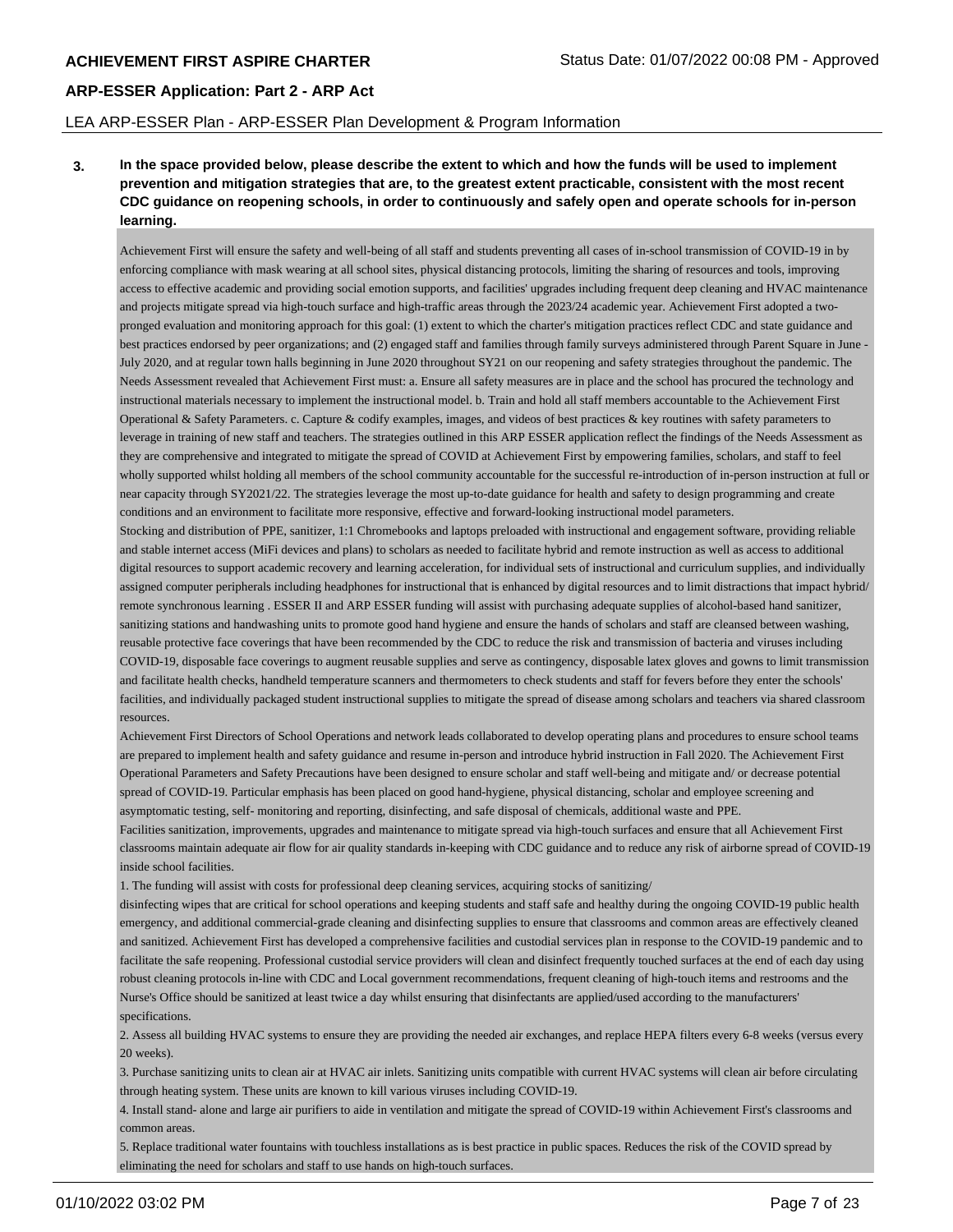#### LEA ARP-ESSER Plan - ARP-ESSER Plan Development & Program Information

#### **4. In the space provided below, please describe the data that the LEA will use to identify student needs and monitor student progress as a result of planned interventions and supports.**

Achievement First will reduce the number of students who are reading below grade level by 10% at EOY in June 2022 by ensuring that school leaders and teachers are provided with the professional development and additional resources to ensure students are engaged at an individual level, reading intervention blocks are high-quality and 75% of scholars identified as needing a reading intervention have access to and are engaged in programming that extends beyond the traditional school year and/ or day.

**Strong Reading**: Schools will use existing data and will measure the success of this work by reducing the amount of students who are reading far below grade level, ensuring students who need a reading intervention are in an intervention, and ensuring reading intervention blocks are high quality. Achievement First does not have current proficiency data for comparison as the pandemic forced school closures and the cancellation of state tests in New York.

However, the ultimate indicator of successful implementation of this strategy is meeting Achievement First's ELA and reading proficiency standards: All students will be proficient readers and writes of the English Language. Prioritizing reading means using interventions that are research-based and scientifically proven to teach students to build skills to become proficient readers. This also means ensuring scheduling, staffing, training, coaching, principal and regional superintendent time, and Team Special Services support decisions will focus on improving reading intervention quality. **Tutoring Programs**: The new Director of Tutoring Programs will: a) Use data from SY 2020/21 and Summer 2021 to identify the students who are most at risk of academic failure, especially those who are on track to fail 3+ classes; b) Develop and oversee credit recovery programs at the end of

every quarter and over the summer; and c) Provide 1:1 advising to the 5-10% of students who are at greatest risk.

To measure the program's success, Achievement First will use the State's SBAC's scores in 2021 as a benchmark, and then use AF's Interim Assessment test #3 in the following years to measure progress towards our goals. Our targets will be: SY22: - Math: learner. SY 2021/22 will prioritize students whose learning has been most adversely affected by remote/hybrid school- school leaders will target classroom assignments to ensure that the strongest teachers are teaching scholars with the greatest needs, Next year, we expect to have more diverse learning needs in every one of our classrooms K-12 than ever before.

- 1. Use data from SY 2020/21 to identify the students who are most at risk of academic failure, especially those who are on track to fail 3+ classes.
- 2. Develop and oversee credit recovery programs at the end of every quarter and over the summer.

3. Provide 1:1 advising to the 5-10% of students who are at greatest risk.

To measure the program's success, Achievement First will use the State's SBAC's scores in 2021 as a benchmark, and then use AF's Interim Assessment test #3 in the following years to measure progress towards our goals. Our targets will be: SY2021/22: - Math: Triple proficiency at all 4 schools. - ELA: Increase by 10% points at all 4 schools. SY2022/23: - Math: Increase scores by 5% points from SY 2021/22 in all schools. - ELA: Increase scores by 5% points from SY2021/22 in all schools.

**Summer Instruction**: Achievement First will provide extended learning by way of a K-12 Summer Academy and the Change Summer AF Camp to reengage youth who have largely been in remote or hybrid learning. This strategy will be implemented in July following SY 2022/23 and SY 2023/24 school year with both the Summer Academy and AF summer camp ending in August.

By the end of Summer Academy programming, at least 90% of students will demonstrate growth on internal assessments. Additionally, at least 80% of students and parents will agree/strongly agree on end-of- summer survey that the program positively impacted them/their student.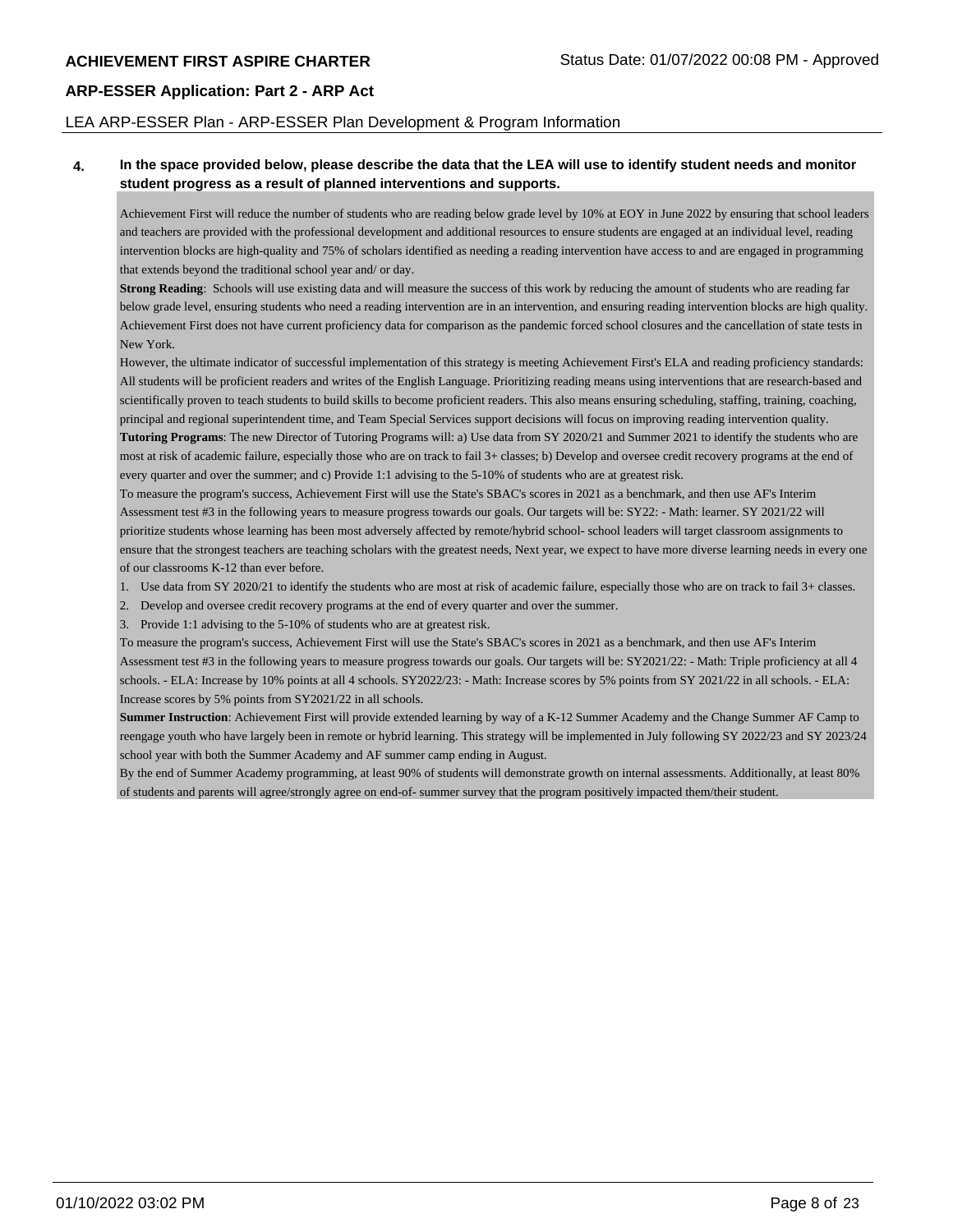#### LEA ARP-ESSER Plan - ARP-ESSER Plan Development & Program Information

**5. In the space provided below, please describe how the LEA will use the funds it reserves under section 2001(e)(1) the required reserve of 20% of funds - to address the academic impact of lost instructional time through the implementation of evidence-based interventions, such as summer learning or summer enrichment, extended day, comprehensive afterschool programs, or extended school year.**

Achievement First adopted a two-pronged evaluation and monitoring approach for this goal: (1) extent to which the charter's mitigation practices reflect CDC and state guidance and best practices endorsed by peer organizations; and (2) engaged staff and families through family surveys administered through Parent Square in June - July 2020, and at regular town halls beginning in June 2020 throughout SY2020/21 on our reopening and safety strategies throughout the pandemic. Achievement First has also reviewed the best practices of other Charter Management Organizations including Uncommon, KIPP, Success Academy. Achievement First engages on a weekly basis to compare strategies, exchange ideas, and share resources. In the SY2020/21 school year, we saw a significant number of high school students failing core classes due to prolonged remote instruction and other challenges of the pandemic school year. We launched a number of successful interventions, but we are still likely to end the year with 30- 35% of students failing at least one course in SY21 and 10-15% failing three or more courses. We know the SY2021/22 school year will be critical for these students; if they get the support they need, they will be able to recover from the challenging pandemic year. If not, they could become permanently off-track in their high school career and be at risk of failure.

The Needs Assessment revealed that Achievement First must:

- 1. Embrace the mindset that the school will not "do two years in one"- academic recovery must be gradual, intentional, and well-paced for each scholar. Rapid and unrealistic 1-year recovery plans would be grounded in a deficit mindset about students, result in poor pedagogy (e.g. prioritizing procedural shortcuts over conceptual understanding), and lead to burnout for scholars and teachers.
- 2. Teachers and co- teachers also need to use formative data (pre-assessments, exit tickets, observational data, quizzes) to ensure students master prioritized standards/content (unit outcomes). This means training on how to use data during planning (e.g. unit and daily level) and means shifting more decision making to teachers (in collaboration and with support from coaches).
- 3. Clearly define and/ or re-define K-12 assessment strategy to reflect the current realities reflecting school closures and the cancellation of state assessments, including redefining which assessments are evaluative vs. formative, which assessments are paced across the network, and ensuring assessment reporting that shows mastery on prioritized standards/content.
- 4. Be responsive to the needs of scholars and families by providing opportunities for supplementary learning, academic recovery and student enrichment.

Achievement First's Systems and Data team reviewed reading performance data in the current school year to define the scope of the challenge. Here are their findings: Historical Reading Level Trends MS: Historically, over half of tested 6th-8th grade scholars performed below grade level on the STAR assessment. - Across all years, the % of below grade level readers increases by grade (i.e. 5th < 6th < 7th < 8th) - This year, we see a spike in below- grade level readers. It is most significant in the lower grades (5th at +16% points and 6th at +11% points). HS: Across all years and grades, at least two-thirds of tested HS students scored below grade level. - Consistently, the % of far below grade level readers (5+ years below) increases as we move up grades. - While there was a modest increase in % 5+ years below grade level this year (with the exception of 12th grade). In light of low testing rates, it is possible that the true situation is even more concerning. The Needs Assessment also found that both absolute STEP achievement and STEP growth are lower than we would see in a typical school year (31% and .9 levels, as of MOY testing.). Similarly, math assessment data is lower than we would typically see - proficiency data varies across grade level, but is trending down. We know from principals that both families and staff were interested in students having additional time with grade level standards (survey data from principals). Summer Academy will focus on increasing student access to grade-level math and ELA standards, with optional enrichment programming that families can choose to join.

**Reading Interventions:** Achievement First is prioritizing providing strong reading intervention to students who are below triggers in all academies (with a prioritized effort in grades and above) and begin the work to develop a comprehensive approach to developing strong, thriving readers. Reading is foundational and impacts all subjects. Reading is foundational and the cornerstone of learning; we need a developmentally appropriate approach to how to teach reading.

 1) Staffing: Achievement First will hire a Director of Reading Fluency First to provide required dedicated capacity to oversee and coordinate network-wide reading intervention work for academic recovery as part of a newly-formed Achievement First network ELA working group. The Director of Reading will be tasked with leveraging and building screeners, triggers, secondary assessments, defined reading interventions, training materials, and coaching materials to ensure strong comprehensive reading intervention execution with a focus on grades 5 and above. The Director of Reading will be charged with helping Achievement First develop a collective understanding of how our students learn to read. The Director will drive alignment on the scope of the challenge by conducting a comprehensive review of historical reading data and defining how our core program does and does not support students to develop into strong, thriving readers.

 This role will also own scheduling, staffing, training and ELA teacher coaching to target reading instruction. Reading intervention capacity and quality varies greatly, and the variation increases in MS and HS; reading intervention scheduling is extremely difficult to operationalize based on current staffing limitations. Therefore, contract Interventionists will aid with implementation of the Achievement First reading program. 2) Increasing Reading Resources and Time: Best practices for strong accountable reading is underpinned by a culture of "love of reading." Research shows the #1 way that students become better readers is by reading more, AND we know that setting up strong independent reading takes strategic planning, staffing, and support. Replenishing and growing independent reading libraries with books students want to read and can access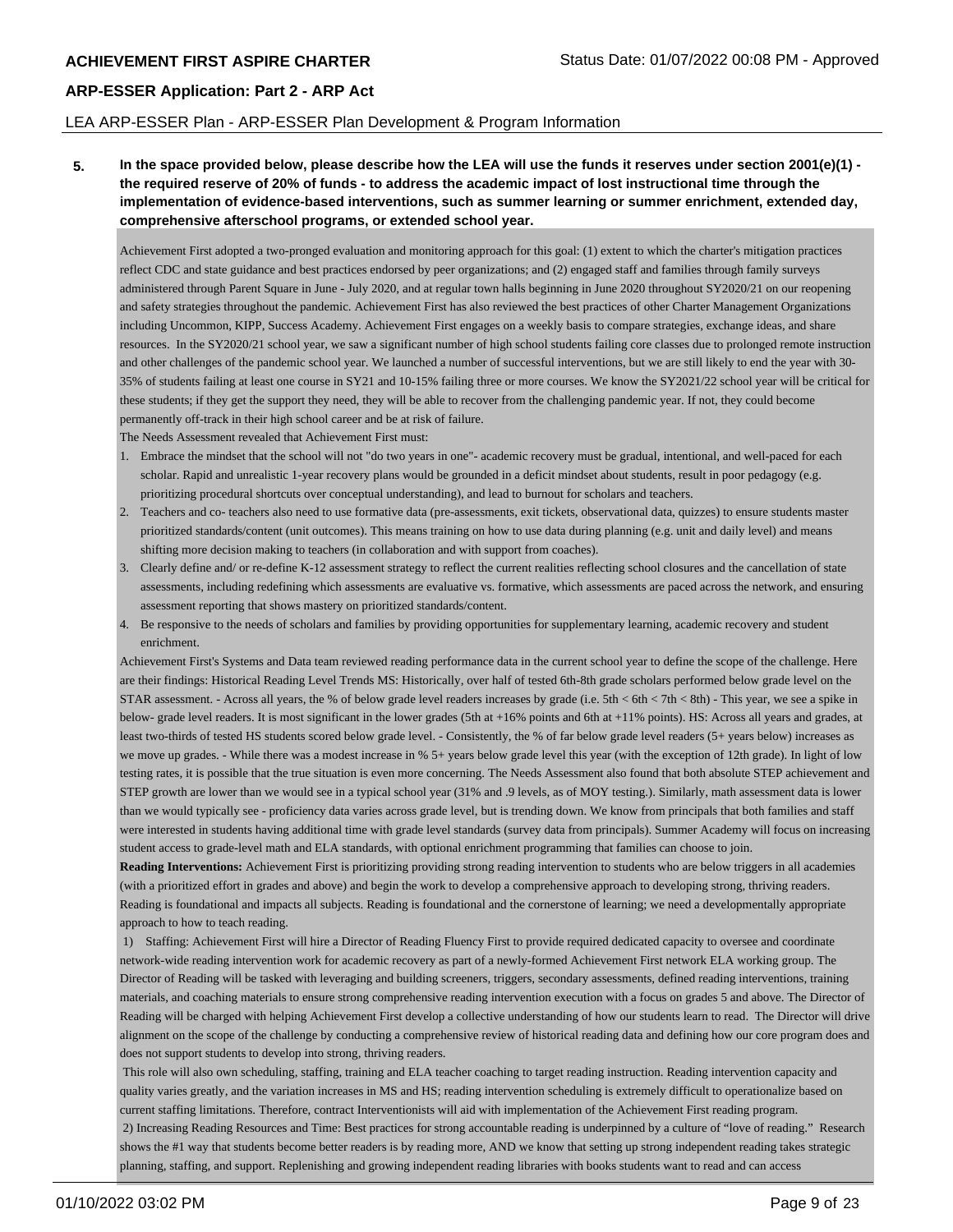#### LEA ARP-ESSER Plan - ARP-ESSER Plan Development & Program Information

independently.in each Achievement First classroom using ARP ESSER funding will support this strategy. Dedicated reading intervention blocks have been introduced and expand independent reading opportunities.

 (3) Enhanced PD and additional Teacher Coaching by Instructional Leads: Rapid and unrealistic 1-year recovery plans would be grounded in a deficit mindset about students, result in poor pedagogy (e.g. prioritizing procedural shortcuts over conceptual understanding), and lead to burnout for scholars and teachers. Teachers and co-teachers will also need to use formative data (pre-assessments, exit tickets, observational data, quizzes) to ensure students master prioritized standards/content (unit outcomes). This means training on how to use data during planning (e.g. unit and daily level) and means shifting more decision making to teachers (in collaboration and with support from coaches). It is also critical to clearly define and/ or re-define the assessment strategy to reflect the current realities reflecting school closures and the cancellation of state assessments, including redefining which assessments are evaluative vs. formative, which assessments are paced across the network, and ensuring assessment reporting that shows mastery on prioritized standards/content. Achievement First will introduce a series of educator trainings and Professional Development specifically to build capacity and embed instructional skills to address learning loss. Educators' reading training will prioritize strengthening foundational skills in K-2 by implementing two research-based programs, Fundations and Cognitively Guided Instruction (CGI)- with fidelity to better support scholars' academic recovery. Targeted reading intervention and phase-in MS/HS Guided Reading PD webinars during the first weeks of the year will build leaders skill in executing strong Guided Reading, leveraging existing resources and building upon progress trends going into SY 2021/22.

**Tutoring:** Achievement First will also support students and families outside the traditional school year and day by leveraging external small group tutoring and instructional program partnerships such as that with the Great Oaks Foundation and more targeted 1:1 tutoring to bridge instructional guidance and social-emotional, support and student engagement in mitigating learning loss among vulnerable youth who are at-risk- of- failure. Achievement First will also provide specific subject area or content tutoring to students, families, and schools as recommended by classroom teachers and academic deans.

**Academic Intervention Software:** Funding will be used to assist with covering the cost of digital learning intervention software including electronic books and e-readers to enable scholars to access to textbooks, and guided and independent reading material remotely, and safely for in-person instruction, as well as provide data-driven, self-based instructional enhancements to both engage scholars and individualize lessons to aid in academic recovery and learning acceleration. All student material will be preloaded on student Chromebooks.

Achievement First will evaluate the impact of these strategies and respond accordingly throughout the project period by a) prioritizing content and essential learning (focusing on depth of instruction over pace) and b) planning for each and every learner. SY2021/22 will prioritize students whose learning has been most adversely affected by remote/hybrid school- school leaders will target classroom assignments to ensure that the strongest teachers are teaching scholars with the greatest needs, Next year, we expect to have more diverse learning needs in every one of our classrooms than ever before.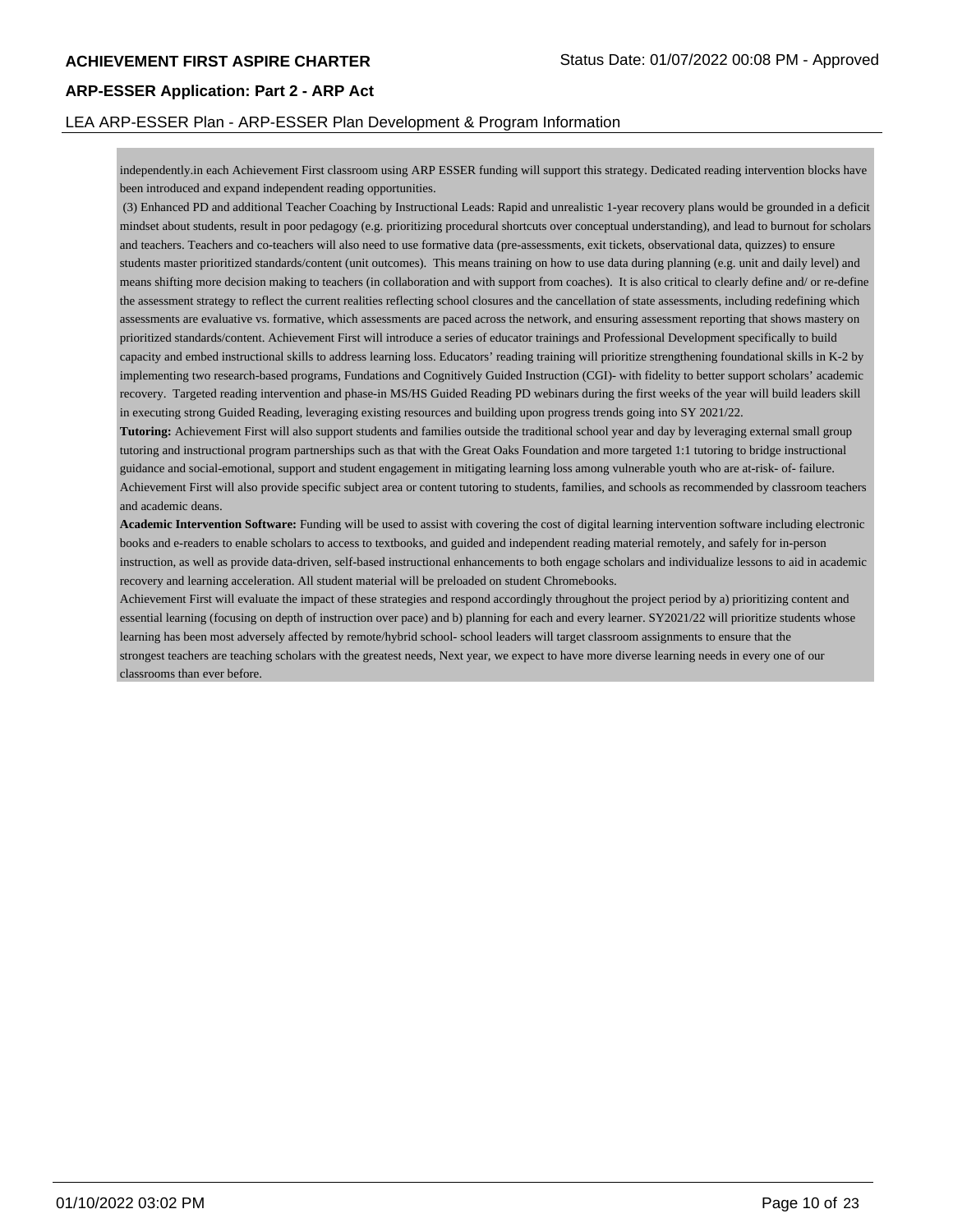#### LEA ARP-ESSER Plan - ARP-ESSER Plan Development & Program Information

#### **6. In the space provided below, please describe how the LEA will spend its remaining ARP ESSER funds consistent with section 2001(e)(2) - the allowable uses of funds - of the ARP Act.**

The 2020/21 Needs Assessment revealed that Achievement First must:

- 1. Evaluate and redefine the SY2020/21 attendance approach a to prioritize health and safety of our school community and to be responsive to local contexts and scholars' specific circumstances by facilitating an instructional model that incorporates hybrid learning scenarios that support students and teachers who remain remote and considers changing CDC guidance.
- 2. Establish clear ownership of the parent and family communication plan, and create feedback loops with families and the community on how SY 2021/22 and beyond will look different and updated safety measures
- 3. Be responsive to the needs of scholars and families by providing opportunities for supplementary learning, academic recovery and student enrichment.
- 4. Ensure all safety measures are in place and the school has procured the technology including Chromebooks and activated MiFi devices and instructional materials necessary to seamlessly implement and/or pivot to a remote instructional model as needed.
- 5. Build capacity in Social Emotional Learning (SEL) and having courageous conversations about race across staff for schools that are foundational to engaging with students and creating a learning environment that supports all students to thrive.

Family Engagement: Achievement First will empower families, scholars, and staff by adding network and school-based FTEs to provide much-need capacity to champion and institutionalize family programming in SY22 and develop more meaningful and effective partnerships with the communities we serve.

The Directors of Family Engagement and School Safety and Health will work together to develop a strategic family communication plan, faciitate a true two-way conversation with families an scholars regarding programming and efficacy, and design and implement tactics that are responsive to the school community's concerns.

These dedicated resources will:

- 1. Determine and operationalize a cohesive vision for amplifying family voice and experience.
- 2. Articulate a cohesive roadmap including strategies and tactics to increase authentic family engagement leveraging our "Design With and Not For" liberatory design mindset.
- 3. Oversee family engagement survey administration and determine key questions, measures, goals, and tactics (one measure for success).
- 4. Articulate cohesion between current survey platforms (e.g. host district surveys, Teacher Career Pathway family survey, internal family pulse surveys) and best practices for leveraging this data.
- 5. Leverage data to ensure the network is on track to meeting the needs of our families, students and aligned goals. 6. Provide guidance for schools and network teams to leverage both qualitative and quantitative data and action plan.

Achievement First believes that increased and holistic parent and family involvement will drive student achievement and a strong student and family experience by defining the vision for exceptional family engagement:

- Leverage a research agenda, best practices (internal and external), and input from key stakeholders to work with the team on clarifying a vision for family engagement across K-12 - Design and operationalize prototypes and potential pilots for family engagement strategies in the spirit learning (before scaling a strategy across the region, academy, or network)
- Leverage the vision to determine guiding principles/organizational beliefs for family engagement and waterline expectations for all Achievement First schools.

**SEL and Trauma-Informed Programming**: Achievement First is prioritizing investments in supplementary, ongoing and culturally- responsive ad trauma-informed social emotional and mental health supports for scholars. This includes hiring additional social workers for Achievement First schools, and expanded and targeted SEL programming and Professional Development to ensure that school community members are engaged in taking care of their emotional health as it relates to feelings of isolation and anxiety spurred by pandemic realities, and to surface, challenge and heal issues of racial disparity and how they impact scholars and staff. These features cannot operate as separate, disconnected components, and this also includes holding a higher bar for both / and by ensuring that belief and belonging (care for the whole child) and focused learning (academic progress) are mutually reinforcing.

Ensuring all students are safe, known and loved is most important, and articulating how a trauma and resiliency approach, SEL, and mindset work are integrated into the student experience vision and cannot operate as separate, disconnected components, and this also includes holding a higher bar for both / and by ensuring that belief and belonging (care for the whole child) and focused learning (academic progress) are mutually-reinforcing.

**Investments in Education Technology:** ARP ESSER funds will assist with stocking and distributing 1:1 Chromebooks and laptops preloaded with instructional and engagement software, providing reliable and stable internet access (MiFi devices and plans) to scholars as needed to facilitate hybrid and remote instruction as well as access to additional digital resources to support academic recovery and learning acceleration and individually assigned computer peripherals including headphones and chargers for instructional that is enhanced by digital resources and to limit distractions that impact hybrid/ remote synchronous learning. Funding will also assist with installing additional Neatbar videoconferencing classroom equipment. Neatbars facilitate teaching simulcasts will augment space constraints and provide scholars and families with an option that does not force them to choose between access to a high-quality education, and their health and safety.

Achievement First also prioritizes knowing that most of our scholars are classified as economically-disadvantaged as they qualify for free and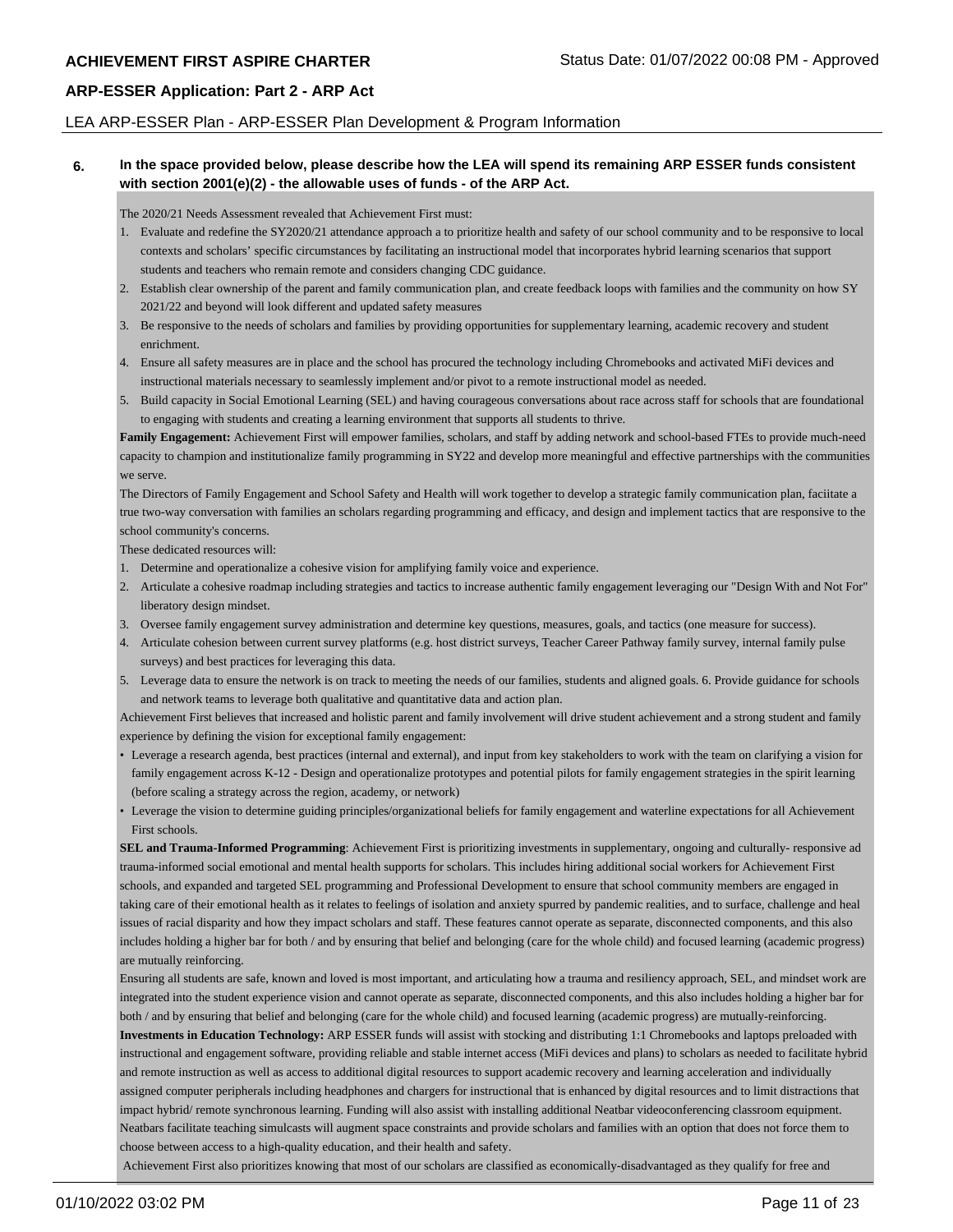#### LEA ARP-ESSER Plan - ARP-ESSER Plan Development & Program Information

reduced-priced lunches, Achievement First reached out to parents and families to ensure that scholars had internet access to enable their full and equal participation in remote learning activities. Scholars that did not have consistent, stable internet access were provided personal wireless hotspot (MiFi) devices and service. Achievement First Aspire Charter School will bridge the technology-divide and guarantee that our economically-disadvantaged scholars have equal access to education during the 2021/22 academic year by covering the cost of MiFi data for scholars. This internet access will facilitate remote learning including participation and attendance at virtual classrooms and simulcast of daily instruction.

**Hiring a Behavioral Specialist**: Achievement First Aspire ES will hire an additional Behavior Specialist to prioritize social and emotional programming as scholars are re-engaged after learning remotely since the start of this pandemic. This 1-year contract position will also coordinate the strategies and vision to authentically integrate mindset work, a trauma and a resiliency approach.

**Hiring Long Term Substitutes:** Achievement First's pandemic safety, preparedness and response plan has been a non-negotiable in staff and family engagement protecting our staff, families and scholars for the reopening of our New York schools for in-person instruction. Achievement First's employee data indicates that there continues to be an increased number of teacher and staff absences, and this is expected to be of concern as staff and teachers will: (1) be encouraged not to go in to school if they are exhibiting flu-like symptoms and (2) likely need to take time- off if their children's schools are closed due to COVID cases. School teams have adequate staff to cover school operations and general administration. However, Achievement First's school leaders- principals and deans- are regularly needed to cover classes in addition to coaching teachers, overseeing curriculum modifications to better target scholars' needs and addressing learning loss and implementing reopening strategies. Achievement First proposes using ARP ESSER funds to hire an experienced long-term substitute teacher to provide coverage for unexpected and extended teachers absences throughout the year. The position is being planned as contract position for 1 year.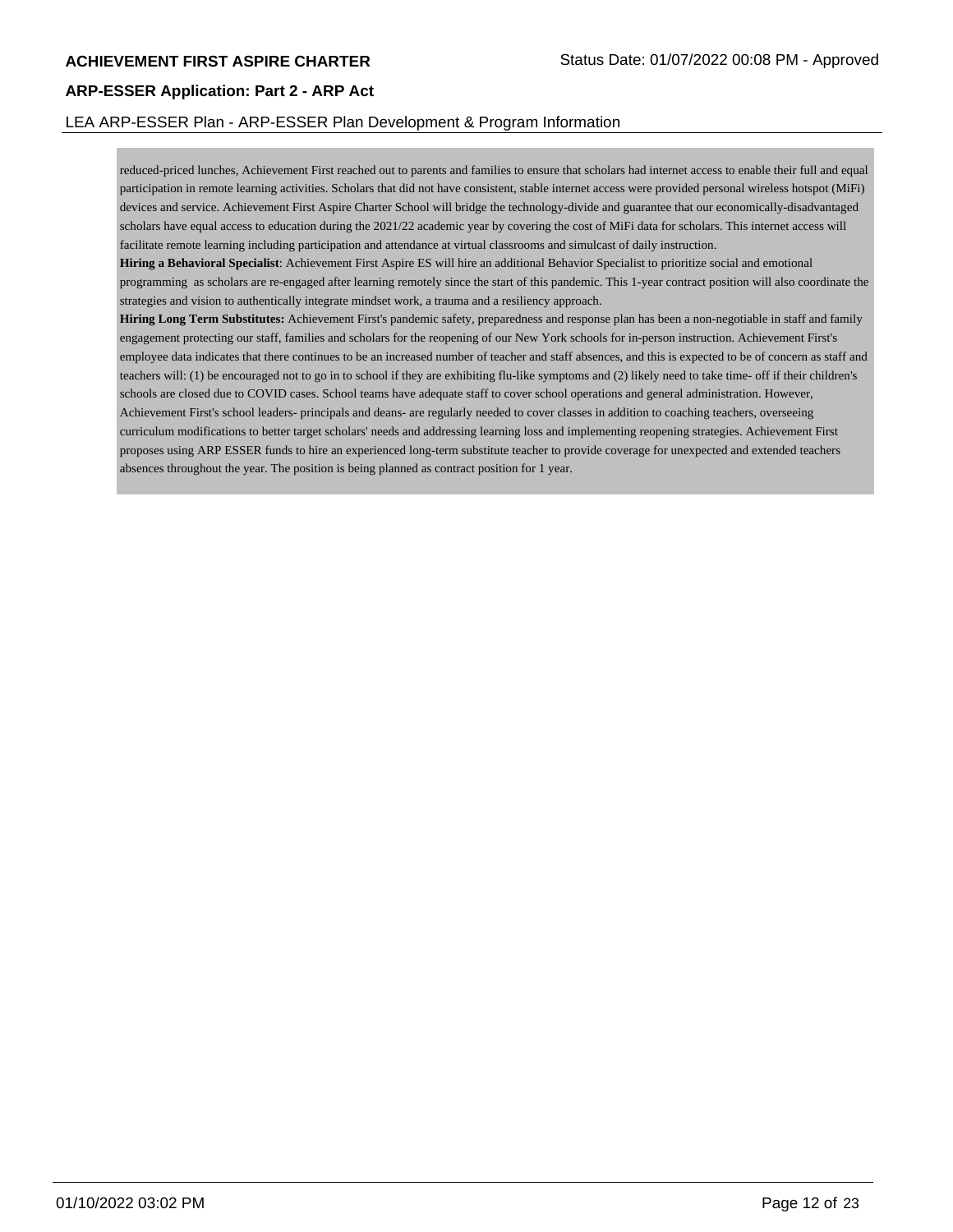#### LEA ARP-ESSER Plan - ARP-ESSER Plan Development & Program Information

**7. In the space provided below, please describe how the LEA will ensure that the interventions it implements, including but not limited to the interventions implemented under section 2001(e)(1) - the required reserve of 20% of funds - to address the academic impact of lost instructional time, will respond to the academic, social, emotional, and mental health needs of all students, and particularly those students disproportionately impacted by the COVID-19 pandemic, including students from low-income families, students of color, English learners, children with disabilities, students experiencing homelessness, children in foster care, and migratory students.**

Achievement First recognizes the intersectionality between socioeconomic status and English language proficiency and special needs in our enrollment. Whilst nearly 85% of Achievement First Aspire's scholars are classified as students from low-income families, Achievement First serves Black and brown communities with significant percentages of scholars identifying as English language learners (ELL) and have been approved for an Individual Education Plan (IEP), and our schools have placed a premium on academic interventions, engagement strategies and additional support to ensure the unique needs of our sub-populations. More than 90% of Achievement First's scholars identify as Black, Latino or multiracial. Achievement First will introduce specialized, culturally responsive and trauma-informed social emotional Professional Development (PD) to build the capacity of educators and all staff to address Diversity, Equity and Inclusion and specifically support its black and brown scholars in understanding, confronting and thriving. Achievement First will also ensure that all PDs for Special Services leaders include explicit strategies and examples to specialize instruction and support ELL and Special Education (SPED) scholars. Two (2) specialized new reading intervention programs for our ELL and SPED scholars have also been piloted.

#### **Students of Color**

Using ARP ESSER funds, Achievement First will:

- 1. Introduce specialized, culturally responsive and trauma-informed Social Emotional Professional Development to build the capacity of educators. PD that targets all school staff will address Diversity, Equity and Inclusion, and specifically support black and brown scholars in understanding, confronting and thriving. Educators and staff will be enrolled in training and evidence-based programming provided through experts including Courageous Conversation, the National Equity Project and The Management Center. This targeted PD is aimed at ensuring all students are and feel safe, known and loved is most important, and articulating how a trauma and resiliency approach, and mindset work are integrated into the student experience vision.
- 2. Prioritize investments in supplementary, ongoing and culturally- responsive and trauma-informed social emotional and mental health supports for scholars. This includes hiring a supplementary Behavioral Specialist to monitor and support students in surfacing the root causes of disrupive classroom actions and coaching in modulating their behavior, leveraging PDs on SEL and effecting change to expand targeted SEL programming for scholars to ensure that school community members are engaged in taking care of their emotional health as it relates to feelings of isolation and anxiety spurred by pandemic realities, and to surface, challenge and heal issues of racial disparity and how they impact scholars and staff. These features cannot operate as separate, disconnected components, and this also includes holding a higher bar for both / and by ensuring that belief and belonging (care for the whole child) and focused learning (academic progress) are mutually reinforcing.

#### **Low-Income Scholars**

Achievement First is a Title I school and the majority of our scholars qualify for free and reduced-price lunches (FRL). As such, Achievement First grounds all programming and resource decisions in equity and ensuring that the unique needs of underserved, economically-disadvantaged families and scholars are met. As such, ARP ESSER funding will:

- 1. Provide low-income scholars with the opportunity to participate in summer and afterschool enrichment programs that teach them new STEM skills, exposes them to life skills and creative outlets in the arts and physical activity. Achievement First will partner with the nonprofit Change Summer, and other charter networks to host a summer camp. AF Camp is an equitable opportunity for Achievement First's students to experience challenges, adventures, teamwork, and personal growth during the summer months and is an essential part of the Achievement First student experience. The camp also focuses on STEM and experiential learning to jumpstart academic recovery and improve scholars' academic performance in science.
- 2. Provide wireless internet access using MiFi devices with service plans, and continuous, professional technical support for low-income students and families to ensure equitable participation in hybrid learning. Knowing that most of our scholars are classified as economically-disadvantaged as they qualify for free and reduced-priced lunches, Achievement First reached out to parents and families to ensure that scholars had internet access to enable their full and equal participation in remote learning activities. Scholars that did not have consistent, stable internet access were provided personal wireless hotspot (MiFi) devices and service. Achievement First will bridge the technology-divide and guarantee that, regardless of the impact and prevalence of COVID-19, economically-disadvantaged scholars will continue to have equal access to education during the academic year by covering the cost of MiFi data for scholars. This internet access will facilitate remote/hybrid learning including participation and attendance in virtual classrooms and simulcast of daily instruction, as well as enable scholars to complete homework and independent learning accessed through various digital/ web-based resources.

#### **ELL/ MLL Scholars**

The Reading A-Z program will be introduced across all schools to increase classroom supports for English and multi-language learners (ELLs/ MLLs). This includes student interactive program for listening to text read-aloud and recording themselves reading for self-assessment and teacher feedback. Printed materials in English/Spanish related to content instruction will be provided and backpack home for multilingual family home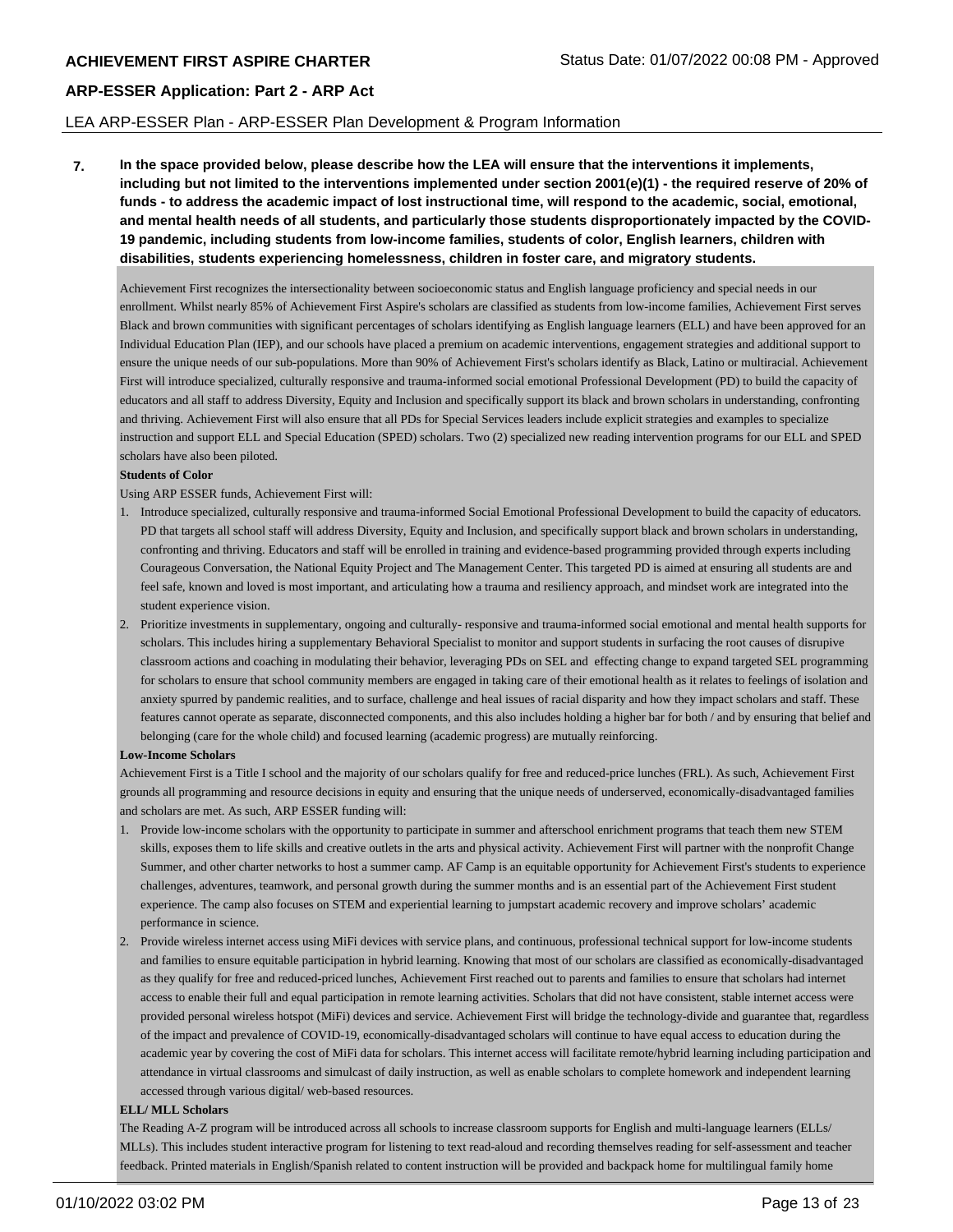#### LEA ARP-ESSER Plan - ARP-ESSER Plan Development & Program Information

#### libraries.

ELL/MLL scholars will be supported using ARP ESSER funds where:

- 1. Due to the ongoing COVID-19 crisis, all Achievement First scholars in New York participated in remote learning from March 2020 through June 2021; stakeholders including school leaders, teachers and staff, parents and families, and scholars indicated very clearly that health and safety was first foremost for the 2020/21 academic year. However, we have seen where this has had a significant impact on the academic outcomes and English language proficiency of our ELL/MLL scholars. We know that in learning in-person is best for all scholars, and ELL/MLL population benefit even more than their English-speaking peers from in-person literacy support, instruction and interactions throughout the day as it provides language immersion. Therefore, ELL/MLL literacy support will be a 2021/22 priority with additional intervention and support through implementation of the Wilson Fundations program, which offers systematic, research-based support in critical foundational literacy skills. A dedicated Reading Interventionist and a Director of Reading fluency will also be hired to provide supplementary instruction and targeted curricular materials which will improve ELL/MLL students academic progress in reading, phonics, grammar and vocabulary. Additionally, we are ensuring that all schools have the appropriate teacher preparation for supporting ELL/MLL scholars in achieving their academic goals by prioritizing it- providing feedback and support including but not limited to creating lesson plans, delivering monthly PDs and webinars for teachers and leaders, doing on the ground walkthroughs, and analyzing the data.
- 2. Support the hiring of a Director of Family Engagement and Community Programs to ensure that Achievement First has the capacity and skills to increase outreach to bilingual and multilingual families and organizations that specifically serve this segment of our diverse school community. Achievement First's overall objective is to increased family participation in the Family Engagement survey with overall experience for families increasing by at least 10%, and support principals and regional superintendents with improving positive two-way communication with all families by developing an authentic family engagement program that elevates positive information about scholars, instead of only reaching out with negative or challenging information by establishing at least two new, routine methods of obtaining actionable student, parent and community feedback and rich (qualitative and quantitative) data regarding their scholars of academic progress and well-being at Achievement First by the end of the upcoming school year in June 2022. It is critical that ELL/MLL parents and families are engaged consistently and can easily access information in both their native language and English, for example, but the Director of Family Engagement will also create opportunities that encourage cultural exchanges and organically integrate and respond to the experiences and needs of ELL/MLL families within the school's culture, activities and policies. These improvement strategies will be built upon through SY 2023/24.

#### **SPED Scholars**

As a New York charter school, our host district provides the services and supports including paraprofessionals for scholars with an Individual Educational Plans (IEPs). Achievement First's educational program is deliberately inclusive in its approach-a scholar with an IEP is with his/ her General Education (GenEd) peers as much as is possible and appropriate to meet their needs and towards achieving their academic goals and realizing the desired outcomes.

Using ARP ESSER funds, Achievement First will augment supports for scholars with IEPs in the Summer Academy which extends the school year and Small Group Tutoring which provides opportunities for scholars to access homework assistance, additional practice to clarify new subject area applications and reinforce skills and self-paced review of challenging academic content.

Additionally, Achievement First has increased SPED-supportive educator training to aid in learning acceleration by delivering 3 virtual professional development days for all SSLs on "Universal Design Learning" that went into various domains of learning and shared examples of it in action and how leaders can develop teachers in this skill.

#### **Other Special Populations**

Achievement First does not collect data on scholars and families' immigration status, and does not currently have an identifiable population of scholars living in foster care.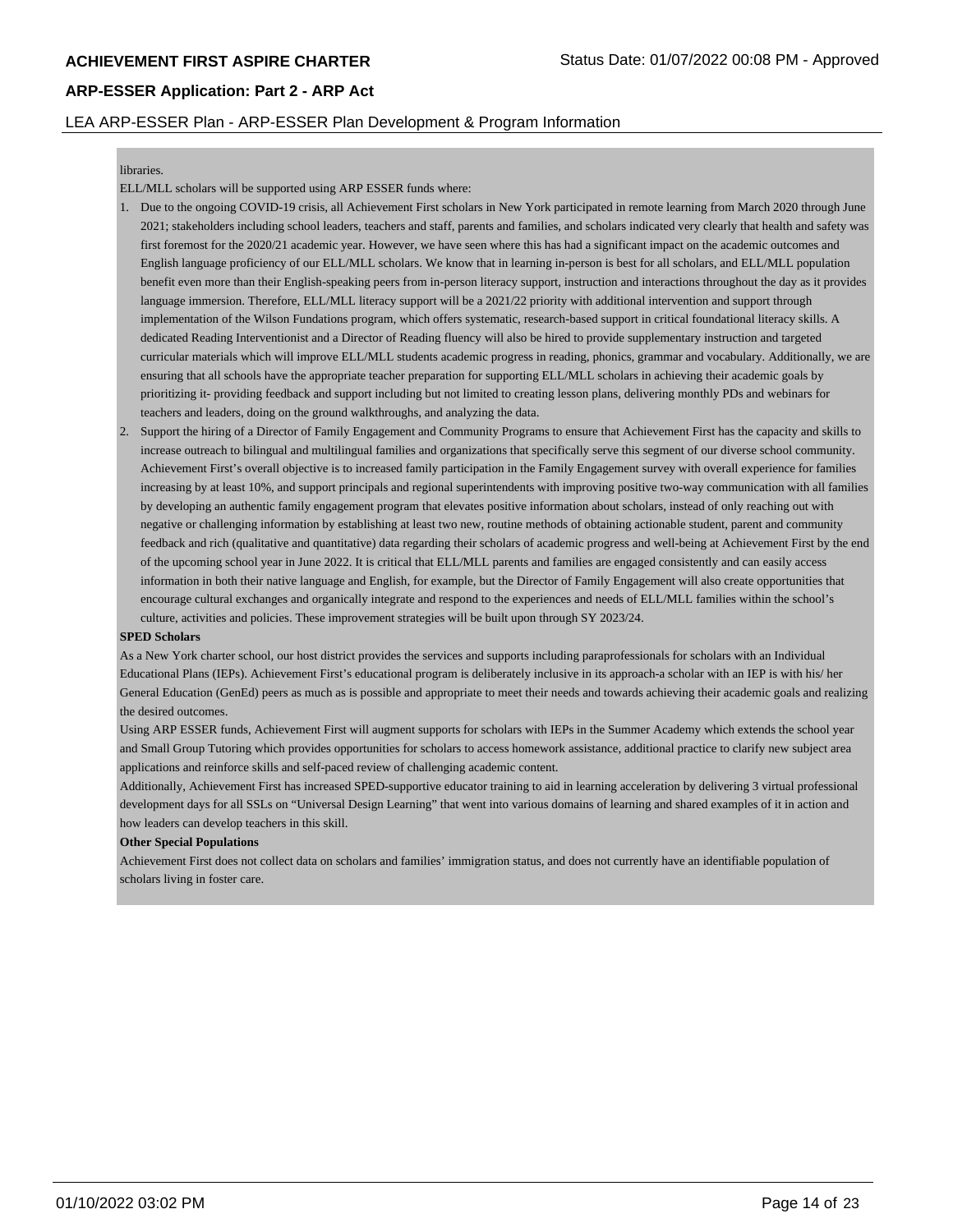LEA ARP-ESSER Plan - ARP-ESSER Return to In-Person Instruction

## **ARP-ESSER Return to In-Person Instruction**

ACHIEVEMENT FIRST ASPIRE CHARTER

331900860993

Section 2001(i)(1) of the ARP Act requires each LEA that receives ARP ESSER funds to develop and make publicly available on the LEA's website, not later than 30 days after receiving ARP ESSER funds, a plan for the safe return to in-person instruction and continuity of services for all schools, including those that have already returned to in- person instruction. Section 2001(i)(2) of the ARP Act further requires that the LEA seek public comment on the plan and take those comments into account in the development of the plan. Finally, section 2001(i)(3) of the ARP Act states that an LEA that developed a plan for the safe return to in-person instruction and continuity of services prior to the date of enactment of the ARP Act will be deemed to have met the requirement to develop a plan under section  $2001(i)(1)$  as long as the plan meets the statutory requirements (i.e., is publicly available on the LEA's website and was developed after the LEA sought and took into account public comment).

The LEA's plan must include how it will maintain the health and safety of students, educators, and other school and LEA staff and a description of any policies it has adopted regarding each of the CDC's safety recommendations, including universal and correct wearing of masks; modifying facilities to allow for physical distancing (e.g., use of cohorts/podding); handwashing and respiratory etiquette; cleaning and maintaining healthy facilities, including improving ventilation; contact tracing in combination with isolation and quarantine in collaboration with the State, local, territorial, or the health departments of Native American Nations; diagnostic and screening testing; efforts to provide vaccinations to school communities; appropriate accommodations for children with disabilities with respect to health and safety policies; and coordination with State and local health officials.

The plan must describe how the LEA will ensure continuity of services, including but not limited to services to address students' academic needs and the social, emotional, mental health and other needs of students and staff, which may include student health and food services.

LEA plans must be in an understandable and uniform format and, to the extent practicable, written in a language that parents can understand (or, if not practicable, orally translated). Upon request by a parent with a disability, LEA plans must be provided in an alternative format accessible to the parent.

**NYSED will permit previously developed LEA re-opening plans to satisfy the ARP statutory requirement for the safe return to in-person instruction and continuity of services. LEAs must make any necessary updates to existing plans to conform with the USDE requirements within 30 days of receipt of ARP-ESSER funds and to review (and revise if appropriate) plans every six months thereafter (until September 30, 2023).**

**1. In the space provided below, please provide the URL for the website(s) where the district's most current reopening/return to in-person learning plan is/will be located. For an LEA that does not have a website, the LEA may identify an online platform (e.g. social media group or post, file sharing service, email listserv) that allows plans to be directly communicated to students, parents or legal guardians, school staff, and other stakeholders. As appropriate, the LEA should provide details about how the plan will be made available to people who request it.**

Safe Return to In-Person Instruction and Continuity of Services Plan: https://www.achievementfirst.org/wp-content/uploads/2021/12/AF-NY-SafeReturnPlan-2.pdf

Families that have additional questions can review the Family FAQs on the website, or complete this form to request more information. The School Operations team will make hard copies of the plan available when requested.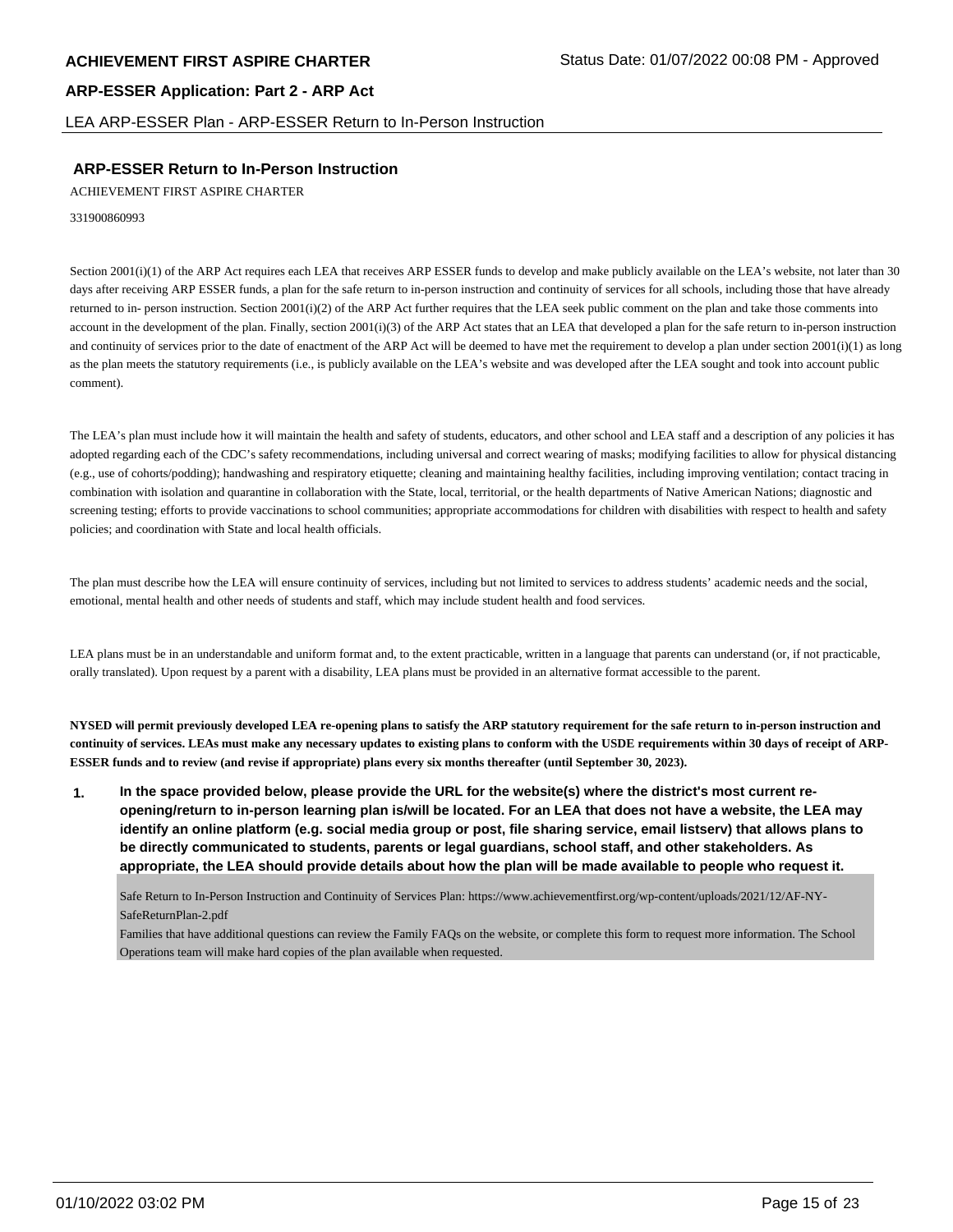#### LEA ARP-ESSER Plan - ARP-ESSER Return to In-Person Instruction

**2. An LEA must periodically, but no less frequently than every six months (through September 30, 2023), review and, as appropriate, revise its plan. Consistent with section 2001(i)(2) of the ARP Act, which requires an LEA to seek public comment on the development of its plan, an LEA must seek public input and take such input into account in determining whether to revise its plan and, if it determines revisions are necessary, on the revisions it makes to its plan, i.e., the LEA must seek public input on whether to revise its plan and on any revisions to its plan no less frequently than every six months (taking into consideration the timing of significant changes to CDC guidance on reopening schools). If the LEA revises its plan, the revised plan must address each of the aspects of safety currently recommended by the CDC or, if the CDC has updated its safety recommendations at the time the LEA is revising its plan, each of the updated safety recommendations.**

**In the space provided below, please describe how the LEA will review and regularly update (at least every six months through September 30, 2023) it's plan for in-person instruction, including a description of how public comment will be collected.**

Since the earliest days of the pandemic, Achievement First established a re-opening committee composed of senior leaders from school operations, academic operations, talent operations, and communications. This committee meets bi-weekly and has regular touchpoints with principals and other school leaders to seek their feedback and share pending plans.

Using input from our state authorizer SUNY, the NY Department of Education, the NY Department of Health, and CDC, our reopening / safety plans are constantly being revised to reflect their latest guidance. Furthermore, the network and individual schools have designed a family communication plan for reopening in order to keep families informed and gather their input via surveys and periodic town hall meetings. Our school-based communications system, ParentSquare, enables two-way communication with schools. We will also have a pulse survey of families every few months to gather their feedback on their student's experience, and particularly their experience with the safety measures. Finally, each of our Board meetings includes a public comment period during which we can hear from the public, staff, or families.

The committee will begin its next review cycle in late October following the safe reopening of schools in August and will publish a revised plan by the end of December (effective for the return from winter break). Revised plans will continue to be published on a June and December cycle through June, 2023.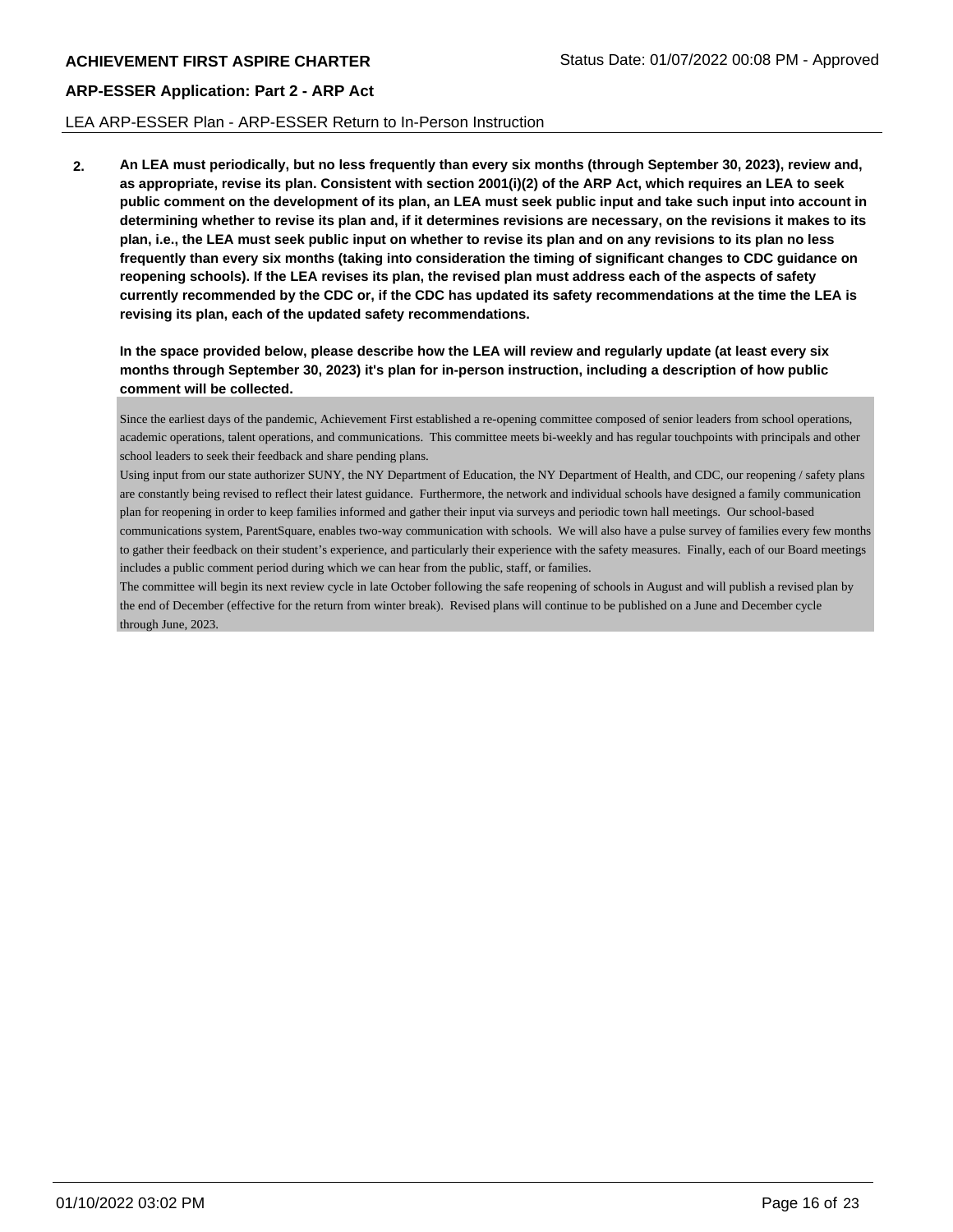LEA ARP-ESSER Plan - ARP-ESSER Funding Distribution

# **ARP-ESSER LEA Base 90% Allocation - Funding Distribution**

ACHIEVEMENT FIRST ASPIRE CHARTER

331900860993

**Please note: LEAs that have been allocated funds from the mandated SEA-Level Reserves in the 2021-22 enacted state budget will apply for those funds via a separate application process. NYSED will inform school districts under separate cover when the application process for school district allocations of ARP-ESSER SEA set-aside funds has been published in the SED Monitoring and Vendor Reporting System. The sections below are only for LEA 90% base ARP-ESSER allocations. LEAs should not apply for ARP ESSER SEA Reserve funds as part of this application.**

**1. Please complete the following to indicate the LEA's American Rescue Plan (ARP) Act LEA Base 90% allocation for Elementary and Secondary School Emergency Relief (ESSER) funds, as well as its most current enrollment figures.**

|                                                       | Amount (\$ or #) |
|-------------------------------------------------------|------------------|
| ARP-ESSER Fund Allocation (\$)                        | 2,435,500        |
| Total Number of K-12 Resident Students Enrolled (#)   | 947              |
| Total Number of Students from Low-Income Families (#) | 786              |

# **ARP-ESSER Schools Served**

**2. Please complete the following chart by indicating the number of PUBLIC SCHOOLS in the LEA being served by ARP-ESSER LEA Base 90% Funding.**

|                                                            | INumber (#) |
|------------------------------------------------------------|-------------|
| Total Number of Schools in the LEA                         |             |
| Number of Schools Served by ARP-ESSER LEA Base 90% Funding |             |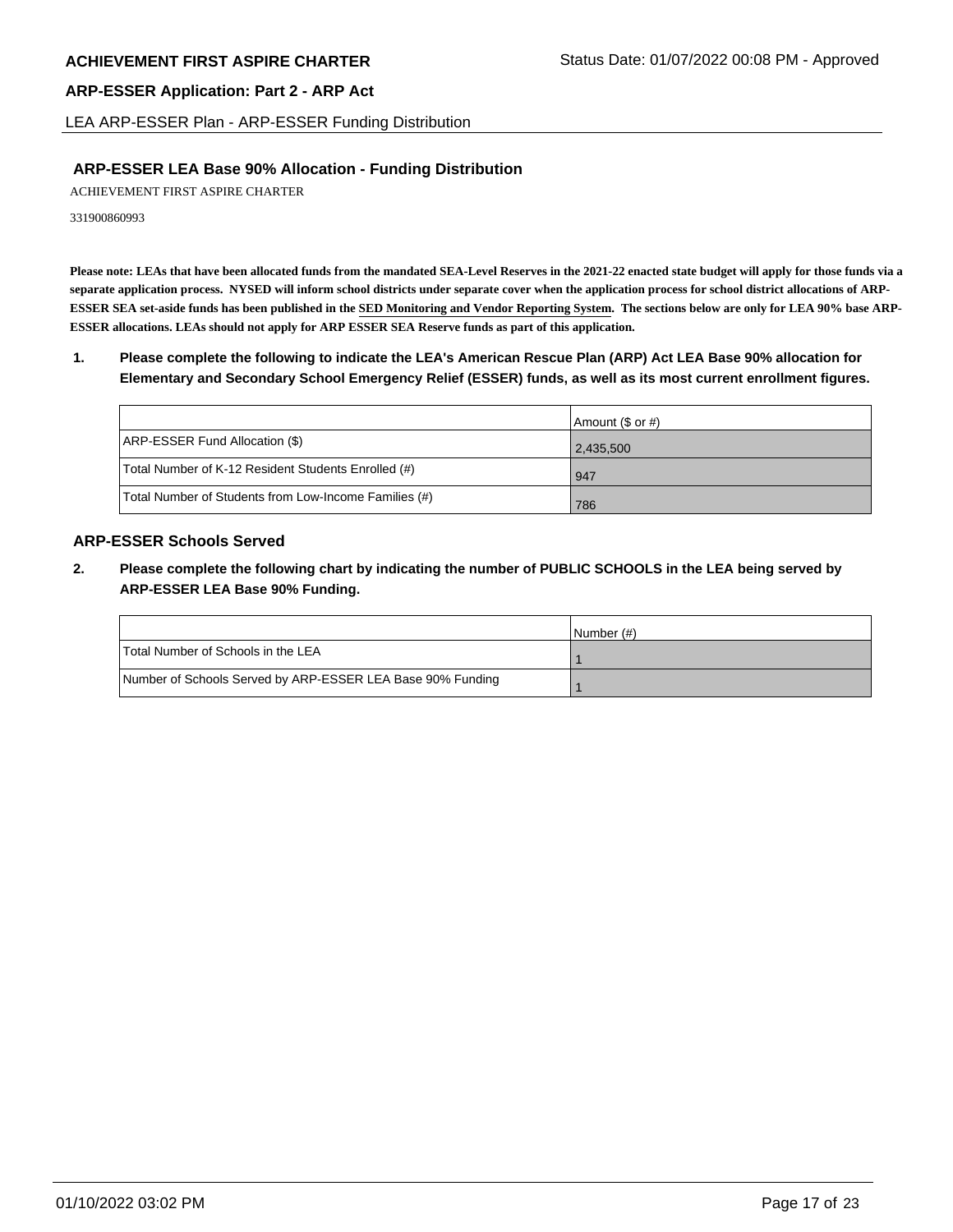LEA ARP-ESSER Plan - ARP-ESSER Use of Funds

# **ARP-ESSER LEA Base 90% Allocation - Use of Funds**

ACHIEVEMENT FIRST ASPIRE CHARTER

331900860993

**Please note: LEAs that have been allocated funds from the mandated SEA-Level Reserves in the 2021-22 enacted state budget will apply for those funds via a separate application process. NYSED will inform school districts under separate cover when the application process for school district allocations of ARP-ESSER SEA set-aside funds has been published in the SED Monitoring and Vendor Reporting System. The sections below are only for LEA 90% base ARP-ESSER allocations. LEAs should not apply for ARP ESSER SEA Reserve funds as part of this application.**

**1. Please complete the chart below by identifying the funds being used to support each allowable activity. Please respond with "0" to indicate that no funds are being assigned to a given activity. PLEASE NOTE - All proposed expenditures must be reflected within the FS-10 budget form AND budget narrative to clearly align with this item.**

|                                                                                                                                                                                                                                                                                                                                                                                                                                                                                                                                                            | <b>FUNDING Amounts (\$)</b> |
|------------------------------------------------------------------------------------------------------------------------------------------------------------------------------------------------------------------------------------------------------------------------------------------------------------------------------------------------------------------------------------------------------------------------------------------------------------------------------------------------------------------------------------------------------------|-----------------------------|
| 1 - Any activity authorized by the ESEA, including the Native Hawaiian Education Act and<br>the Alaska Native Educational Equity, Support, and Assistance Act (20 U.S.C. 6301 et<br>seg.).                                                                                                                                                                                                                                                                                                                                                                 | 0                           |
| 2 - Any activity authorized by the Individuals with Disabilities Education Act (IDEA) (20<br>U.S.C. 1400 et seg.).                                                                                                                                                                                                                                                                                                                                                                                                                                         | $\Omega$                    |
| 3 - Any activity authorized by the Adult Education and Family Literacy Act (AEFLA) (29<br>U.S.C. 3271 et seq.).                                                                                                                                                                                                                                                                                                                                                                                                                                            | $\overline{0}$              |
| 4 - Any activity authorized by the Carl D. Perkins Career and Technical Education Act of<br>2006 (Perkins V) (20 U.S.C. 2301 et seq.).                                                                                                                                                                                                                                                                                                                                                                                                                     | $\mathbf 0$                 |
| 5 - Any activity authorized by subtitle B of title VII of the McKinney-Vento Homeless<br>Assistance Act (McKinney-Vento) (42 U.S.C. 11431 et seq.).                                                                                                                                                                                                                                                                                                                                                                                                        | $\mathbf{0}$                |
| 6 - Coordinating preparedness and response efforts of LEAs with State, local, Tribal, and<br>territorial public health departments, and other relevant agencies, to improve coordinated<br>responses among such entities to prevent, prepare for, and respond to COVID-19.                                                                                                                                                                                                                                                                                 | $\mathbf 0$                 |
| 7 - Providing principals and other school leaders with the resources necessary to address<br>the needs of their individual schools.                                                                                                                                                                                                                                                                                                                                                                                                                        | 170,815                     |
| 8 - Activities to address the unique needs of low-income children or students, students<br>with disabilities, English learners, racial and ethnic minorities, students experiencing<br>homelessness, and children and youth in foster care, including how outreach and service<br>delivery will meet the needs of each population.                                                                                                                                                                                                                         | 52,992                      |
| 9 - Developing and implementing procedures and systems to improve the preparedness<br>and response efforts of LEAs.                                                                                                                                                                                                                                                                                                                                                                                                                                        | 95,255                      |
| 10 - Training and professional development for staff of the LEA on sanitation and<br>minimizing the spread of infectious diseases.                                                                                                                                                                                                                                                                                                                                                                                                                         | $\mathbf 0$                 |
| 11 - Purchasing supplies to sanitize and clean the facilities of the LEA, including buildings<br>operated by such LEA.                                                                                                                                                                                                                                                                                                                                                                                                                                     | 82,820                      |
| 12 - Planning for, coordinating, and implementing activities during long-term closures,<br>including providing meals to eligible students, providing technology for online learning to<br>all students, providing guidance for carrying out requirements under the IDEA and<br>ensuring other education services can continue to be provided consistent with all Federal,<br>State, and local requirements.                                                                                                                                                | 0                           |
| 13 - Purchasing educational technology (including hardware, software, and connectivity)<br>for students who are served by the LEA that aids in regular and substantive educational<br>interaction between students and their classroom instructors, including low-income<br>students and students with disabilities, which may include assistive technology or<br>adaptive equipment.                                                                                                                                                                      | 511,932                     |
| 14 - Providing mental health services and supports, including through the implementation<br>of evidence based full-service community schools.                                                                                                                                                                                                                                                                                                                                                                                                              | $\overline{0}$              |
| 15 - Planning and implementing activities related to summer learning and enrichment and<br>supplemental after-school programs, including providing classroom instruction or online<br>learning during the summer months and addressing the needs of low-income students,<br>students with disabilities, English learners, migrant students, students experiencing<br>homelessness, and children and youth in foster care.                                                                                                                                  | 68,475                      |
| 16 - Addressing the academic impact of lost instructional time among an LEA's students<br>(including low-income students, students with disabilities, English learners, racial and<br>ethnic minorities, students experiencing homelessness, and children and youth in foster<br>care) by: a) Administering and using high-quality assessments that are valid and reliable<br>to accurately assess students' academic progress and assist educators in meeting<br>students' academic needs, including through differentiating instruction; b) Implementing | 1,191,411                   |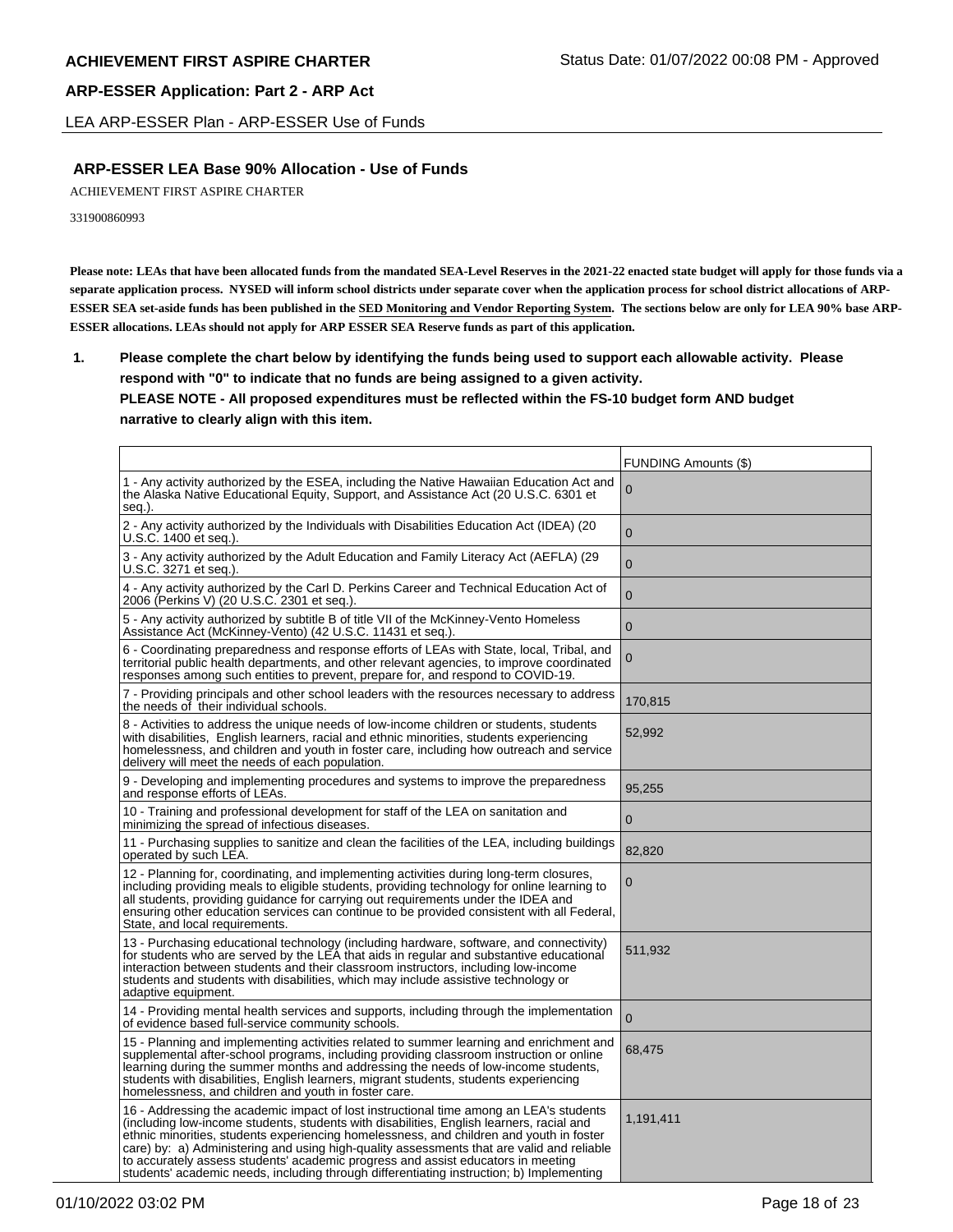# LEA ARP-ESSER Plan - ARP-ESSER Use of Funds

|                                                                                                                                                                                                                                                                                                                                                                | <b>FUNDING Amounts (\$)</b> |
|----------------------------------------------------------------------------------------------------------------------------------------------------------------------------------------------------------------------------------------------------------------------------------------------------------------------------------------------------------------|-----------------------------|
| evidence-based activities to meet the comprehensive needs of students; c) Providing<br>information and assistance to parents and families on how they can effectively support<br>students, including in a distance learning environment; and d) Tracking student<br>attendance and improving student engagement in distance education.                         |                             |
| 17 - School facility repairs and improvements to enable operation of schools to reduce<br>risk of virus transmission and exposure to environmental health hazards, and to support<br>student health needs.                                                                                                                                                     | 76,000                      |
| 18 - Inspection, testing, maintenance, repair, replacement, and upgrade projects to improve the indoor air quality in school facilities, including mechanical and non-<br>mechanical heating, ventilation, and air conditioning systems, filtering, purification and<br>other air cleaning, fans, control systems, and window and door repair and replacement. | 185.800                     |
| 19 - Developing strategies and implementing public health protocols including, to the<br>greatest extent practicable, policies in line with guidance from the CDC for the reopening<br>and operation of school facilities to effectively maintain the health and safety of students,<br>educators, and other staff.                                            | <b>U</b>                    |
| 20 - Other activities that are necessary to maintain the operation of and continuity of<br>services in the LEA and continuing to employ existing staff of the LEA.                                                                                                                                                                                             | 0                           |
| Totals:                                                                                                                                                                                                                                                                                                                                                        | 2,435,500                   |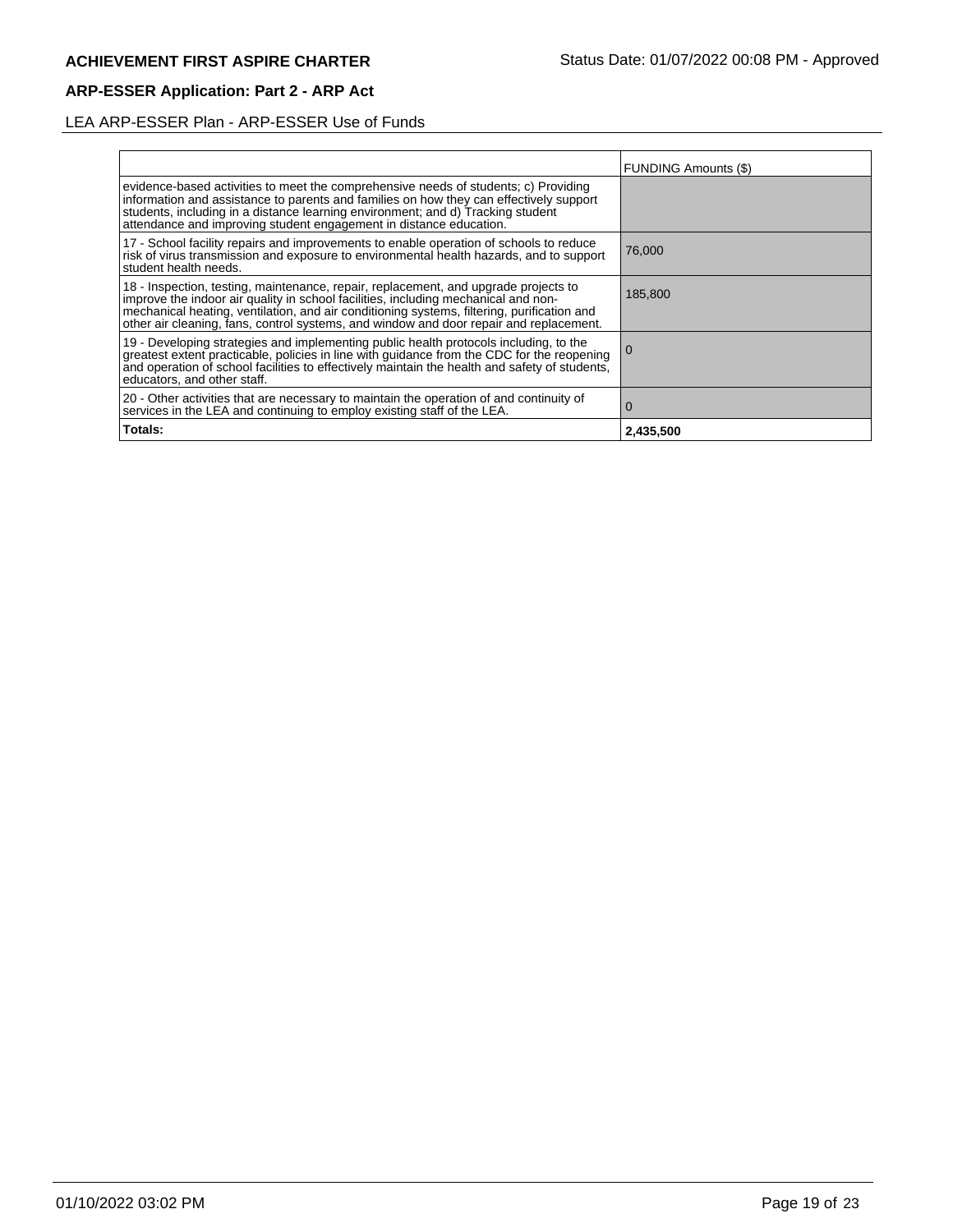LEA ARP-ESSER Plan - ARP-ESSER Construction-Related Costs

#### **ARP-ESSER LEA Base 90% Allocation - Construction-Related Costs**

ACHIEVEMENT FIRST ASPIRE CHARTER

#### 331900860993

#### **PLEASE NOTE:**

The Office of Facilities Planning, in collaboration with NYSED's Chief Financial Officer and the Office of ESSA-Funded Programs, is developing guidance regarding capital construction projects based on the United States Department of Education (USDE) recently issued FAQs for this federal program. The Use of Funds FAQ (released May 26, 2021) may be of particular interest, since it discusses construction and combination of funds. Links to the federal program website are below:

https://oese.ed.gov/offices/american-rescue-plan/american-rescue-plan-elementary-and-secondary-school-emergency-relief/

ESSER.GEER\_.FAQs\_5.26.21\_745AM\_FINALb0cd6833f6f46e03ba2d97d30aff953260028045f9ef3b18ea602db4b32b1d99

Local Educational Agencies (LEAs) which intend to do federally funded work using ARP-ESSER funds must first file FS-10s and other documents as required by the Office of ESSA-Funded Programs. If a project would normally require a building permit if supported by state/local funds, it must also have a building permit if supported by federal funds (or a combination of funding streams). Facilities Planning forms are under development at this time.

#### **1. What is the amount of funds that the LEA plans to use for construction related projects?**

#### 156,000

#### **2. In the space provided below, please described the planned construction activities and costs.**

1. Necessary repairs to window frames to ensure windows are able to open and close safely to increase fresh air flow in classrooms. The windows in the older DOE buildings occupied by Achievement First are often difficult to open or attempting to do so is unsafe due to defective mechanisms and deferred maintenance. The CDC and local departments of health recommend that indoor spaces be well-ventilated and have cross-ventilation to mitigate the spread of COVID-19 and other airborne disease in congregate settings. Repair work would involve cleaning, minor repair and limited replacements of parts such as bolts and hinges. The estimated project costs including procurement at the ES and MS are \$30,000.

 2. Funding will be used to support the replacement of ductless split AC units at the school to improve air quality. Ductless systems have air filters, but are not as powerful as ducted filtration systems to rid the schools of allergens etc. and are not in- keeping with CDC guidelines for HEPA filters. As such, Team Facilities has recommended their replacement to mitigate the spread of COVID-19 and other airborne diseases indoors. Additionally, classrooms currently rely on air conditioning units that operate in fan mode to allow for fresh air intake as windows do not open adequately to safely install fan units. Work would involve - procuring new compatible window AC, removal of existing AC, ensuring adequate gate / bracket support, installing AC and insulating around. AF would use DOE approved vendor and ensure ACs were sized appropriately for the room. The estimated project costs including procurement at the ES and MS are \$50,000.

 3. Installation of touchless water fountains and bottle fillers by third-party property management to mitigate the potential spread of COVID-19 via high-touch surfaces within the school. The installation of the touchless water fountains and botte fillers will require minor electrical and plumbing work by third-party professionals to safely connect the units and ensure they are functioning correctly. The estimated project costs including procurement at the ES and MS are \$70,000.

 4. Installation and repair of plexiglass shields and dividers in restrooms to mitigate the potential spread of COVID-19. The installation of the plexiglass will require minor carpentry work by third-party professionals to setup the units in each restroom and ensure they are sturdily in place.The estimated project costs including procurement at the ES and MS are \$6,000.

**3. Will the planned construction impact and/or effect any district, site, building, structure, or object that is: Included in the National Register of Historic Places; or Eligible under criteria established by the Secretary of Interior for inclusion in the National Register of Historic Places?**

No, the planned construction will not impact and/or effect any district, site, building, structure, or object that is: Included in the National Register of Historic Places; or Eligible under criteria established by the Secretary of Interior for inclusion in the National Register of Historic Places.

## **ARP-ESSER - Construction-Related ASSURANCES**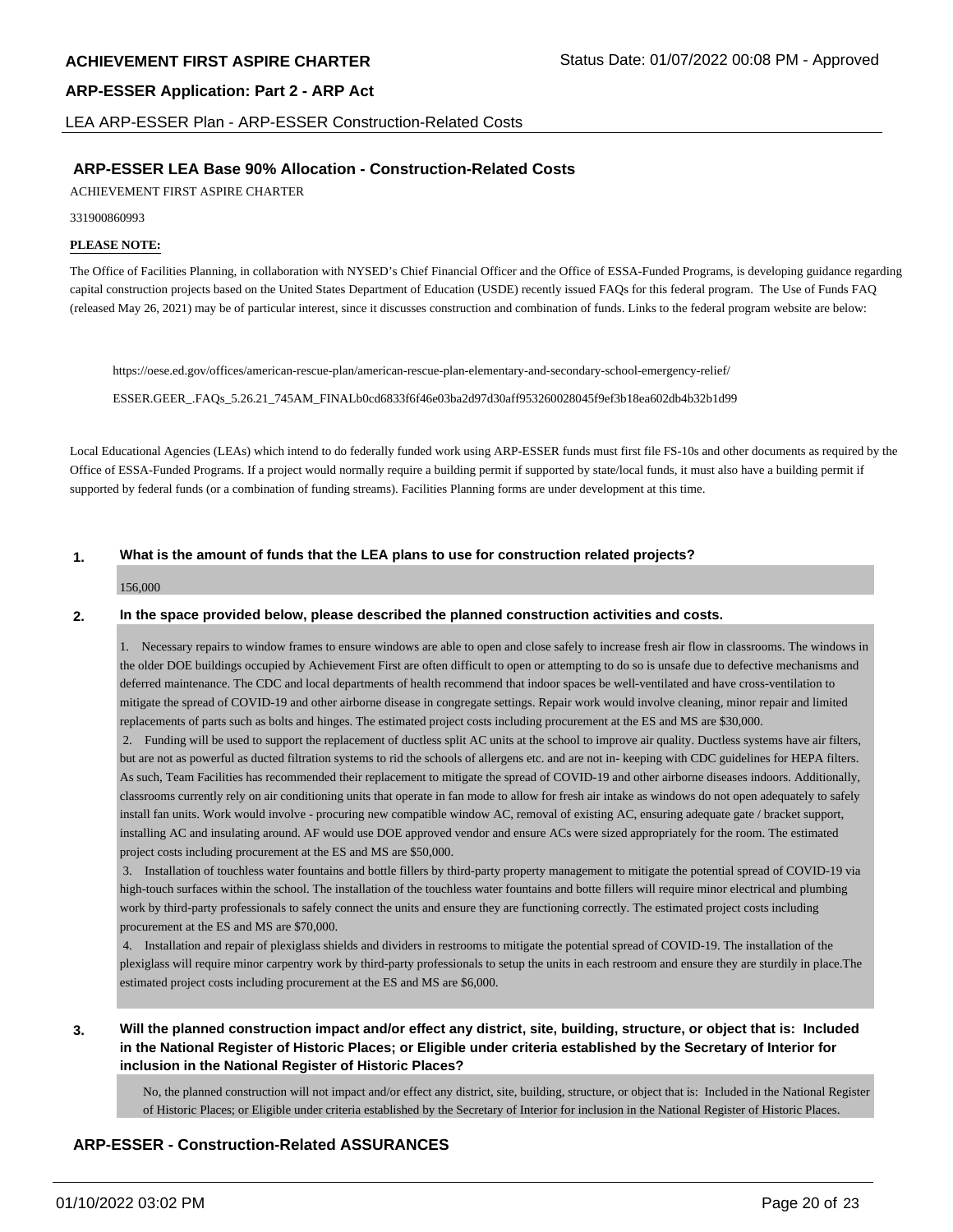LEA ARP-ESSER Plan - ARP-ESSER Construction-Related Costs

**4. The LEA assures it will have or obtain a full title or other interest in the site, including right of access, that is sufficient to insure the grantee's undisturbed use and possession of the facilities for 50 years or the useful life of the facilities, whichever is longer. § 75.603 (Authority: 20 U.S.C. 1221e-3 and 3474)**

 $✓$  YES, the LEA provides the above assurance.

**5. The LEA assures it will ensure that sufficient funds are available to meet any non-Federal share of the cost of constructing the facility. § 75.604**

YES, the LEA provides the above assurance.

**6. The LEA assures work will begin on construction within a reasonable time after the grant for the construction is made. § 75.605 (Authority: 20 U.S.C. 1221e-3 and 3474)**

■ YES, the LEA provides the above assurance.

**7. The LEA assures the construction will be completed within a reasonable time and the LEA shall complete the construction in accordance with the application and approved drawings and specifications. § 75.606**

YES, the LEA provides the above assurance.

**8. The LEA assures that the construction is functional; economical; and not elaborate in design or extravagant in the use of materials, compared with facilities of a similar type constructed in the State or other applicable geographic area. § 75.607. Further, the LEA assures that it shall, in developing plans for the facilities, consider excellence of architecture and design and inclusion of works of art. The grantee may not spend more than one percent of the cost of the project on inclusion of works of art. § 75.607 Authority: 20 U.S.C. 1221e-3 and 3474)**

YES, the LEA provides the above assurance.

**9. In planning for and designing facilities, the LEA assures it shall observe the standards under the Occupational Safety and Health Act of 1970 (Pub. L. 91-576) (See 36 CFR part 1910); and State and local codes, to the extent that they are more stringent. § 75.609 Further, the LEA assures it will submit an application for a Building Permit to NYSED Office of Facilities Planning for review and approval prior to construction.**

■ YES, the LEA provides the above assurance.

- **10. The LEA assures that it shall comply with the Federal regulations on access by the handicapped that apply to construction and alteration of facilities. These regulations are:**
	- **• For residential facilities 24 CFR part 40; and**
	- **• For non-residential facilities 41 CFR subpart 101-19.6. § 75.610**

YES, the LEA provides the above assurance.

**11. The LEA assures that, in planning the construction, the LEA shall, in accordance with the provisions of Executive Order 11988 of February 10, 1978 (43 FR 6030) and rules and regulations that may be issued by the Secretary to carry out those provisions: Evaluate flood hazards in connection with the construction; and as far as practicable, avoid uneconomic, hazardous, or unnecessary use of flood plains in connection with the construction. § 75.611**

YES, the LEA provides the above assurance.

**12. The LEA assures that it shall maintain competent architectural engineering supervision and inspection at the construction site to insure that the work conforms to the approved drawings and specifications. § 75.612**

YES, the LEA provides the above assurance.

**13. The LEA assures that it will comply with the regulations on relocation assistance and real property acquisition in 34 CFR part 15. § 75.613**

YES, the LEA provides the above assurance.

**14. The LEA assures that, when construction is completed, sufficient funds will be available for effective operation and maintenance of the facilities. § 75.614**

■ YES, the LEA provides the above assurance.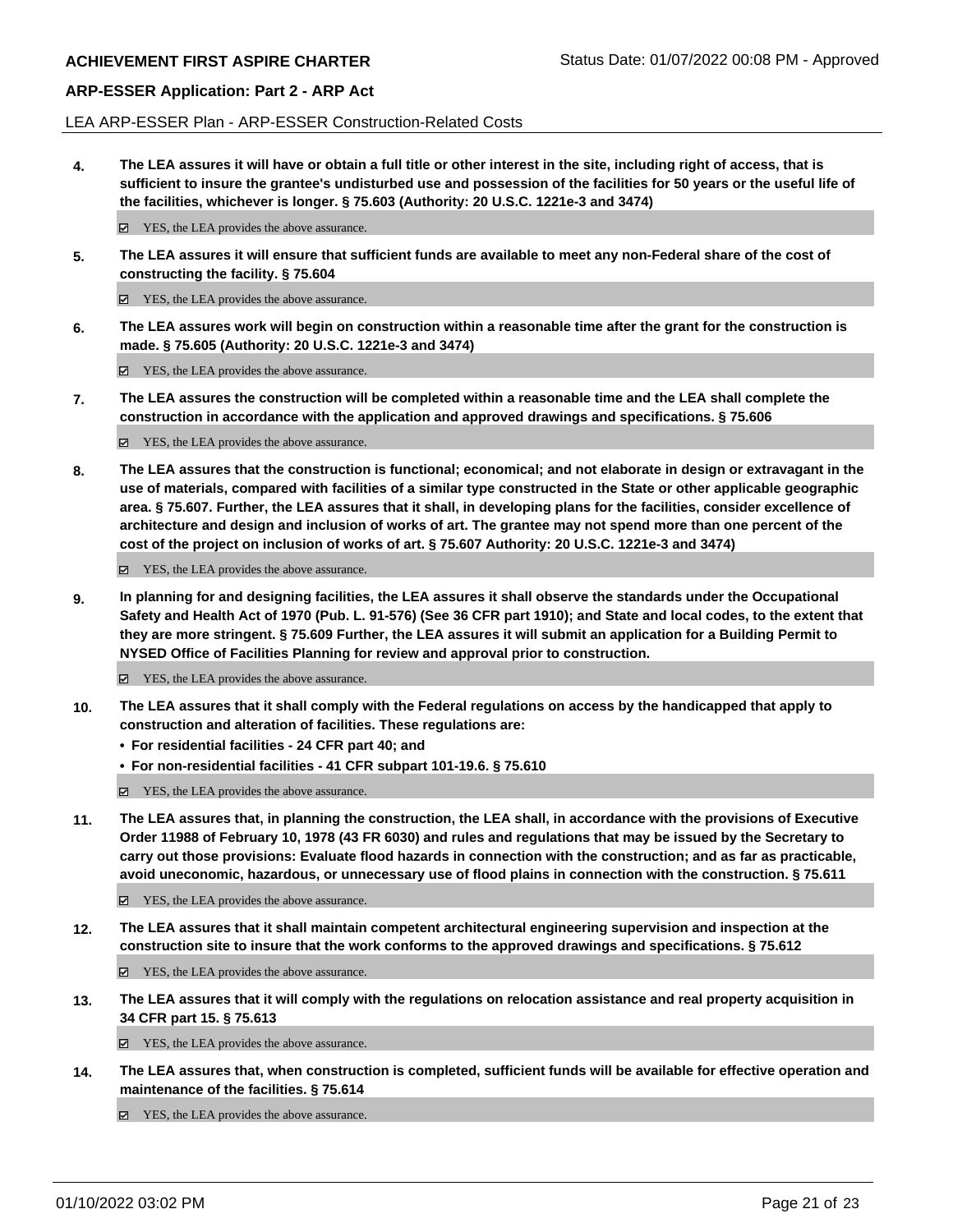LEA ARP-ESSER Plan - ARP-ESSER Construction-Related Costs

**15. The LEA assures that it shall operate and maintain the facilities in accordance with applicable Federal, State, and local requirements. § 75.615**

YES, the LEA provides the above assurance.

- **16. The LEA assures that, to the extent feasible, it shall design and construct facilities to maximize the efficient use of energy. § 75.616 Further, the LEA shall comply with ASHRAE standards in designing and constructing facilities built with project funds. § 75.616 The following standards of the American Society of Heating, Refrigerating, and Air Conditioning Engineers (ASHRAE) are incorporated by reference in this section:**
	- **• ASHRAE-90 A-1980 (Sections 1-9).**
	- **• ASHRAE-90 B-1975 (Sections 10-11).**
	- **• ASHRAE-90 C-1977 (Section 12)**

**Incorporation by reference of these provisions has been approved by the Director of the Office of the Federal Register pursuant to the Director's authority under 5 U.S.C. 552 (a) and 1 CFR part 51. The incorporated document is on file at the Department of Education, Grants and Contracts Service, rm. 3636 ROB-3, 400 Maryland Avenue, SW., Washington, DC 20202-4700 or at the National Archives and Records Administration (NARA). For information on the availability of this material at NARA, call 202-741-6030, or go to:**

**http://www.archives.gov/federal\_register/code\_of\_federal\_regulations/ibr\_locations.html. These standards may be obtained from the publication sales department at the American Society of Heating, Refrigerating, and Air Conditioning Engineers, Inc., 1791 Tullie Circle, NE., Atlanta, Georgia 30329. § 75.616**

YES, the LEA provides the above assurance.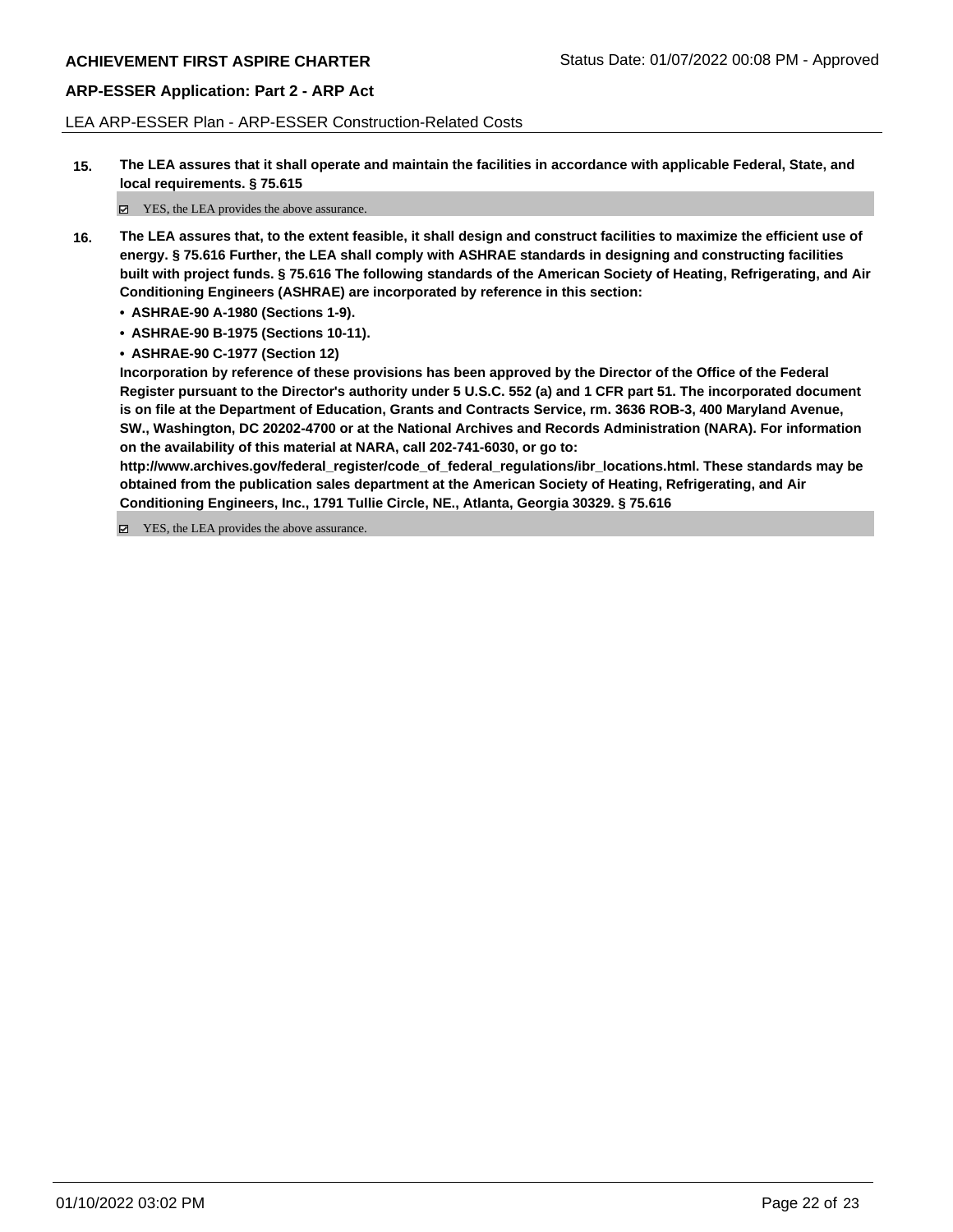#### LEA ARP-ESSER Plan - ARP-ESSER Allocation - Budget

#### **ARP-ESSER LEA Base 90% Allocation - Budget**

*PLEASE NOTE* - the FS-10 and Budget Narrative are used to provide NYSED with a specific itemization of proposed project expenditures and to provide NYSED and the Office of the State Comptroller with the necessary documentation upon which payments can be based. FS-10s with missing quantities or unit costs, or with terms such "*TBD*" or "*Varies*" cannot be accepted on the FS-10 or Budget Narrative forms.

**Please note: LEAs that have been allocated funds from the mandated SEA-Level Reserves in the 2021-22 enacted state budget will apply for those funds via a separate application process. NYSED will inform school districts under separate cover when the application process for school district allocations of ARP-ESSER SEA set-aside funds has been published in the SED Monitoring and Vendor Reporting System. The sections below are only for LEA 90% base ARP-ESSER allocations. LEAs should not apply for ARP ESSER SEA Reserve funds as part of this application.**

**1. Please upload a completed and signed copy of the FS-10 Budget for the ARP-ESSER LEA Base 90% Funds.**

AF Aspire ARP ESSER 2021 FS-10 SIGNED.pdf AF Aspire ARP ESSER 2021 FS-10 REVISED.pdf

**2. Please upload a completed copy of the Budget Narrative for the ARP-ESSER LEA Base 90% Funds.**

AF Aspire ARP ESSER Budget Narrative-2021 REVISED JAN2022.pdf AF Aspire ARP ESSER Budget Narrative-2021.pdf AF Aspire ARP ESSER Budget Narrative-2021 REVISED.pdf

**3. Please complete the following table by providing total proposed expenditures by budget code for funding in relation to the ARP-ESSER Application – Part 2. This information should match the Budget Summary page of the FS-10 budget form.**

|                             | Total Funds (\$) |
|-----------------------------|------------------|
| 15 - Professional Salaries  | 549,698          |
| 16 - Support Staff Salaries | 60,000           |
| 40 - Purchased Services     | 762,988          |
| 45 - Supplies and Materials | 1,062,814        |
| 46 - Travel Expenses        | $\overline{0}$   |
| 80 - Employee Benefits      | $\overline{0}$   |
| 90 - Indirect Cost          | $\overline{0}$   |
| 49 - BOCES Services         | $\overline{0}$   |
| 30 - Minor Remodeling       | $\overline{0}$   |
| 20 - Equipment              | $\overline{0}$   |
| <b>Totals:</b>              | 2,435,500        |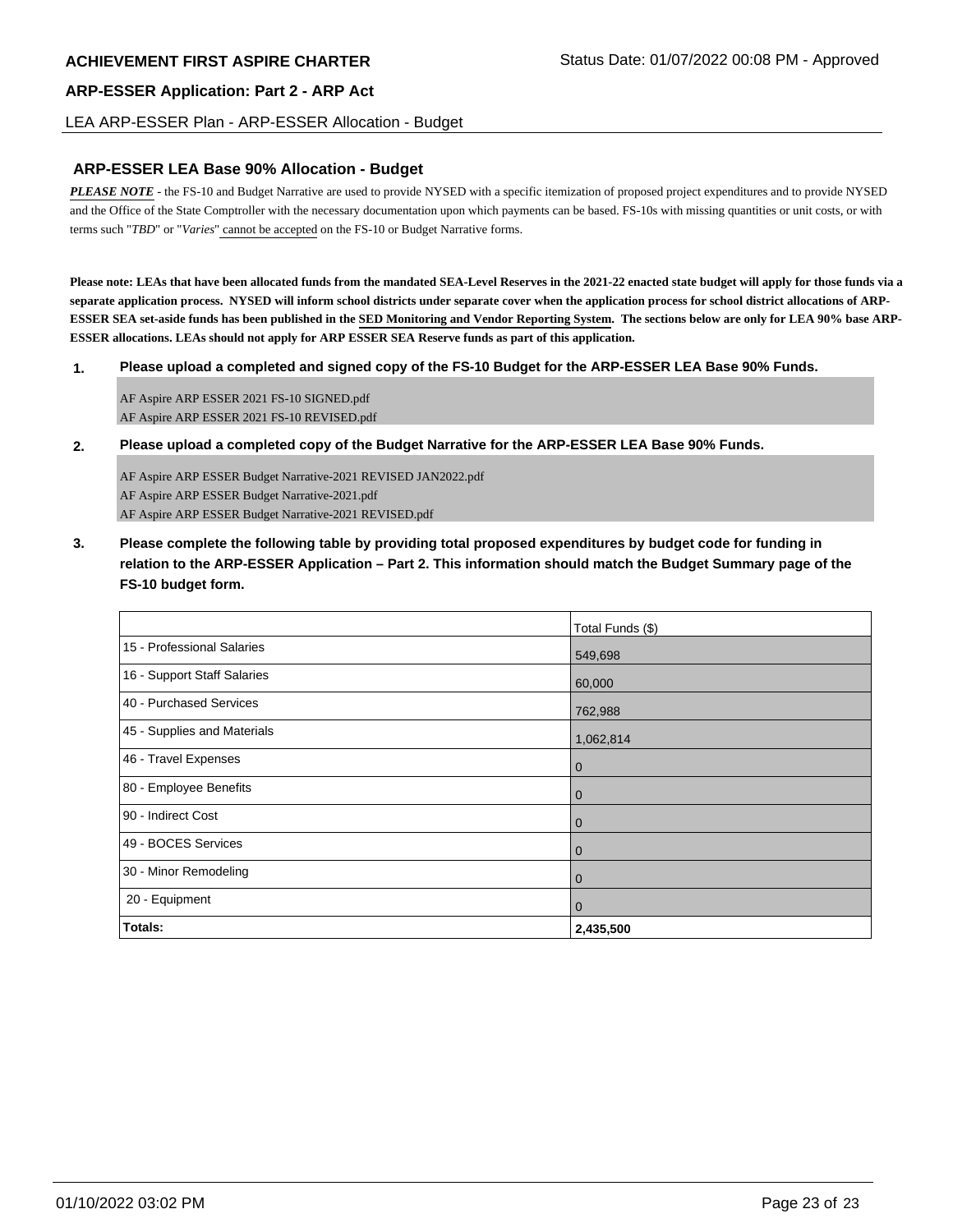# **BUDGET NARRATIVE**

**LEA: Achievement First Aspire Charter School FOR TITLE: American Rescue Plan Elementary and** 

**Secondary School Emergency Relief (ARP ESSER)**

**BEDSCODE: 331900860993**

# **\*\* MUST BE SUBMITTED WITH EACH BUDGET IN THE CONSOLIDATED APPLICATION**

**If using Transferability, please indicate on the Budget Narrative and FS-10 the amount of funds to be included under transferability in the budget categories where funds will be used. Example: In the Title IIA budget under Code 15 – Transferability - Title I Reading Teacher – FTE.35 - \$15,000.**

| <b>CODE/</b>                            | <b>EXPLANATION OF EXPENDITURES IN THIS CATEGORY</b>                                                                                                                                                                                                                                                                                                                                                                                                                                                                                                                                                                                                                                                                                                                                                                                                                                                                                                                                                                                                                                                                                                                                                                                                                                                                                                                                                                                                                                                                                                                                                                                                                                                                                                                              |  |
|-----------------------------------------|----------------------------------------------------------------------------------------------------------------------------------------------------------------------------------------------------------------------------------------------------------------------------------------------------------------------------------------------------------------------------------------------------------------------------------------------------------------------------------------------------------------------------------------------------------------------------------------------------------------------------------------------------------------------------------------------------------------------------------------------------------------------------------------------------------------------------------------------------------------------------------------------------------------------------------------------------------------------------------------------------------------------------------------------------------------------------------------------------------------------------------------------------------------------------------------------------------------------------------------------------------------------------------------------------------------------------------------------------------------------------------------------------------------------------------------------------------------------------------------------------------------------------------------------------------------------------------------------------------------------------------------------------------------------------------------------------------------------------------------------------------------------------------|--|
| <b>BUDGET CATEGORY</b>                  | (as it relates to the program narrative for this title)                                                                                                                                                                                                                                                                                                                                                                                                                                                                                                                                                                                                                                                                                                                                                                                                                                                                                                                                                                                                                                                                                                                                                                                                                                                                                                                                                                                                                                                                                                                                                                                                                                                                                                                          |  |
| Code 15<br><b>Professional Salaries</b> | <b>Summer Learning/Instruction</b><br>Achievement First has developed a Summer Academy to help mitigate the negative impact of the COVID-19<br>pandemic on scholars' academic outcomes and reengage youth who were in remote learning from March<br>2020 to June 2021. Due to school closures and extended periods of remote and hybrid learning in SY20 and<br>SY21, our instructors will extend in-person instructional time through summer 2021 and 2022.<br>K-2 Teacher stipends<br>Approximately 2 teachers @ approx. \$6,250                                                                                                                                                                                                                                                                                                                                                                                                                                                                                                                                                                                                                                                                                                                                                                                                                                                                                                                                                                                                                                                                                                                                                                                                                                               |  |
|                                         | Grade 3-8 Teacher stipends<br>Approximately 3 teachers $@$ \$6,250<br>Total ARP ESSER budgeted \$58,475                                                                                                                                                                                                                                                                                                                                                                                                                                                                                                                                                                                                                                                                                                                                                                                                                                                                                                                                                                                                                                                                                                                                                                                                                                                                                                                                                                                                                                                                                                                                                                                                                                                                          |  |
|                                         | <b>Salaries for Network Programming FTEs</b><br>Achievement First will provide strong reading and academic tutoring interventions for students who are<br>below triggers in all academies (with a prioritized effort in grades 5-12) and begin the work to develop a<br>comprehensive approach to developing strong, thriving readers. Reading is foundational and impacts all<br>subjects as the cornerstone of learning; we need a developmentally appropriate approach to how to teach<br>reading. The key features of this strategy further included hiring a Director of Reading Fluency and Director<br>of Tutoring. Additionally, the ongoing pandemic has emphasized the need for dedicated resources to manage<br>and support parent and family engagement at Achievement First schools, as well as partnerships within the<br>wider communities. This dedicated resource will determine and operationalize a cohesive vision for<br>amplifying family voice and experience and articulate a cohesive roadmap including strategies and tactics to<br>increase authentic family engagement leveraging our "Design With and Not For" liberatory design mindset.<br>The Director of Family Engagement will provide guidance for schools and network teams to leverage both<br>qualitative and quantitative data and action plan.<br>Achievement First Aspire Charter School share of cost for 3 new network leaders to develop and lead<br>academic recovery and family engagement strategies, and support principals in implementation, evaluation<br>and oversight.<br>Director of Family Engagement \$12,960<br>Director of Reading Fluency \$13,920 (for Academic Recovery and Acceleration)<br>Director of Tutoring \$13,184 (for Academic Recovery and Acceleration) |  |
|                                         | Total ARP ESSER budgeted \$40,064<br><b>School-Based Contract Hires (for Academic Recovery and Acceleration)</b><br>The school proposes the use of a portion of funds to assist with the cost of targeted 1:1 tutoring and<br>interventions for struggling scholars for SY21/22 and SY22/23. Achievement First Aspire will offer Math,<br>Reading and ELA push-in and pull-out interventions to increase the efficacy of the instructional model<br>through the use of data-driven curricular tools and online resources, as well as interventionists for our<br>growing SPED and multilingual learner (MLL) special populations.<br>Partial cost of contracting 2 Reading Interventionists at approx. \$55,134 each /yr for 3 years<br>Total ARP ESSER budgeted \$330,804                                                                                                                                                                                                                                                                                                                                                                                                                                                                                                                                                                                                                                                                                                                                                                                                                                                                                                                                                                                                       |  |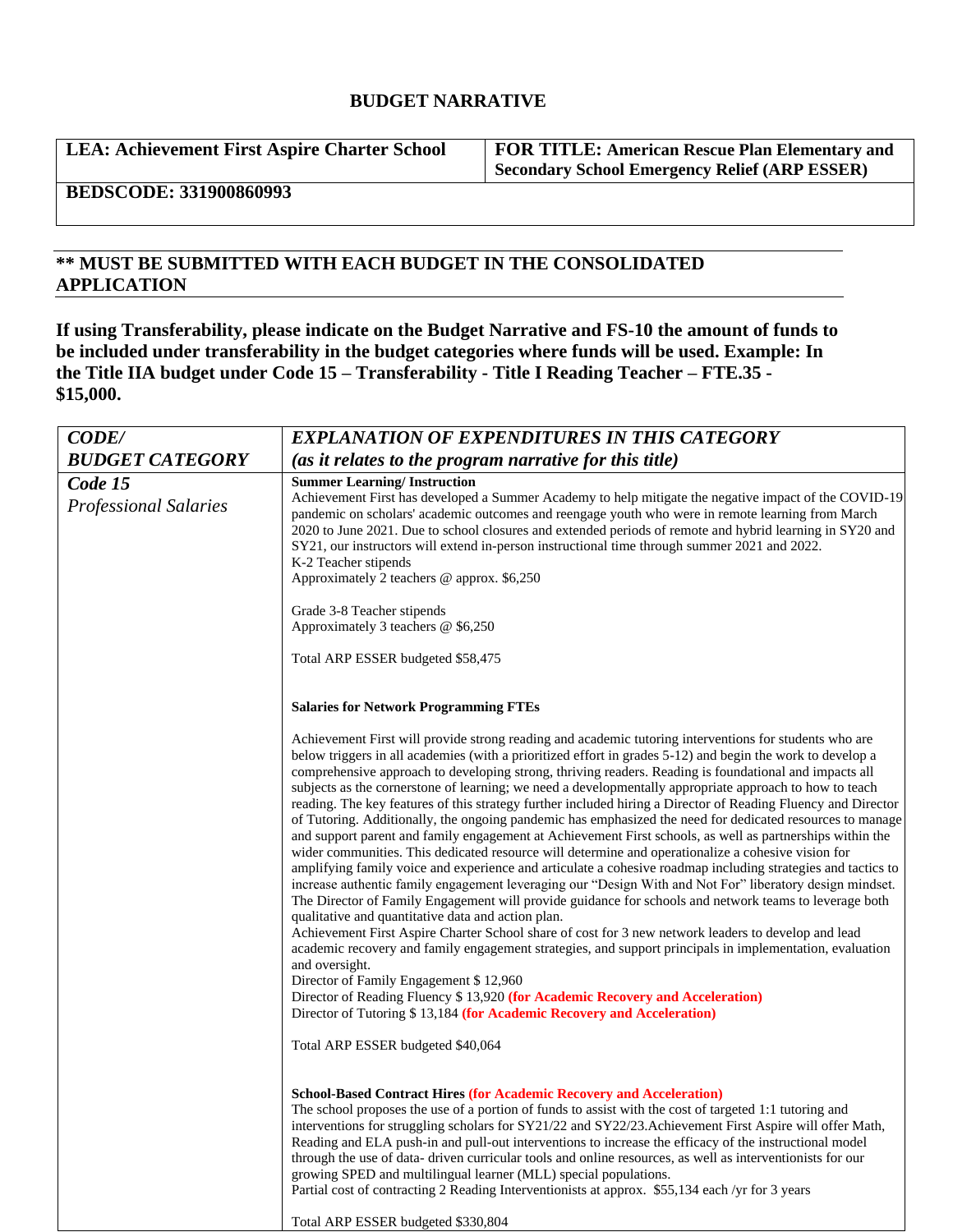|                                      | <b>Network FTEs for Healthy and Safe Operations</b><br>Achievement First proposes the use of ARP ESSER to support the hiring of a Network Director of Health<br>and Safety and an Associate Director of Health and Safety to ensure that school leaders are adequately<br>supported prepared to return to in-person learning and reopen schools as safely as possible through creating<br>guidance and supports. The Healthy and Safety experts will manage and distill local and federal health and<br>safety guidance research on COVID-19, other transmissible disease and general physical wellness concerns,<br>and ensure that Achievement First's policies and procedures align with department of health, CDC and EPA<br>guidance and monitor and evaluate implementation. The Director of Health and Safety and the Associate will<br>partner with Directors of School Operations and Facilities team to train staff and respond to emerging<br>challenges, working closely with the Director of Family Engagement on communication strategy, change<br>management and parent and family engagement.<br>Proportionate 3-Year Costs for NS Director of Health and Safety @ \$85,000/yr = \$18,000<br>Proportionate 1-Year Costs for NS Associate Director of Health and Safety @ \$60,000/yr = \$4,500<br>Total ARP ESSER budgeted \$22,500                                                                                                                                                                                                                                                                                                                                                                                                                                                                                                                                     |                                  |
|--------------------------------------|-----------------------------------------------------------------------------------------------------------------------------------------------------------------------------------------------------------------------------------------------------------------------------------------------------------------------------------------------------------------------------------------------------------------------------------------------------------------------------------------------------------------------------------------------------------------------------------------------------------------------------------------------------------------------------------------------------------------------------------------------------------------------------------------------------------------------------------------------------------------------------------------------------------------------------------------------------------------------------------------------------------------------------------------------------------------------------------------------------------------------------------------------------------------------------------------------------------------------------------------------------------------------------------------------------------------------------------------------------------------------------------------------------------------------------------------------------------------------------------------------------------------------------------------------------------------------------------------------------------------------------------------------------------------------------------------------------------------------------------------------------------------------------------------------------------------------------------------------------------------------------------------|----------------------------------|
|                                      | <b>School-Based Behavioral Specialist</b><br>Achievement First Aspire ES will hire an additional Behavior Specialist to prioritize social and emotional<br>programming as scholars are re-engaged after learning remotely since the start of this pandemic. This 1-year<br>contract position will also coordinate the strategies and vision to authentically integrate mindset work, a<br>trauma and a resiliency approach.                                                                                                                                                                                                                                                                                                                                                                                                                                                                                                                                                                                                                                                                                                                                                                                                                                                                                                                                                                                                                                                                                                                                                                                                                                                                                                                                                                                                                                                             |                                  |
|                                      | Total ARP ESSER budgeted \$97,855                                                                                                                                                                                                                                                                                                                                                                                                                                                                                                                                                                                                                                                                                                                                                                                                                                                                                                                                                                                                                                                                                                                                                                                                                                                                                                                                                                                                                                                                                                                                                                                                                                                                                                                                                                                                                                                       |                                  |
| Code 16                              | <b>Supports to Maintain the Health of the School Community</b>                                                                                                                                                                                                                                                                                                                                                                                                                                                                                                                                                                                                                                                                                                                                                                                                                                                                                                                                                                                                                                                                                                                                                                                                                                                                                                                                                                                                                                                                                                                                                                                                                                                                                                                                                                                                                          |                                  |
| <b>Support Staff Salaries</b>        | Achievement First's pandemic safety, preparedness and response plan has been a non-negotiable in staff and<br>family engagement protecting our staff, families and scholars for the reopening of our New York schools for<br>in-person instruction. Achievement First's employee data indicates that there continues to be an increased<br>number of teacher and staff absences, and this is expected to be of concern as staff and teachers will: (1) be<br>encouraged not to go in to school if they are exhibiting flu-like symptoms and (2) likely need to take time-<br>off if their children's schools are closed due to COVID cases. School teams have adequate staff to cover<br>school operations and general administration. However, Achievement First's school leaders- principals and<br>deans- are regularly needed to cover classes in addition to coaching teachers, overseeing curriculum<br>modifications to better target scholars' needs and addressing learning loss and implementing reopening<br>strategies.<br>Achievement First proposes using ARP ESSER funds to hire an experienced long-term substitute teacher to<br>provide coverage for unexpected and extended teachers absences throughout the year. The position is being<br>planned as contract position for 1 year.<br>Experienced Long-Term Substitute to support SY22 @ \$60,000                                                                                                                                                                                                                                                                                                                                                                                                                                                                                                                  |                                  |
|                                      |                                                                                                                                                                                                                                                                                                                                                                                                                                                                                                                                                                                                                                                                                                                                                                                                                                                                                                                                                                                                                                                                                                                                                                                                                                                                                                                                                                                                                                                                                                                                                                                                                                                                                                                                                                                                                                                                                         |                                  |
| Code 40<br><b>Purchased Services</b> | Total ESSERF budgeted \$60,000<br>Professional Development to Address Learning Loss/ Acceleration (for Academic Recovery and<br><b>Acceleration</b> )<br>Achievement First Aspire School has embraced the mindset that the school will not "do two years in one"-<br>academic recovery must be gradual, intentional and well-paced for each scholar. Rapid and unrealistic 1-<br>year recovery plans would be grounded in a deficit mindset about students, result in poor pedagogy (e.g.<br>prioritizing procedural shortcuts over conceptual understanding), and lead to burnout for scholars and<br>teachers. Teachers and co-teachers will also need to use formative data (pre-assessments, exit tickets,<br>observational data, quizzes) to ensure students master prioritized standards/content (unit outcomes). This<br>means training on how to use data during planning (e.g. unit and daily level) and means shifting more<br>decision making to teachers (in collaboration and with support from coaches). It is also critical to clearly<br>define and/ or re-define the assessment strategy to reflect the current realities reflecting school closures and<br>the cancellation of state assessments, including redefining which assessments are evaluative vs. formative,<br>which assessments are paced across the network, and ensuring assessment reporting that shows mastery on<br>prioritized standards/content. Achievement First will introduce a series of educator trainings and Professional<br>Development specifically to build capacity and embed instructional skills to address learning loss.<br>Costs for Achievement First Aspire Charter School network-wide PD and training are included on ARP<br>ESSER.<br>ES & MS Reading PD<br>Foundations/ Phonics PD for 2 years<br>Cognitively Guidance Instruction Math PD<br>Total ESSER budgeted \$98,492 | \$26,880<br>\$48,592<br>\$23,020 |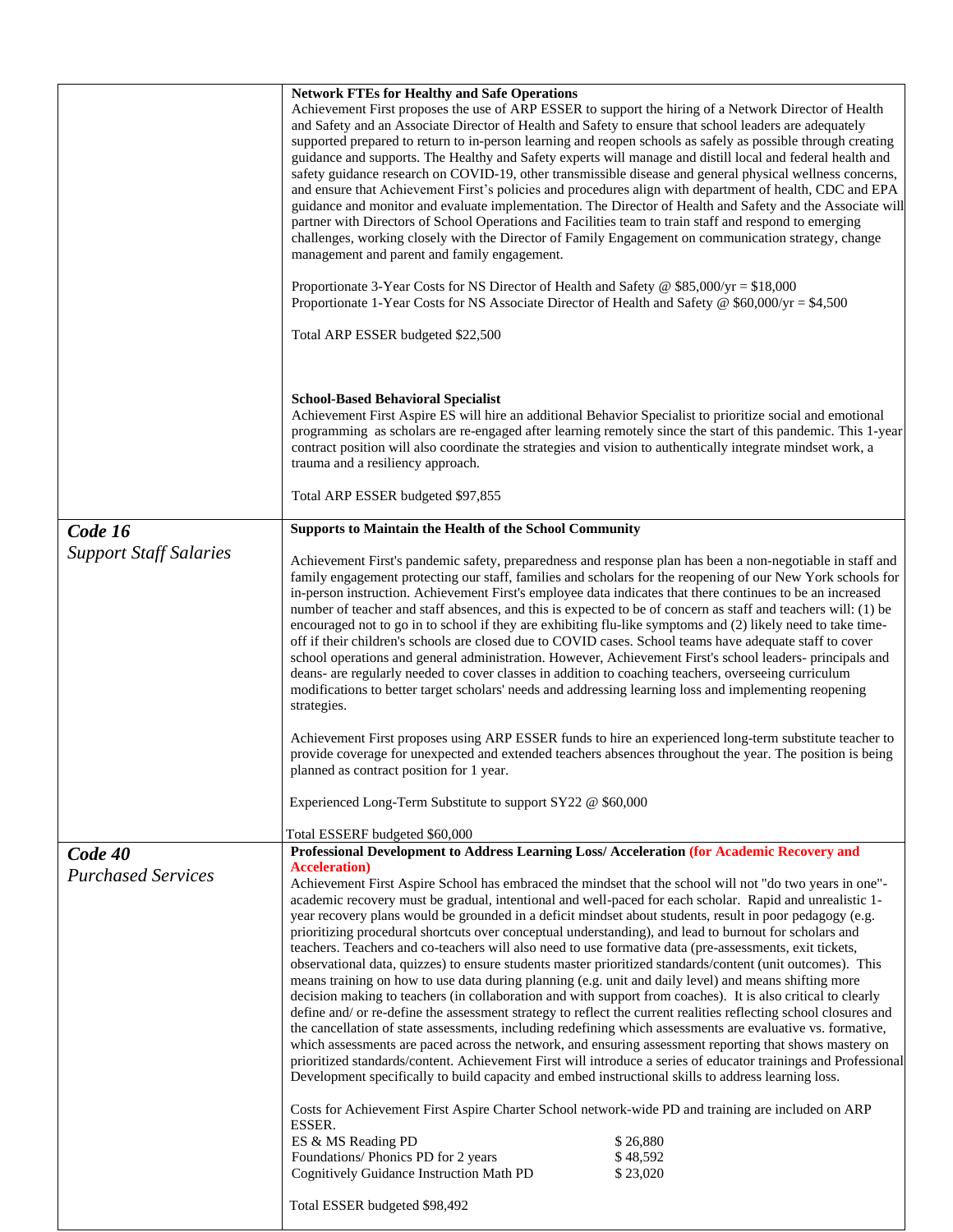| Professional Development to Address SEL and DEI<br>More than 90% of scholars identify as Black, Latino or multiracial. Achievement First will introduce<br>specialized, culturally responsive and trauma-informed Social Emotional Professional Development to build<br>the capacity of educators. Additionally, costs include PD to address Diversity, Equity and Inclusion and<br>specifically support its black and brown scholars in understanding, confronting and thriving as educators and<br>staff will be enrolled in 'Having Courageous Conversations About Race' training. This targeted PD is aimed<br>at ensuring all students are and feel safe, known and loved is most important, and articulating how a trauma<br>and resiliency approach, SEL, and mindset work are integrated into the student experience vision and cannot<br>operate as separate, disconnected components, and this also includes holding a higher bar for both / and by<br>ensuring that belief and belonging (care for the whole child) and focused learning (academic progress) are<br>mutually reinforcing. Costs for Achievement First Aspire Charter School network-wide PD and training<br>costs are included on ARP ESSER.<br>Total ESSERF budgeted \$52,992 |
|-----------------------------------------------------------------------------------------------------------------------------------------------------------------------------------------------------------------------------------------------------------------------------------------------------------------------------------------------------------------------------------------------------------------------------------------------------------------------------------------------------------------------------------------------------------------------------------------------------------------------------------------------------------------------------------------------------------------------------------------------------------------------------------------------------------------------------------------------------------------------------------------------------------------------------------------------------------------------------------------------------------------------------------------------------------------------------------------------------------------------------------------------------------------------------------------------------------------------------------------------------------|
| <b>Wireless Internet Access for Students</b><br>Knowing that most of our scholars are classified as economically-disadvantaged as they qualify for free and<br>reduced-priced lunches, Achievement First reached out to parents and families to ensure that scholars had<br>internet access to enable their full and equal participation in remote learning activities. Scholars that did not<br>have consistent, stable internet access were provided personal wireless hotspot (MiFi) devices and service.<br>Achievement First Aspire Charter School will bridge the technology-divide and guarantee that our<br>economically-disadvantaged scholars have equal access to education during the 2021/22 academic year by<br>covering the cost of MiFi data for scholars. This internet access will facilitate remote learning including<br>participation and attendance at virtual classrooms and simulcast of daily instruction.<br>These projected costs for 12 months for students from Achievement First Aspire Elementary and Middle<br>Schools student MiFi plan costs.<br>Approximately 332 data plans $@$ \$20 per month per scholar for 2 years<br>Total ESSERF budgeted \$79,560                                                              |
| Professional Neat Bar Installation with Zoom<br>The cost of installing Neat Bar video conferencing solutions in 4 classrooms at Achievement First Aspire<br>Charter School Middle School to facilitate hybrid/remote learning via instructional simulcasts.<br>Installation cost approx. \$900 per Neat Bar x 6.<br>Total ESSERF budgeted \$5,200                                                                                                                                                                                                                                                                                                                                                                                                                                                                                                                                                                                                                                                                                                                                                                                                                                                                                                         |
| <b>Supports to Maintain the Health of the School Community</b><br>Asymptomatic testing for staff to return to work after extended breaks and surveillance testing twice<br>monthly. Asymptomatic surveillance testing of students is also planned twice monthly. This testing program<br>allows the school to monitor our community and prevent positive cases from entering the building and/ or<br>minimize in-school exposures.<br><b>Staff Asymptomatic COVID Testing</b><br>53<br>\$26,500<br>\$500.00<br>138<br><b>Student Asymptomatic COVID Testing</b><br>\$400.00<br>\$48,400<br>Total ESSERF budgeted \$74,900                                                                                                                                                                                                                                                                                                                                                                                                                                                                                                                                                                                                                                 |
| <b>HVAC/ AC Services</b><br>HVAC consultants will conduct assessments and inspections and filter changes every 6-8 weeks to ensure<br>that common areas and classrooms maintain adequate air flow for air quality standards in-keeping with CDC<br>guidance and to reduce any risk of airborne spread of COVID-19 inside school facilities. ARP ESSER<br>funding will assist with costs for assessing all building HVAC systems to ensure they are providing the<br>needed air exchanges and replace HEPA filters every 6-8 weeks (versus every 20 weeks).<br>Air Conditioning Unit Assessment \$1,200<br>Air Conditioning Unit Filter Installations \$3,000<br>Total ESSERF budgeted \$4,200                                                                                                                                                                                                                                                                                                                                                                                                                                                                                                                                                             |
| <b>Change Summer AF Camp</b><br>Achievement First will partner with Change Summer and other charter networks to host a summer camp. AF<br>Camp is an equitable opportunity for Achievement First's students to experience challenges, adventures,<br>teamwork, and personal growth during the summer months and is an essential part of the Achievement First<br>student experience. The camp also focuses on STEM and experiential learning to jumpstart academic<br>recovery.<br>\$5000 per academy level for Achievement First Aspire ES and MS programming in the Summer of 2022.                                                                                                                                                                                                                                                                                                                                                                                                                                                                                                                                                                                                                                                                     |

Total ESSER budgeted \$10,000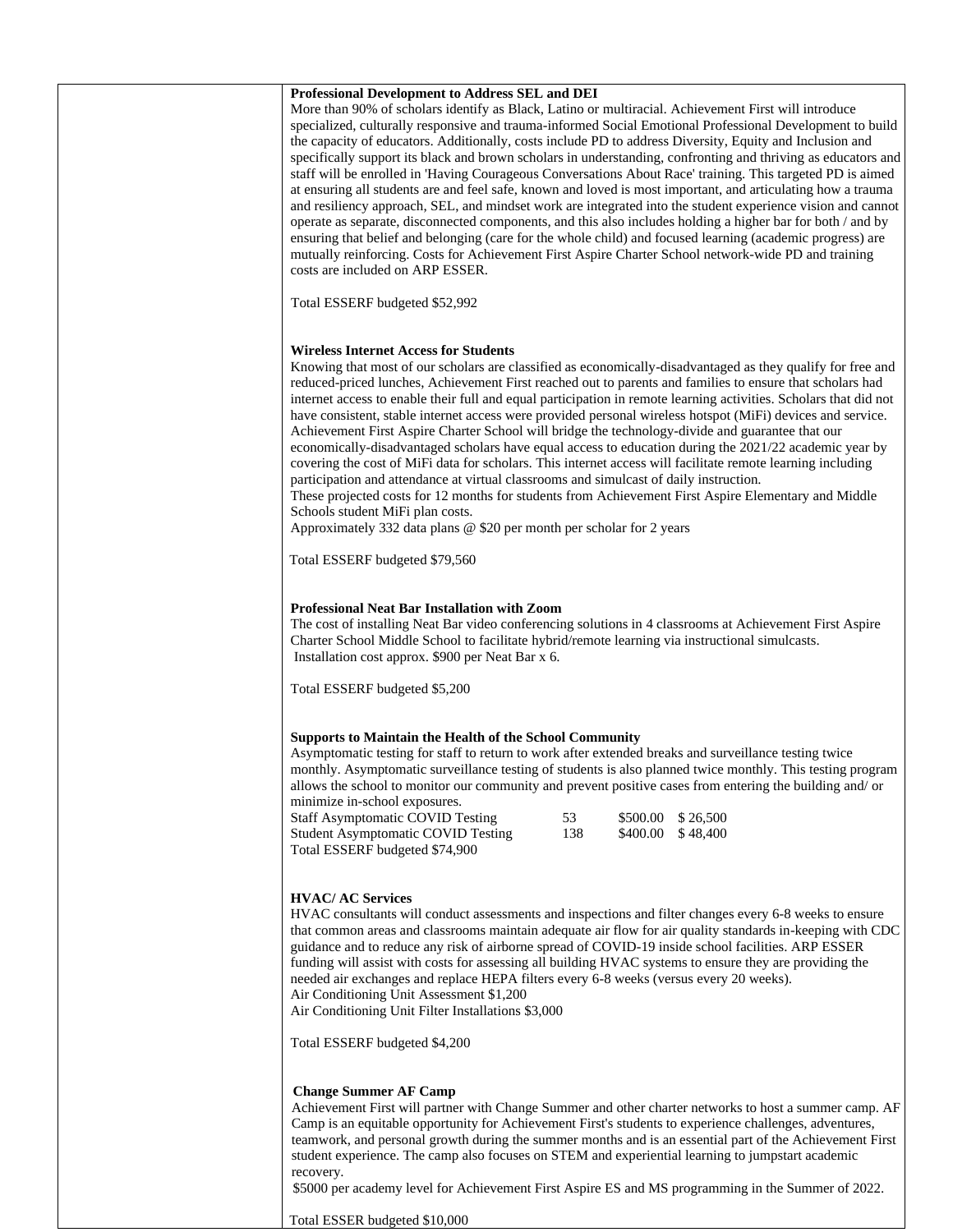| <b>Facilities Improvements</b>                                                                                                                                                                                                                                                                                                                                                                                                                                                                                                                                                                                                                                                                                                                                                                                                                                                                                                                                                                                                                                                                                                                                                                                                                                                                                                                                                                                                                                                                                                                                                                                                                                                                                                                                                                                                                                                                                                                                                                      |
|-----------------------------------------------------------------------------------------------------------------------------------------------------------------------------------------------------------------------------------------------------------------------------------------------------------------------------------------------------------------------------------------------------------------------------------------------------------------------------------------------------------------------------------------------------------------------------------------------------------------------------------------------------------------------------------------------------------------------------------------------------------------------------------------------------------------------------------------------------------------------------------------------------------------------------------------------------------------------------------------------------------------------------------------------------------------------------------------------------------------------------------------------------------------------------------------------------------------------------------------------------------------------------------------------------------------------------------------------------------------------------------------------------------------------------------------------------------------------------------------------------------------------------------------------------------------------------------------------------------------------------------------------------------------------------------------------------------------------------------------------------------------------------------------------------------------------------------------------------------------------------------------------------------------------------------------------------------------------------------------------------|
| The purchase and installation of touchless water fountains for Achievement First common areas to<br>1)<br>mitigate the potential spread of COVID-19 via high-touch surfaces.<br>K-8 purchase and installation costs: approx. $10 \times $7,000$ each = \$70,000                                                                                                                                                                                                                                                                                                                                                                                                                                                                                                                                                                                                                                                                                                                                                                                                                                                                                                                                                                                                                                                                                                                                                                                                                                                                                                                                                                                                                                                                                                                                                                                                                                                                                                                                     |
| Installation and repair of plexiglass shields and dividers in restrooms<br>2)<br>K-8 purchase and installation costs: $12 \times $500$ each = \$6,000                                                                                                                                                                                                                                                                                                                                                                                                                                                                                                                                                                                                                                                                                                                                                                                                                                                                                                                                                                                                                                                                                                                                                                                                                                                                                                                                                                                                                                                                                                                                                                                                                                                                                                                                                                                                                                               |
| Window Repair Project to Ensure Good Indoor Air Quality<br>3)<br>The CDC and local departments of health recommend that indoor spaces be well-ventilated and have<br>cross-ventilation to mitigate the spread of COVID-19 and other airborne disease in congregate<br>settings. Estimated Cost of Facilities Repairs to repair ES & MS window frames to ensure<br>functioning windows for ventilation at an estimated \$30,000.00<br>Split AC Unit Replacement and Vendor Services<br>4)<br>Achievement First Aspire is proposing the use of ARP ESSER funds to assist with the replacement<br>of ductless split AC units at its K-8 school sites to improve air quality. Ductless systems have air<br>filters, but are not as powerful as ducted filtration systems to rid the schools of allergens etc. and are<br>not in-keeping with CDC guidelines for HEPA filters. The estimated project cost is \$50,000                                                                                                                                                                                                                                                                                                                                                                                                                                                                                                                                                                                                                                                                                                                                                                                                                                                                                                                                                                                                                                                                                    |
| Total ESSER budgeted \$156,000                                                                                                                                                                                                                                                                                                                                                                                                                                                                                                                                                                                                                                                                                                                                                                                                                                                                                                                                                                                                                                                                                                                                                                                                                                                                                                                                                                                                                                                                                                                                                                                                                                                                                                                                                                                                                                                                                                                                                                      |
| <b>Tutoring Program- Great Oaks Foundation Charges (for Academic Recovery and Acceleration)</b><br>Achievement First will partner with the Great Oaks Foundation to deliver a Tutoring Program for SY22/23<br>and SY23/24. The tutoring program will help mitigate the negative impact of the COVID-19 pandemic on<br>MS scholars' academic outcomes due to school closures and extended periods of remote and hybrid learning<br>in $SY20$ and $SY21$ .                                                                                                                                                                                                                                                                                                                                                                                                                                                                                                                                                                                                                                                                                                                                                                                                                                                                                                                                                                                                                                                                                                                                                                                                                                                                                                                                                                                                                                                                                                                                            |
| Tutoring will feature individualized instruction where students receive at least two hours of small group or<br>one-on- one tutoring every day, delivered by a full-time Great Oaks Tutor Corps at each Achievement First<br>school. Given the large number of tutors required at each school site, funding will also be used to support the<br>cost of \$14,520 for a Great Oaks Foundation Tutor Lead to ensure that the principal and Deans<br>are supported in program implementation and tutor supervision.                                                                                                                                                                                                                                                                                                                                                                                                                                                                                                                                                                                                                                                                                                                                                                                                                                                                                                                                                                                                                                                                                                                                                                                                                                                                                                                                                                                                                                                                                    |
| The two-year costs will cover the Great Oaks fees and a housing stipend totaling \$15,000 per year for each<br>tutor.                                                                                                                                                                                                                                                                                                                                                                                                                                                                                                                                                                                                                                                                                                                                                                                                                                                                                                                                                                                                                                                                                                                                                                                                                                                                                                                                                                                                                                                                                                                                                                                                                                                                                                                                                                                                                                                                               |
| Great Oaks Tutors for 1:10 Small Group Program<br>ES: Approx. 4 x $$15,000$ per year = $$116,727$<br>1 x 14,520 per year = $$29,040$                                                                                                                                                                                                                                                                                                                                                                                                                                                                                                                                                                                                                                                                                                                                                                                                                                                                                                                                                                                                                                                                                                                                                                                                                                                                                                                                                                                                                                                                                                                                                                                                                                                                                                                                                                                                                                                                |
| MS: Approx. 4 x \$15,000 per year = \$116,727<br>1 x 14,520 per year = $$29,040$                                                                                                                                                                                                                                                                                                                                                                                                                                                                                                                                                                                                                                                                                                                                                                                                                                                                                                                                                                                                                                                                                                                                                                                                                                                                                                                                                                                                                                                                                                                                                                                                                                                                                                                                                                                                                                                                                                                    |
| Total ARP ESSER budgeted \$291,544                                                                                                                                                                                                                                                                                                                                                                                                                                                                                                                                                                                                                                                                                                                                                                                                                                                                                                                                                                                                                                                                                                                                                                                                                                                                                                                                                                                                                                                                                                                                                                                                                                                                                                                                                                                                                                                                                                                                                                  |
| Deep cleaning of school facilities<br>Professional custodial service providers will clean and disinfect frequently touched surfaces at the end of each<br>day using robust cleaning protocols in-line with CDC and local government recommendations. These should<br>include but are not limited to using soapy water or detergent to remove dirt, and then using an EPA-approved<br>disinfectant for use against the virus that causes COVID-19 as listed here. The regimen will elevate the<br>cleaning methods, tools, and sanitizing materials for a daily deep clean and disinfecting.<br>- Any supplies or instructional tools that cannot be individualized should be cleaned/sanitized between uses.<br>High-touch surfaces such as door and sink handles, water fountains, playground equipment, elevator call and<br>operating buttons, stairway handrails, doorknobs, light switches, hallway doorknobs, handles and faucets will<br>be cleaned/sanitized multiple times a day.<br>- Bathroom and Nurse's Office protocol: Bathrooms and the Nurse's Office should be sanitized at least twice a<br>day whilst ensuring that disinfectants are applied/used according to the manufacturers' specifications. To the<br>extent possible, "green" cleaning products will be used in accordance with state green cleaning laws, and<br>disinfection must be carried out away from scholars and/or at lowest occupancy.<br>- Maintaining cleaning logs: Detailed logs will be maintained by School Operations staff and provided to<br>ensure all areas are cleaned and disinfected. Achievement First Aspire requires the records of the professional<br>cleaning and custodians to be checked by supervisor and reported to the schools' Director of School<br>Operations to assist Achievement First in confirming that correct processes are followed.<br>Charges for approximately 60 weeks (2 school years) of additional cleaners to deep clean high-touch surfaces<br>at school sites |
| Total ESSER budgeted \$65,000                                                                                                                                                                                                                                                                                                                                                                                                                                                                                                                                                                                                                                                                                                                                                                                                                                                                                                                                                                                                                                                                                                                                                                                                                                                                                                                                                                                                                                                                                                                                                                                                                                                                                                                                                                                                                                                                                                                                                                       |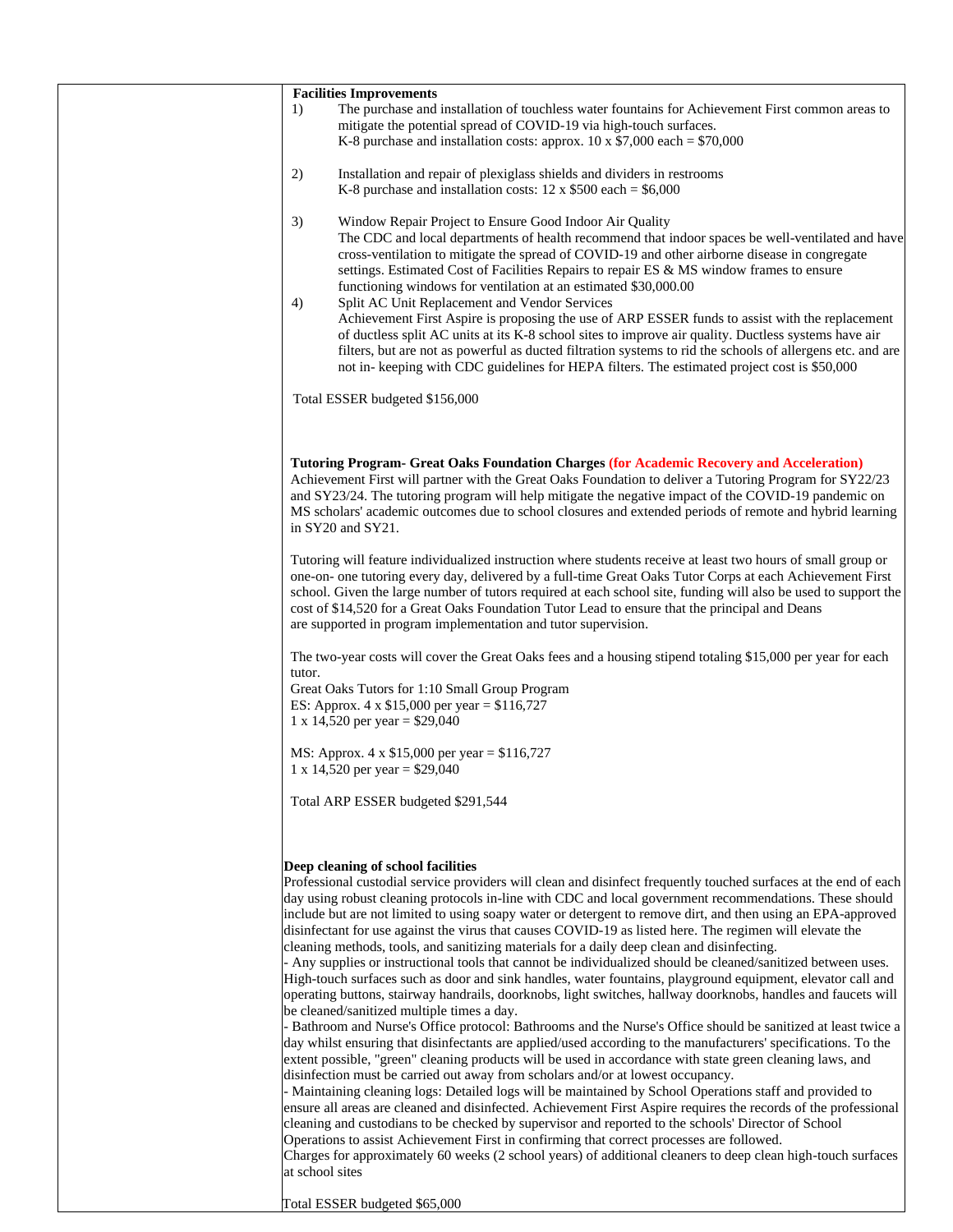| <b>CODE/</b>                             | <b>EXPLANATION OF EXPENDITURES IN THIS CATEGORY</b>                                                                                                                                                                                                                                                                                                                                                                                                                                                                                                                                                                                                                                                                                                                                                                                                                                                                                                                                                                                                                                                                                                                                                                                                                                                                                                                                                                                                                                           |  |
|------------------------------------------|-----------------------------------------------------------------------------------------------------------------------------------------------------------------------------------------------------------------------------------------------------------------------------------------------------------------------------------------------------------------------------------------------------------------------------------------------------------------------------------------------------------------------------------------------------------------------------------------------------------------------------------------------------------------------------------------------------------------------------------------------------------------------------------------------------------------------------------------------------------------------------------------------------------------------------------------------------------------------------------------------------------------------------------------------------------------------------------------------------------------------------------------------------------------------------------------------------------------------------------------------------------------------------------------------------------------------------------------------------------------------------------------------------------------------------------------------------------------------------------------------|--|
| <b>BUDGET CATEGORY</b>                   | (as it relates to the program narrative for this title)                                                                                                                                                                                                                                                                                                                                                                                                                                                                                                                                                                                                                                                                                                                                                                                                                                                                                                                                                                                                                                                                                                                                                                                                                                                                                                                                                                                                                                       |  |
|                                          |                                                                                                                                                                                                                                                                                                                                                                                                                                                                                                                                                                                                                                                                                                                                                                                                                                                                                                                                                                                                                                                                                                                                                                                                                                                                                                                                                                                                                                                                                               |  |
| Code 45<br><b>Supplies and Materials</b> | <b>Cleaning Supplies</b><br>ARP ESSER funding will assist with costs for acquiring stocks of sanitizing/disinfecting wipes that are<br>critical for school operations and keeping students and staff safe and healthy during the ongoing COVID-19<br>public health emergency, and additional commercial-grade cleaning and disinfecting supplies to ensure that<br>classrooms and common areas are effectively cleaned and sanitized to mitigate spread via high-touch<br>surfaces. Achievement First has developed a comprehensive facilities and custodial services plan in response<br>to the COVID-19 pandemic and to facilitate the safe reopening. Professional custodial service providers will<br>clean and disinfect frequently touched surfaces at the end of each day using robust cleaning protocols in-line<br>with CDC and Local government recommendations, frequent cleaning of high-touch items and restrooms and<br>the Nurse's Office should be sanitized at least twice a day whilst ensuring that disinfectants are applied/used<br>according to the manufacturers' specifications.<br>To assist with the cost of additional cleaning supplies to maintain health and safety and mitigate the spread of                                                                                                                                                                                                                                                                  |  |
|                                          | viruses and infectious diseases.                                                                                                                                                                                                                                                                                                                                                                                                                                                                                                                                                                                                                                                                                                                                                                                                                                                                                                                                                                                                                                                                                                                                                                                                                                                                                                                                                                                                                                                              |  |
|                                          | 810 80-count canisters of Sanitizing Wipes @ \$22.00 each.                                                                                                                                                                                                                                                                                                                                                                                                                                                                                                                                                                                                                                                                                                                                                                                                                                                                                                                                                                                                                                                                                                                                                                                                                                                                                                                                                                                                                                    |  |
|                                          | Total ESSERF budgeted \$17,820                                                                                                                                                                                                                                                                                                                                                                                                                                                                                                                                                                                                                                                                                                                                                                                                                                                                                                                                                                                                                                                                                                                                                                                                                                                                                                                                                                                                                                                                |  |
|                                          | <b>SAFE REOPENING STRATEGY EXPENSES</b>                                                                                                                                                                                                                                                                                                                                                                                                                                                                                                                                                                                                                                                                                                                                                                                                                                                                                                                                                                                                                                                                                                                                                                                                                                                                                                                                                                                                                                                       |  |
|                                          | ARP ESSER funding will assist with purchasing adequate supplies of alcohol-based hand sanitizer,<br>sanitizing stations and handwashing units to promote good hand hygiene and ensure the hands of scholars<br>and staff are cleansed between washing, reusable protective face coverings that have been recommended by<br>the CDC to reduce the risk and transmission of bacteria and viruses including COVID-19, disposable face<br>coverings to augment reusable supplies and serve as contingency, disposable latex gloves and gowns to limit<br>transmission and facilitate health checks, handheld temperature scanners and thermometers to check students<br>and staff for fevers before they enter the schools' facilities, and individually packaged student instructional<br>supplies to mitigate the spread of disease among scholars and teachers via shared classroom resources. The<br>Achievement First Operational Parameters and Safety Precautions have been designed to ensure scholar and<br>staff well-being and mitigate and/ or decrease potential spread of COVID-19. Particular emphasis has been<br>placed on good hand-hygiene, physical distancing, scholar and employee screening and asymptomatic<br>testing, self-monitoring and reporting, disinfecting, and safe disposal of chemicals, additional waste and PPE.                                                                                                                                            |  |
|                                          | <b>PPE and Sanitizer Stocks</b><br>Masks: Pending updated state and host district guidance, all staff and students will be required to wear masks<br>or appropriate face coverings in school buildings, when proper physical distancing cannot be exercised.<br>Schools will strive to distribute 2-3 reusable masks to scholars, and 1 reusable mask to staff members.<br>Adequate supplies of children and adult disposable masks will also be kept on-site<br>Gloves: Staff members with arrival and dismissal posts will be required to wear gloves when conducting no-<br>and low-touch temperature checks. Staff members will also be required to use gloves when materials, meals<br>etc. are being distributed to scholars.<br>Face shields: Protective eye-coverings and face shields will be provided for Achievement First school staff<br>who may frequently come in contact or interact with visitors and deliveries to our facilities. Face shields will<br>help to ensure that persons including staff members who have been assigned arrival and dismissal are<br>protected when carrying out these duties.<br>Hand sanitizer: Adequate supplies of alcohol-based hand sanitizer will be maintained on-site to ensure that<br>visitors as well as members of the school family are able to practice good hand-hygiene throughout the day.<br>All Adults and scholars will be required to sanitize their hands before entering the Achievement First Aspire<br>Charter School. |  |
|                                          | Cost of PPE for Achievement First Aspire Charter School.<br><b>Total Cost</b><br>Description<br>Hand Sanitizer Refills<br>\$3,105<br><b>Adult Reusable Masks</b><br>\$610<br>\$500<br><b>Adult Disposable Masks</b><br>Kids Reusable Masks<br>\$2,250<br>Kids Disposable Masks<br>\$1,320<br>\$300<br>Face Shields<br>\$675<br>Latex/Disposable Gloves<br>\$587<br>Disposable Gowns<br>Total ESSERF budgeted \$9,347                                                                                                                                                                                                                                                                                                                                                                                                                                                                                                                                                                                                                                                                                                                                                                                                                                                                                                                                                                                                                                                                          |  |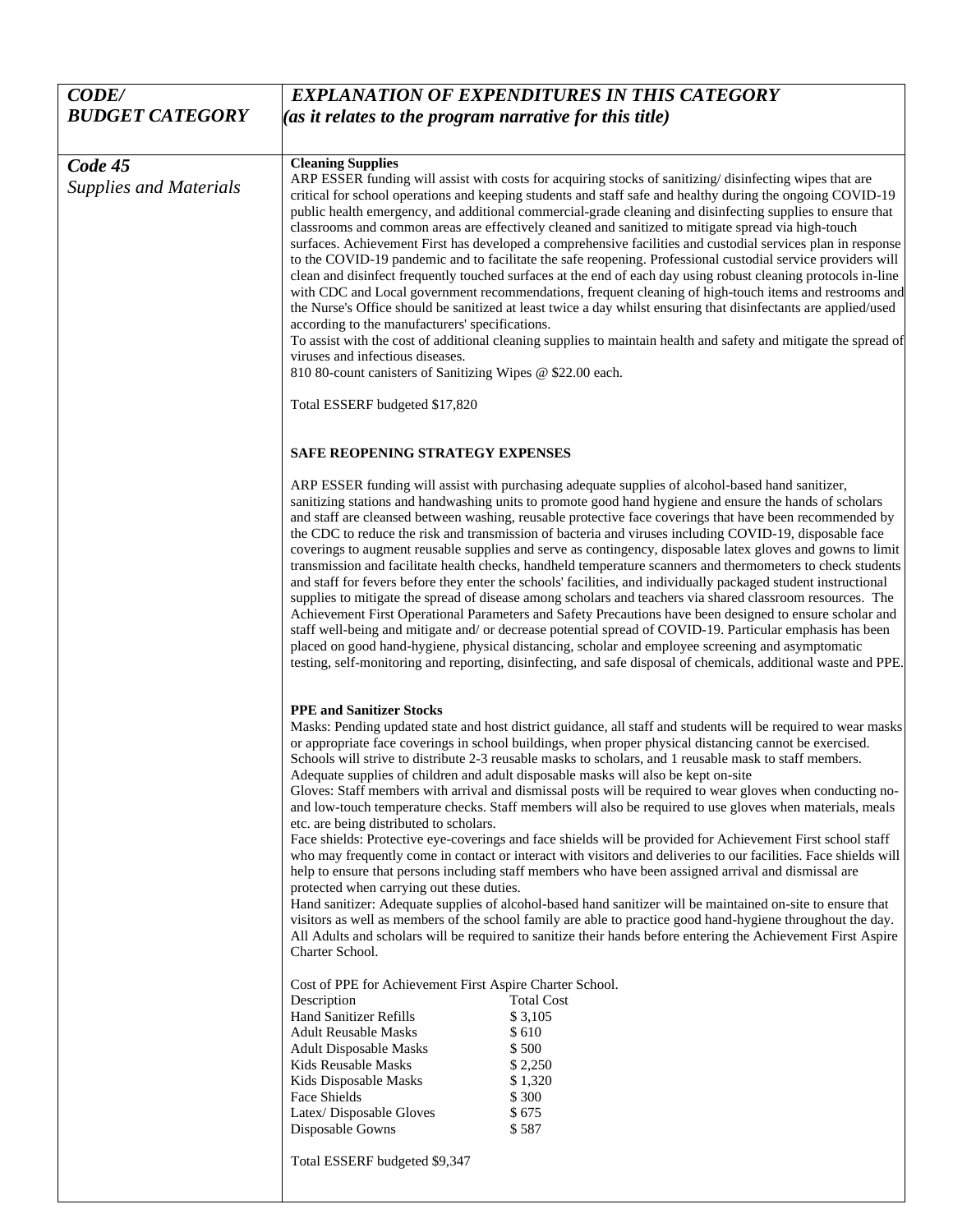| Supplementary Supports for Physical Distancing and Health and Safety<br>Achievement First typically uses a multi-scholar seating layout in its K-4 as this facilitates interaction and<br>collaboration among our youngest scholars. However, physical distancing to safely deliver in-person<br>instruction requires the replacement of tables in our K-4 classrooms with individual desks to accommodate<br>scholars in-keeping with CDC and health department recommendations and Achievement First's School<br>Safety Plan.<br>Along with the purchase of desk shields for classrooms, Achievement First Aspire proposes the use of ARP<br>ESSER funds to purchase K-4 individual scholar furniture to facilitate the CDC-recommended 3 feet of<br>physical distancing in classrooms.<br>Description<br><b>Total Cost</b><br>Qty<br>Unit<br>Desk Shields<br>1032.00 \$45.00<br>\$41,800<br>Total ARP ESSER budgeted \$41,800                                                                                                                                                                                                                                                                                                                                                                                                                                                                                                                                                                                                                                                                                                                                                                                                                                                                                                                                                                                                                                                                                                                                                                                                                                                                                                                                                                                        |
|-------------------------------------------------------------------------------------------------------------------------------------------------------------------------------------------------------------------------------------------------------------------------------------------------------------------------------------------------------------------------------------------------------------------------------------------------------------------------------------------------------------------------------------------------------------------------------------------------------------------------------------------------------------------------------------------------------------------------------------------------------------------------------------------------------------------------------------------------------------------------------------------------------------------------------------------------------------------------------------------------------------------------------------------------------------------------------------------------------------------------------------------------------------------------------------------------------------------------------------------------------------------------------------------------------------------------------------------------------------------------------------------------------------------------------------------------------------------------------------------------------------------------------------------------------------------------------------------------------------------------------------------------------------------------------------------------------------------------------------------------------------------------------------------------------------------------------------------------------------------------------------------------------------------------------------------------------------------------------------------------------------------------------------------------------------------------------------------------------------------------------------------------------------------------------------------------------------------------------------------------------------------------------------------------------------------------|
| <b>Individual Student and Teacher Instructional Supplies</b><br>In a typical Achievement First Aspire Charter school and classroom, scholars share stocks of instructional<br>supplies including stationery, calculators etc. as part of daily instruction and to complete their class<br>assignments. With the pivot to remote and hybrid remote and in-person instruction, we received clear<br>feedback from teachers and families that all scholars did not have access to instructional tools. Additionally,<br>we recognized that sharing these instructional supplies would also be unsafe for our scholars and staff that<br>will engage in in-person learning in Fall 2021. Achievement First Aspire Charter has included the provision<br>of individual instructional supplies for our scholars as a core component of our operating plans during this<br>ongoing pandemic. Supplies will either be locked in the scholar's desk if there are no rotations in and out of<br>classroom), or travel with the scholar in his or her backpack daily.<br>Our network School Operations team leads examined the costs associated with providing scholars with 1:1<br>pre-packaged instructional tools that are supplied by various vendors such as EduKits and Sprout School<br>Supplies. The team determined it would be more cost effective, and a more responsible use of public funds,<br>for Achievement First to purchase the required supplies and package custom kits for scholars based on their<br>academy level, as well as replenishment for these kits. Additionally, teachers will also be provided with<br>individual sets of instructional and curriculum supplies, and individually assigned computer peripherals. All<br>students and teachers will be provided with headphones for instructional that is enhanced by digital resources<br>and to limit distractions that impact hybrid/remote synchronous learning. At the beginning of the school<br>year, parents who have opted for hybrid learning will be asked to collect the supplies individually assigned<br>packages at the school. However, we will also facilitate distribution and delivery to families that are unable<br>to due to financial and/or time constraints, or those who do not feel comfortable with entering a school |
| facility.<br>Items included in individual student instructional supplies kits include:<br>ES<br>1:1 Pencil sharpeners<br>$\bullet$<br>Pencils<br>Crayons<br>Loose leaf paper packets<br>Construction paper<br>$\bullet$<br>Notebooks<br>$\bullet$<br>Individual dry erase boards with markers<br>$\bullet$                                                                                                                                                                                                                                                                                                                                                                                                                                                                                                                                                                                                                                                                                                                                                                                                                                                                                                                                                                                                                                                                                                                                                                                                                                                                                                                                                                                                                                                                                                                                                                                                                                                                                                                                                                                                                                                                                                                                                                                                              |
| <b>Scissors</b><br>$\bullet$<br>Erasers<br>$\bullet$<br>Stationery storage/ seat sacks<br>$\bullet$<br>Protractors<br>$\bullet$<br>Rulers<br>$\bullet$<br>Linking cubes and other manipulatives<br>$\bullet$<br>Counting jars and beads<br>$\bullet$<br>Glue<br>$\bullet$<br>Tape with dispensers<br>$\bullet$<br>Assignment folders<br>$\bullet$<br>String<br>$\bullet$                                                                                                                                                                                                                                                                                                                                                                                                                                                                                                                                                                                                                                                                                                                                                                                                                                                                                                                                                                                                                                                                                                                                                                                                                                                                                                                                                                                                                                                                                                                                                                                                                                                                                                                                                                                                                                                                                                                                                |
| Seeds<br>$\bullet$<br>Painting sets<br>$\bullet$<br>MS<br>1:1 Pencil sharpeners<br>$\bullet$<br>Pencils<br>$\bullet$<br>Crayons<br>$\bullet$<br>Loose leaf paper packets<br>$\bullet$<br>Construction paper<br>Notebooks<br>$\bullet$                                                                                                                                                                                                                                                                                                                                                                                                                                                                                                                                                                                                                                                                                                                                                                                                                                                                                                                                                                                                                                                                                                                                                                                                                                                                                                                                                                                                                                                                                                                                                                                                                                                                                                                                                                                                                                                                                                                                                                                                                                                                                   |

- Individual dry erase boards with markers
- Scissors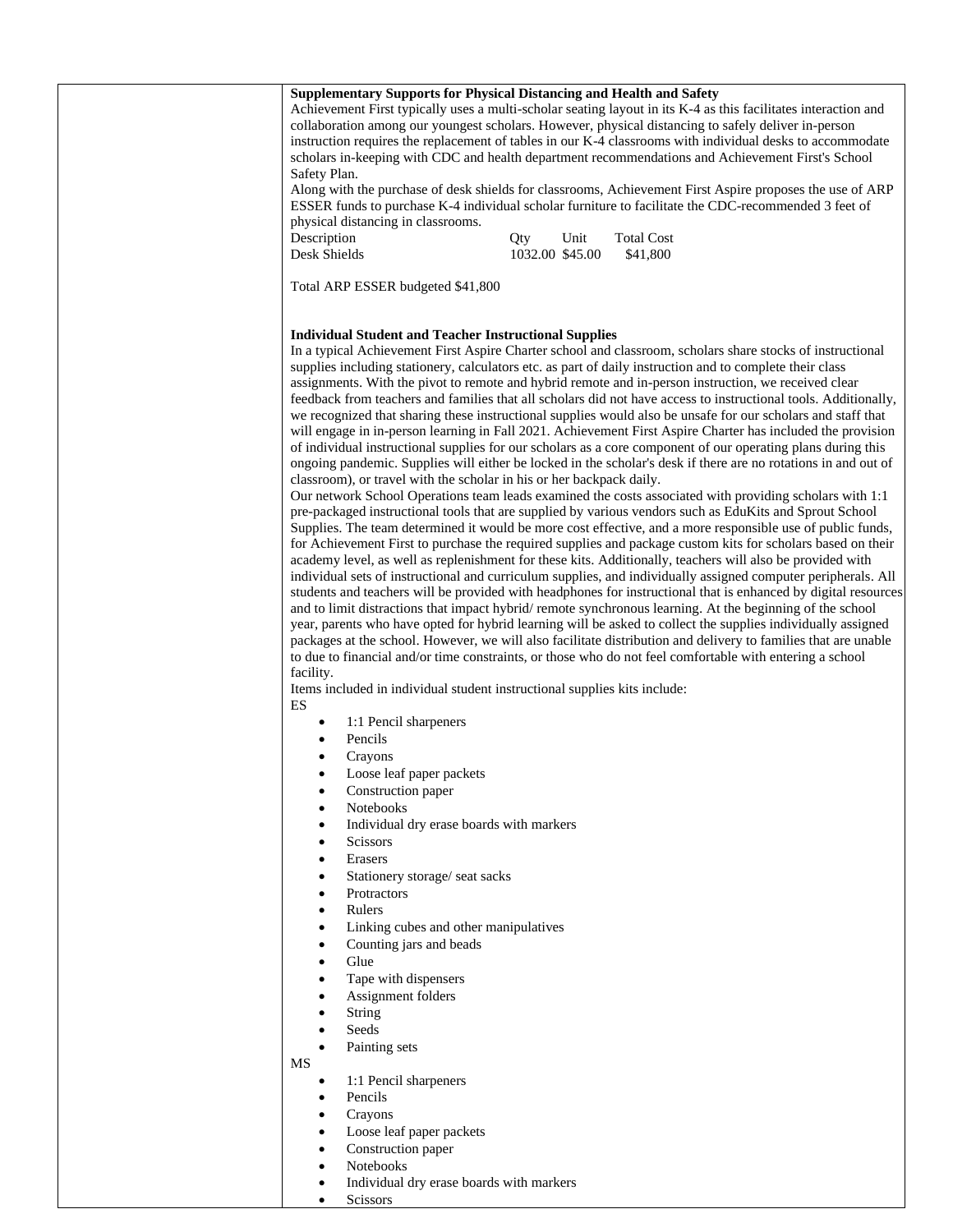| Erasers<br>$\bullet$                                                    |                                                                                                              |
|-------------------------------------------------------------------------|--------------------------------------------------------------------------------------------------------------|
| Stationery storage/ seat sacks<br>$\bullet$                             |                                                                                                              |
| Protractors<br>٠                                                        |                                                                                                              |
| Rulers<br>$\bullet$                                                     |                                                                                                              |
| Linking cubes and other manipulatives<br>$\bullet$                      |                                                                                                              |
|                                                                         |                                                                                                              |
| Graphing calculators<br>$\bullet$                                       |                                                                                                              |
| Colored pens for editing<br>$\bullet$                                   |                                                                                                              |
| Number lines<br>$\bullet$                                               |                                                                                                              |
| 3-D shapes<br>$\bullet$                                                 |                                                                                                              |
| Glue<br>$\bullet$                                                       |                                                                                                              |
|                                                                         |                                                                                                              |
| Tape with dispensers<br>$\bullet$                                       |                                                                                                              |
| Graphing paper<br>$\bullet$                                             |                                                                                                              |
| Assignment folders<br>$\bullet$                                         |                                                                                                              |
| <b>String</b><br>$\bullet$                                              |                                                                                                              |
| Seeds                                                                   |                                                                                                              |
| Painting sets                                                           |                                                                                                              |
|                                                                         |                                                                                                              |
|                                                                         |                                                                                                              |
|                                                                         |                                                                                                              |
| Items included in individual teacher supplies:                          |                                                                                                              |
| 1:1 Pencil sharpeners<br>$\bullet$                                      |                                                                                                              |
| Pencils<br>$\bullet$                                                    |                                                                                                              |
| Crayons<br>$\bullet$                                                    |                                                                                                              |
| Loose leaf paper packets<br>$\bullet$                                   |                                                                                                              |
|                                                                         |                                                                                                              |
| Construction paper<br>$\bullet$                                         |                                                                                                              |
| Notebooks<br>$\bullet$                                                  |                                                                                                              |
| Individual dry erase boards with markers<br>$\bullet$                   |                                                                                                              |
| Sticky chart paper<br>$\bullet$                                         |                                                                                                              |
| Scissors<br>$\bullet$                                                   |                                                                                                              |
|                                                                         |                                                                                                              |
| Erasers<br>$\bullet$                                                    |                                                                                                              |
| Stationery storage/ seat sacks<br>$\bullet$                             |                                                                                                              |
| Protractors<br>٠                                                        |                                                                                                              |
| Rulers<br>$\bullet$                                                     |                                                                                                              |
| Linking cubes and other manipulatives<br>$\bullet$                      |                                                                                                              |
|                                                                         |                                                                                                              |
| Graphing calculators<br>$\bullet$                                       |                                                                                                              |
| Colored pens for editing<br>$\bullet$                                   |                                                                                                              |
| Number lines<br>$\bullet$                                               |                                                                                                              |
| 3-D shapes                                                              |                                                                                                              |
| Glue                                                                    |                                                                                                              |
|                                                                         |                                                                                                              |
| Tape with dispensers                                                    |                                                                                                              |
| Graphing paper                                                          |                                                                                                              |
| Assignment folders                                                      |                                                                                                              |
| String                                                                  |                                                                                                              |
| Seeds                                                                   |                                                                                                              |
|                                                                         |                                                                                                              |
| Ring binders                                                            |                                                                                                              |
| Paper clips                                                             |                                                                                                              |
| Rubber bands                                                            |                                                                                                              |
| Flip charts                                                             |                                                                                                              |
| Permanent markers and highlighters                                      |                                                                                                              |
|                                                                         |                                                                                                              |
| Staplers with staples                                                   |                                                                                                              |
| Accordion folders                                                       |                                                                                                              |
|                                                                         |                                                                                                              |
|                                                                         |                                                                                                              |
|                                                                         | Projected costs of student individual instructional supplies for Achievement First Aspire Charter Elementary |
| and Middle Schools. At the MS level, a graphing calculator is included. |                                                                                                              |
|                                                                         |                                                                                                              |
|                                                                         | <b>Total Cost</b>                                                                                            |
| ES                                                                      | \$6,000.00                                                                                                   |
| MS                                                                      | \$10,388.00                                                                                                  |
| <b>Teacher Instructional Supplies</b>                                   | \$5,220.00                                                                                                   |
|                                                                         |                                                                                                              |
| Total ARP ESSER budgeted \$21,608                                       |                                                                                                              |
|                                                                         |                                                                                                              |
|                                                                         |                                                                                                              |
|                                                                         | <b>Student Instructional Software (for Academic Recovery and Acceleration)</b>                               |
|                                                                         |                                                                                                              |
|                                                                         | Funding will be used to assist with covering the cost of digital learning software electronic books and e-   |
|                                                                         | readers to enable scholars to access to textbooks, and guided and independent reading material remotely, and |
|                                                                         | safely for in-person instruction. All student material will be preloaded on student Chromebooks              |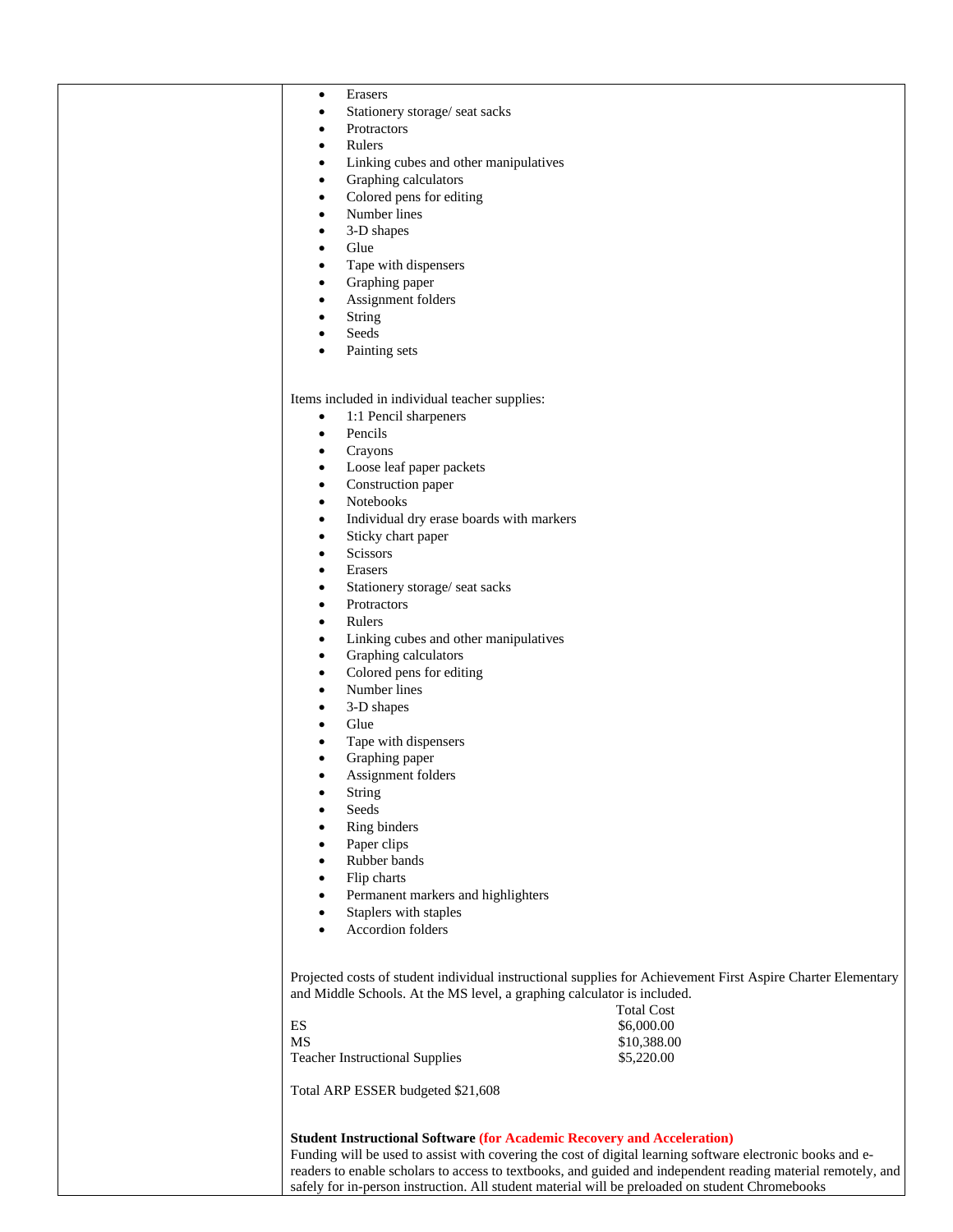| Description                                                                                | <b>Total Cost</b>                                                                                                   |
|--------------------------------------------------------------------------------------------|---------------------------------------------------------------------------------------------------------------------|
| Digital Learning Programs - General                                                        | \$63,674                                                                                                            |
| Digital Learning Programs - ELA                                                            | \$123,663                                                                                                           |
| Digital Learning Programs - Math                                                           | \$116,737                                                                                                           |
| Digital Learning Programs - Science/History                                                | \$26,861                                                                                                            |
|                                                                                            |                                                                                                                     |
| Digital Learning Programs - Interventions                                                  | \$23,648                                                                                                            |
|                                                                                            |                                                                                                                     |
| Total ESSERF budgeted \$354,583                                                            |                                                                                                                     |
|                                                                                            |                                                                                                                     |
|                                                                                            |                                                                                                                     |
| <b>Software to Ensure Accessibility &amp; Connectivity</b>                                 |                                                                                                                     |
|                                                                                            | Funding will be used to assist with covering the cost of digital connectivity and support to ensure scholars        |
| and their teachers have reliable access and stable connectivity.                           |                                                                                                                     |
| Description                                                                                | <b>Total Cost</b>                                                                                                   |
|                                                                                            |                                                                                                                     |
| Zoom Annual License + Individual Accounts                                                  | \$10,782                                                                                                            |
| Student Tech Support (HubbleIQ + ZenDesk)                                                  | \$14,610                                                                                                            |
|                                                                                            |                                                                                                                     |
| Total ARP ESSER budgeted \$25,392                                                          |                                                                                                                     |
|                                                                                            |                                                                                                                     |
|                                                                                            |                                                                                                                     |
| <b>Independent Reading Libraries (for Academic Recovery and Acceleration)</b>              |                                                                                                                     |
|                                                                                            |                                                                                                                     |
|                                                                                            | Provide strong reading intervention to students who are below triggers in all academies (with a prioritized         |
|                                                                                            | effort in grades 5-12) and begin the work to develop a comprehensive approach to developing strong,                 |
|                                                                                            | thriving readers is a key strategy in Achievement First's academic recovery/ acceleration strategy. Reading is      |
|                                                                                            | foundational and impacts all subjects as the cornerstone of learning; we need a developmentally appropriate         |
|                                                                                            | approach to how to teach reading. The key features of this strategy further included replenishing and growing       |
|                                                                                            | independent reading libraries in each classroom- using ARP ESSER funding to restock classroom libraries             |
| with books students want to read and can access independently.                             |                                                                                                                     |
|                                                                                            |                                                                                                                     |
|                                                                                            | In addressing the impact of learning loss throughout the pandemic, Achievement First's strategy emphasizes          |
|                                                                                            | strong reading intervention to students who are below triggers across all academies (with a prioritized effort      |
|                                                                                            | in grades 5-12) and begin the work to develop a comprehensive approach to developing strong, thriving               |
|                                                                                            | readers. A core best practice is to ensure that library resources are available to scholars that supports a culture |
|                                                                                            | of "love of reading." Our historical ELA and reading data show that the best way that students become better        |
|                                                                                            |                                                                                                                     |
|                                                                                            | readers through repetition and setting up diverse, well-stocked independent reading libraries in each               |
| classroom.                                                                                 |                                                                                                                     |
| ES Independent Reading Library (K-4)                                                       | \$18,012                                                                                                            |
| MS Independent Reading Library (Gr 5-8)                                                    | \$19,872                                                                                                            |
|                                                                                            |                                                                                                                     |
| Total ARP ESSER budgeted \$37,884                                                          |                                                                                                                     |
|                                                                                            |                                                                                                                     |
|                                                                                            |                                                                                                                     |
|                                                                                            |                                                                                                                     |
|                                                                                            |                                                                                                                     |
| Air Purifiers and Filters                                                                  |                                                                                                                     |
|                                                                                            | Air purifiers and CDC-recommended air filters to aide in ventilation and mitigate the spread of COVID-19            |
| within Achievement First classrooms and common areas.                                      |                                                                                                                     |
| Small Standalone Air Purifiers @ $$600$ each = \$72,000                                    |                                                                                                                     |
| Large room Air purifiers $\circledcirc$ \$3,500 each = \$14,000                            |                                                                                                                     |
|                                                                                            |                                                                                                                     |
| A/C Filters $\omega$ \$50 each = \$15,600                                                  |                                                                                                                     |
|                                                                                            |                                                                                                                     |
| Total ARP ESSER budgeted \$101,600                                                         |                                                                                                                     |
|                                                                                            |                                                                                                                     |
|                                                                                            |                                                                                                                     |
|                                                                                            |                                                                                                                     |
| <b>Small Group Tutoring Program Material (for Academic Recovery and Acceleration)</b>      |                                                                                                                     |
|                                                                                            |                                                                                                                     |
|                                                                                            | Achievement First will deliver a Small Group Tutoring Program. The tutoring program will help mitigate the          |
|                                                                                            | negative impact of the COVID-19 pandemic on MS scholars' academic outcomes due to school closures and               |
|                                                                                            | extended periods of remote and hybrid learning in SY20 and SY21. The tutoring will feature individualized           |
|                                                                                            | instruction where students receive at least two hours of small group or one-on- one tutoring every day.             |
|                                                                                            | Scholars participating in the tutoring program will receive materials-workbooks/worksheets and intensive            |
|                                                                                            | curriculum bulk-pack- specifically designed s to deep dive challenging materials and facilitate efficacious         |
|                                                                                            |                                                                                                                     |
| small-group instruction. The estimated cost of producing the material is \$50 per scholar. |                                                                                                                     |
|                                                                                            |                                                                                                                     |
| Description                                                                                | <b>Total Cost</b>                                                                                                   |
| Small Group Tutor Laptop                                                                   | \$12,600                                                                                                            |
| Small Group Tutor Peripherals                                                              | \$6,300                                                                                                             |
| Small Group Tutor Preloaded Software                                                       | \$2,100                                                                                                             |
|                                                                                            |                                                                                                                     |
| Tutoring Program Scholar Instructional Materials                                           | \$30,000                                                                                                            |
|                                                                                            |                                                                                                                     |
| Total ESSER Budgeted \$51,000                                                              |                                                                                                                     |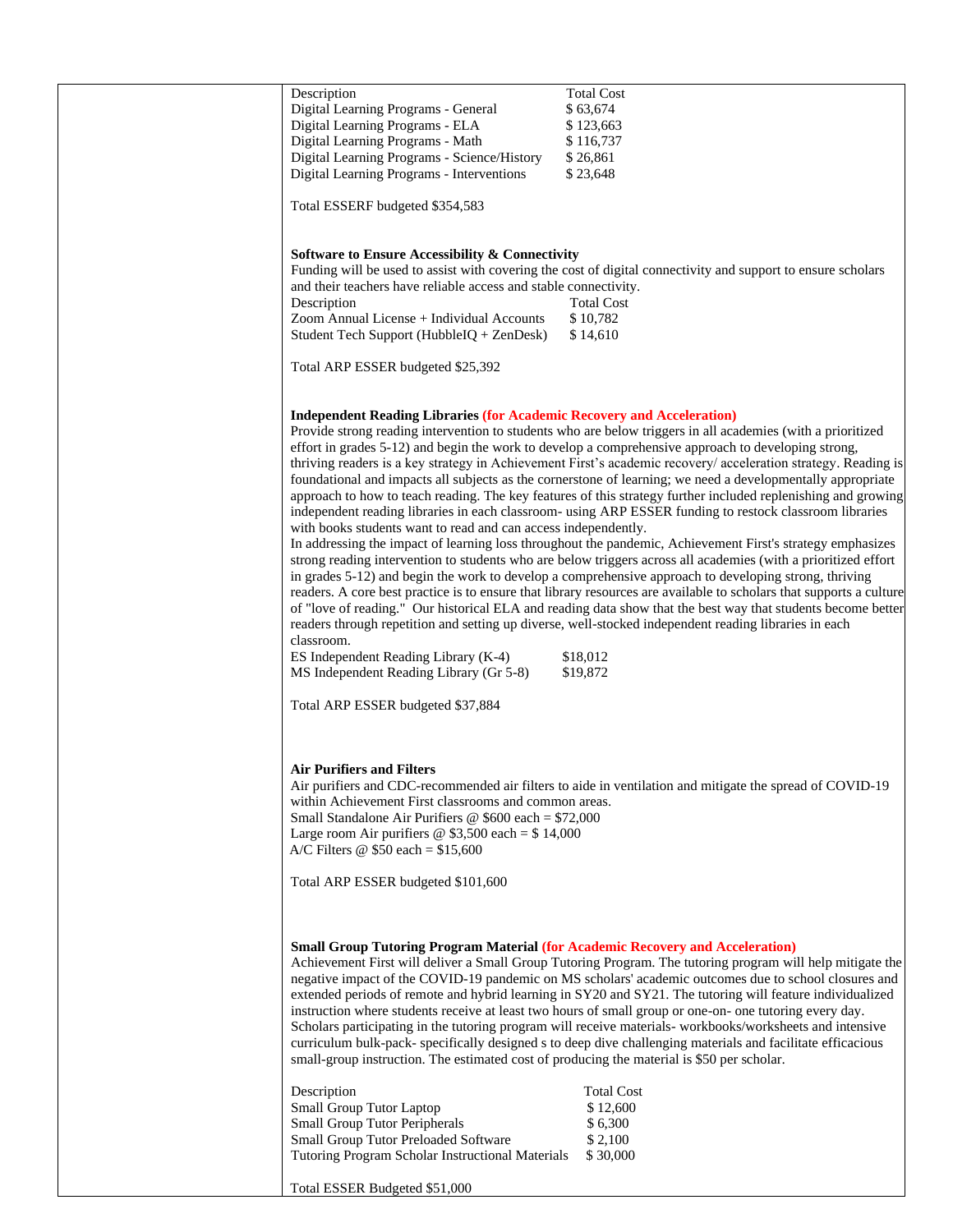|                                     | <b>Technology - Chromebooks, Laptops and Peripherals</b><br>impact educators.<br>Description<br><b>Student Chromebooks</b><br>Replacement Chromebook Chargers                                                                                                                                                                                                                                                                                                                                                                                                                                                                                                                                                                                                                                                                                                                                                                                                                                                                                                                                                                                                                                                                                                                                                                                                                                                                                                                                                                                                                                                                                                                                                                                                                                                                                                                                                                                                                              | Achievement First Aspire's hybrid learning and reopening plan emphasizes providing individually assigned<br>computers and education technologies to facilitate substantive and consistent interactions between scholars<br>and their teachers. This ensures student engagement, provide feedback opportunities and closely mimic in-<br>person instruction. Typically, scholars at some grade levels may share a Chromebook or other technology<br>device, so Achievement First Aspire Charter distributed Chromebooks to all students in March to April to<br>support remote learning using ESSER I support to overcome financial, logistics and supply constraints. The<br>school worked closely with families to ensure scholars' participation. We have, however, seen an<br>exponentially higher rate of breakage and significant damage since the Chromebook devices were distributed<br>to scholars for home-use during SY 2020-21. ARP ESSER will provide the much-needed funding to<br>purchase replacement Chromebooks and chargers to effectively support remote/ hybrid learning and maintain<br>1:1 distribution of individually-assigned Chromebooks and laptops to students to support hybrid and remote<br>learning (as needed) and mitigate the spread of disease through shared devices when school reopens.<br>We are also proposing to use ARP ESSER funds to also assist with the replacement of staff laptops and<br>monitors to ensure instructional continuity and address technology challenges such as lags and crashes that<br><b>Total Cost</b><br>\$344,000<br>\$4,500 |  |  |
|-------------------------------------|--------------------------------------------------------------------------------------------------------------------------------------------------------------------------------------------------------------------------------------------------------------------------------------------------------------------------------------------------------------------------------------------------------------------------------------------------------------------------------------------------------------------------------------------------------------------------------------------------------------------------------------------------------------------------------------------------------------------------------------------------------------------------------------------------------------------------------------------------------------------------------------------------------------------------------------------------------------------------------------------------------------------------------------------------------------------------------------------------------------------------------------------------------------------------------------------------------------------------------------------------------------------------------------------------------------------------------------------------------------------------------------------------------------------------------------------------------------------------------------------------------------------------------------------------------------------------------------------------------------------------------------------------------------------------------------------------------------------------------------------------------------------------------------------------------------------------------------------------------------------------------------------------------------------------------------------------------------------------------------------|-----------------------------------------------------------------------------------------------------------------------------------------------------------------------------------------------------------------------------------------------------------------------------------------------------------------------------------------------------------------------------------------------------------------------------------------------------------------------------------------------------------------------------------------------------------------------------------------------------------------------------------------------------------------------------------------------------------------------------------------------------------------------------------------------------------------------------------------------------------------------------------------------------------------------------------------------------------------------------------------------------------------------------------------------------------------------------------------------------------------------------------------------------------------------------------------------------------------------------------------------------------------------------------------------------------------------------------------------------------------------------------------------------------------------------------------------------------------------------------------------------------------------------------------------------------------------------------------------------|--|--|
|                                     | <b>Student Headphones</b>                                                                                                                                                                                                                                                                                                                                                                                                                                                                                                                                                                                                                                                                                                                                                                                                                                                                                                                                                                                                                                                                                                                                                                                                                                                                                                                                                                                                                                                                                                                                                                                                                                                                                                                                                                                                                                                                                                                                                                  | \$37,080                                                                                                                                                                                                                                                                                                                                                                                                                                                                                                                                                                                                                                                                                                                                                                                                                                                                                                                                                                                                                                                                                                                                                                                                                                                                                                                                                                                                                                                                                                                                                                                            |  |  |
|                                     | Total ESSER budgeted \$385,580                                                                                                                                                                                                                                                                                                                                                                                                                                                                                                                                                                                                                                                                                                                                                                                                                                                                                                                                                                                                                                                                                                                                                                                                                                                                                                                                                                                                                                                                                                                                                                                                                                                                                                                                                                                                                                                                                                                                                             |                                                                                                                                                                                                                                                                                                                                                                                                                                                                                                                                                                                                                                                                                                                                                                                                                                                                                                                                                                                                                                                                                                                                                                                                                                                                                                                                                                                                                                                                                                                                                                                                     |  |  |
|                                     | <b>Neat Bar Video Conferencing Solutions</b><br>Achievement First Aspire Middle School will support hybrid learning for scholars and staff that cannot<br>and/or are not comfortable returning to a school building, and in-person learning. Teaching simulcasts will<br>augment space constraints and provide scholars and families with an option that does not force them to<br>choose between access to a high-quality education, and their health and safety.<br>Achievement First Aspire has selected the Neat Bar as our solution for providing this hybrid/remote<br>experience as: (1) The device is a high-quality video conferencing solution that extends the classroom<br>environment to remote scholars without sacrificing the in-person experience for teachers and scholars at the<br>school facility as it limits feedback, and need for loud audio equipment. Multiple tests were conducted using<br>the equipment to ensure that a teacher or scholar speaking at normal volume in different room types could be<br>heard (and seen) when using via the Neat Bar; (2) The device is compact, and this was critical given the<br>variable size of the spaces in which the device will be deployed. The Neat Bar also minimizes the number of<br>people required for installation, setup, and operation, and can be supported and maintained by technicians<br>remotely. This ensures that staff and vendors can maintain a safe physical distance and restricts the number<br>of persons accessing Achievement First Aspire school facilities; (3) Neat Bar is a standardized solution that<br>ensures that all Achievement First scholars- regardless of school location or remote learning- will enjoy the<br>same access to instruction and seamless experience. The device operates in the same way and delivers the<br>same quality simulcast from different classrooms and buildings.<br>6 Neat Bars purchased @ \$2,700.00 each<br>Total ESSER Budgeted \$16,200 |                                                                                                                                                                                                                                                                                                                                                                                                                                                                                                                                                                                                                                                                                                                                                                                                                                                                                                                                                                                                                                                                                                                                                                                                                                                                                                                                                                                                                                                                                                                                                                                                     |  |  |
| Code 46                             |                                                                                                                                                                                                                                                                                                                                                                                                                                                                                                                                                                                                                                                                                                                                                                                                                                                                                                                                                                                                                                                                                                                                                                                                                                                                                                                                                                                                                                                                                                                                                                                                                                                                                                                                                                                                                                                                                                                                                                                            |                                                                                                                                                                                                                                                                                                                                                                                                                                                                                                                                                                                                                                                                                                                                                                                                                                                                                                                                                                                                                                                                                                                                                                                                                                                                                                                                                                                                                                                                                                                                                                                                     |  |  |
| <b>Travel Expenses</b>              |                                                                                                                                                                                                                                                                                                                                                                                                                                                                                                                                                                                                                                                                                                                                                                                                                                                                                                                                                                                                                                                                                                                                                                                                                                                                                                                                                                                                                                                                                                                                                                                                                                                                                                                                                                                                                                                                                                                                                                                            |                                                                                                                                                                                                                                                                                                                                                                                                                                                                                                                                                                                                                                                                                                                                                                                                                                                                                                                                                                                                                                                                                                                                                                                                                                                                                                                                                                                                                                                                                                                                                                                                     |  |  |
| Code 80<br><b>Employee Benefits</b> |                                                                                                                                                                                                                                                                                                                                                                                                                                                                                                                                                                                                                                                                                                                                                                                                                                                                                                                                                                                                                                                                                                                                                                                                                                                                                                                                                                                                                                                                                                                                                                                                                                                                                                                                                                                                                                                                                                                                                                                            |                                                                                                                                                                                                                                                                                                                                                                                                                                                                                                                                                                                                                                                                                                                                                                                                                                                                                                                                                                                                                                                                                                                                                                                                                                                                                                                                                                                                                                                                                                                                                                                                     |  |  |
| Code 90<br><b>Indirect Cost</b>     |                                                                                                                                                                                                                                                                                                                                                                                                                                                                                                                                                                                                                                                                                                                                                                                                                                                                                                                                                                                                                                                                                                                                                                                                                                                                                                                                                                                                                                                                                                                                                                                                                                                                                                                                                                                                                                                                                                                                                                                            |                                                                                                                                                                                                                                                                                                                                                                                                                                                                                                                                                                                                                                                                                                                                                                                                                                                                                                                                                                                                                                                                                                                                                                                                                                                                                                                                                                                                                                                                                                                                                                                                     |  |  |
| Code 49<br><b>BOCES</b> Services    |                                                                                                                                                                                                                                                                                                                                                                                                                                                                                                                                                                                                                                                                                                                                                                                                                                                                                                                                                                                                                                                                                                                                                                                                                                                                                                                                                                                                                                                                                                                                                                                                                                                                                                                                                                                                                                                                                                                                                                                            |                                                                                                                                                                                                                                                                                                                                                                                                                                                                                                                                                                                                                                                                                                                                                                                                                                                                                                                                                                                                                                                                                                                                                                                                                                                                                                                                                                                                                                                                                                                                                                                                     |  |  |
| Code 30<br><b>Minor Remodeling</b>  |                                                                                                                                                                                                                                                                                                                                                                                                                                                                                                                                                                                                                                                                                                                                                                                                                                                                                                                                                                                                                                                                                                                                                                                                                                                                                                                                                                                                                                                                                                                                                                                                                                                                                                                                                                                                                                                                                                                                                                                            |                                                                                                                                                                                                                                                                                                                                                                                                                                                                                                                                                                                                                                                                                                                                                                                                                                                                                                                                                                                                                                                                                                                                                                                                                                                                                                                                                                                                                                                                                                                                                                                                     |  |  |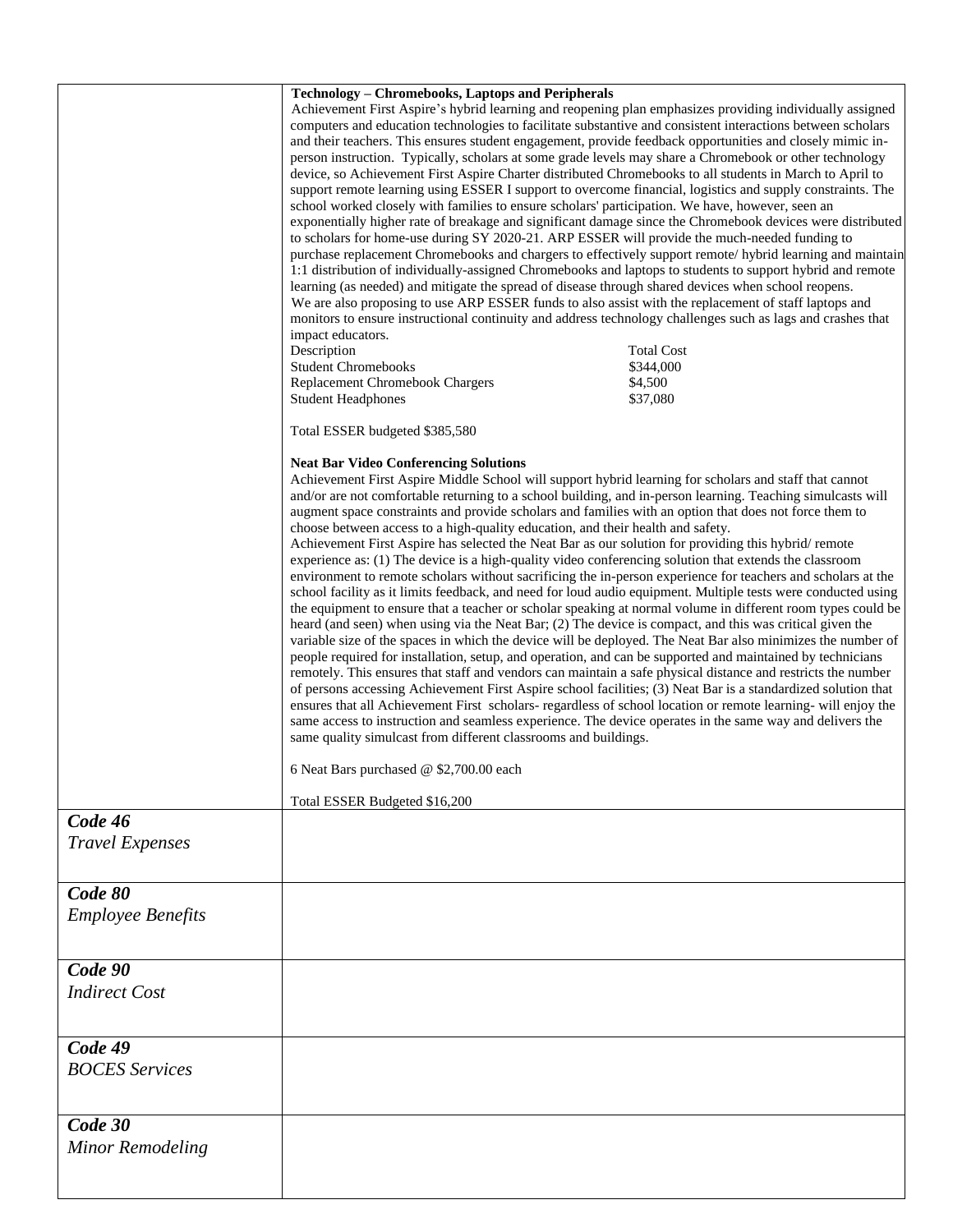| $\sqrt{\frac{Code\ 20}{Equipment}}$ |  |  |  |
|-------------------------------------|--|--|--|
|                                     |  |  |  |
|                                     |  |  |  |
|                                     |  |  |  |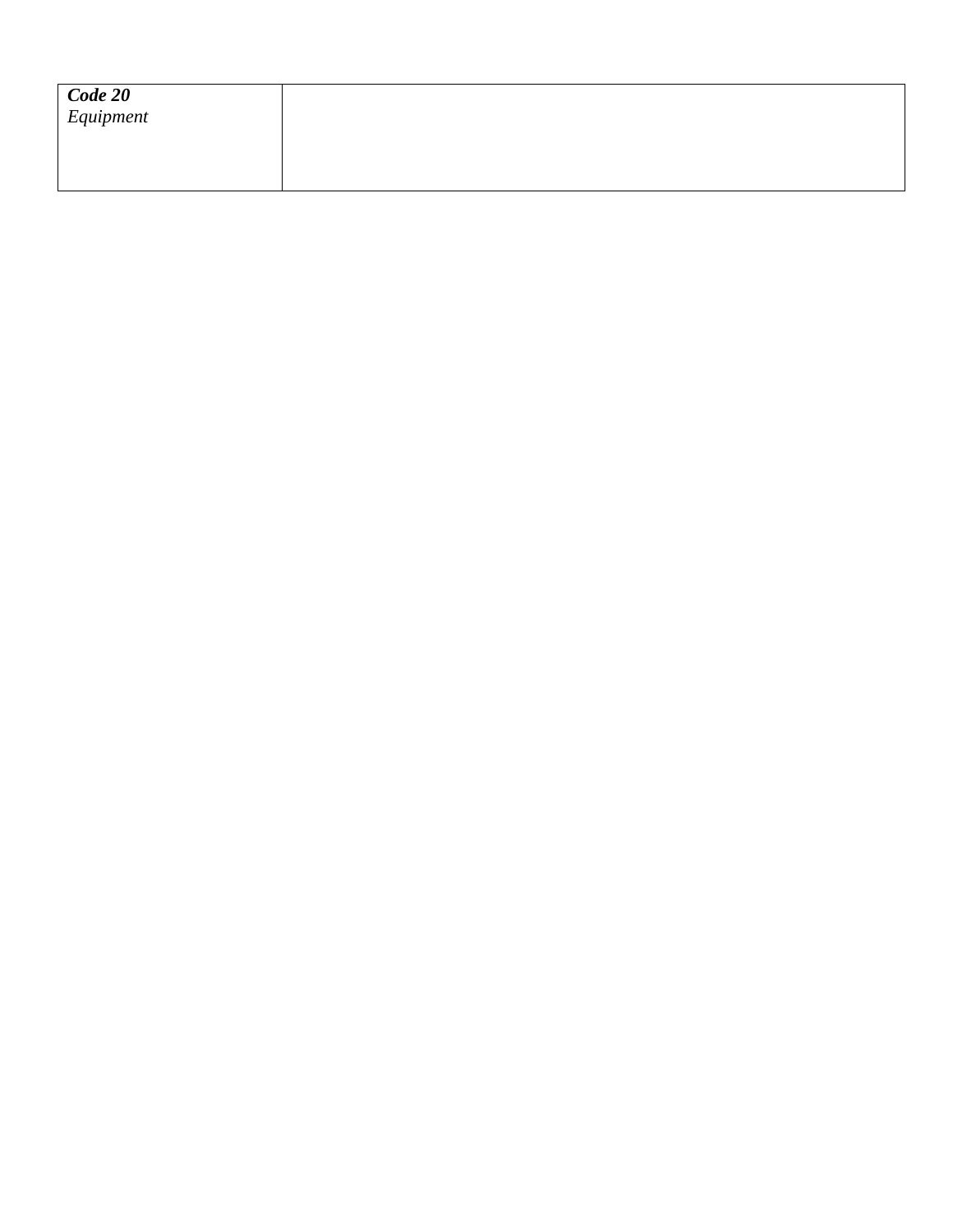# The University of the State of New York **THE STATE EDUCATION DEPARTMENT**

# **PROPOSED BUDGET FOR A FEDERAL OR STATE PROJECT FS-10 (03/15)**

= Required Field

| <b>Local Agency Information</b>                           |                                                                                                    |              |                  |                  |  |
|-----------------------------------------------------------|----------------------------------------------------------------------------------------------------|--------------|------------------|------------------|--|
|                                                           | <b>ARP Elementary and Secondary Schools</b><br><b>Funding Source: Emergency Relief (ARP-ESSER)</b> |              |                  |                  |  |
| <b>Report Prepared By: Kerrie-Ann Tucker</b>              |                                                                                                    |              |                  |                  |  |
|                                                           | <b>Agency Name: Achievement First Aspire Charter School</b>                                        |              |                  |                  |  |
|                                                           | Mailing Address: C/o 370 James Street, Suite 404                                                   |              |                  |                  |  |
|                                                           |                                                                                                    |              | <b>Street</b>    |                  |  |
|                                                           | <b>New Haven</b>                                                                                   | CT.          |                  | 06513            |  |
|                                                           | City                                                                                               | <b>State</b> |                  | Zip Code         |  |
| Telephone # of<br><b>Report Preparer:</b><br>203-773-3223 |                                                                                                    | County:      | <b>New Haven</b> |                  |  |
| title1@achievementfirst.org<br><b>E-mail Address:</b>     |                                                                                                    |              |                  |                  |  |
| <b>Project Funding Dates:</b>                             | 3/13/2020<br><b>Start</b>                                                                          |              |                  | 9/30/2024<br>End |  |
|                                                           |                                                                                                    |              |                  |                  |  |

# **INSTRUCTIONS**

- Submit the original FS-10 Budget and the required number of copies along with the completed application directly to the appropriate State Education Department office as indicated in the application instructions for the grant program for which you are applying. DO NOT submit this form to Grants Finance.
- The Chief Administrator's Certification on the Budget Summary worksheet must be signed by the agency's Chief Administrative Officer or properly authorized designee.
- An approved copy of the FS-10 Budget will be returned to the contact person noted above. A window envelope will be used; please make sure that the contact information is accurate and confined to the address field without altering the formatting.
- For information on budgeting refer to the Fiscal Guidelines for Federal and State Aided Grants at http://www.oms.nysed.gov/cafe/guidance/.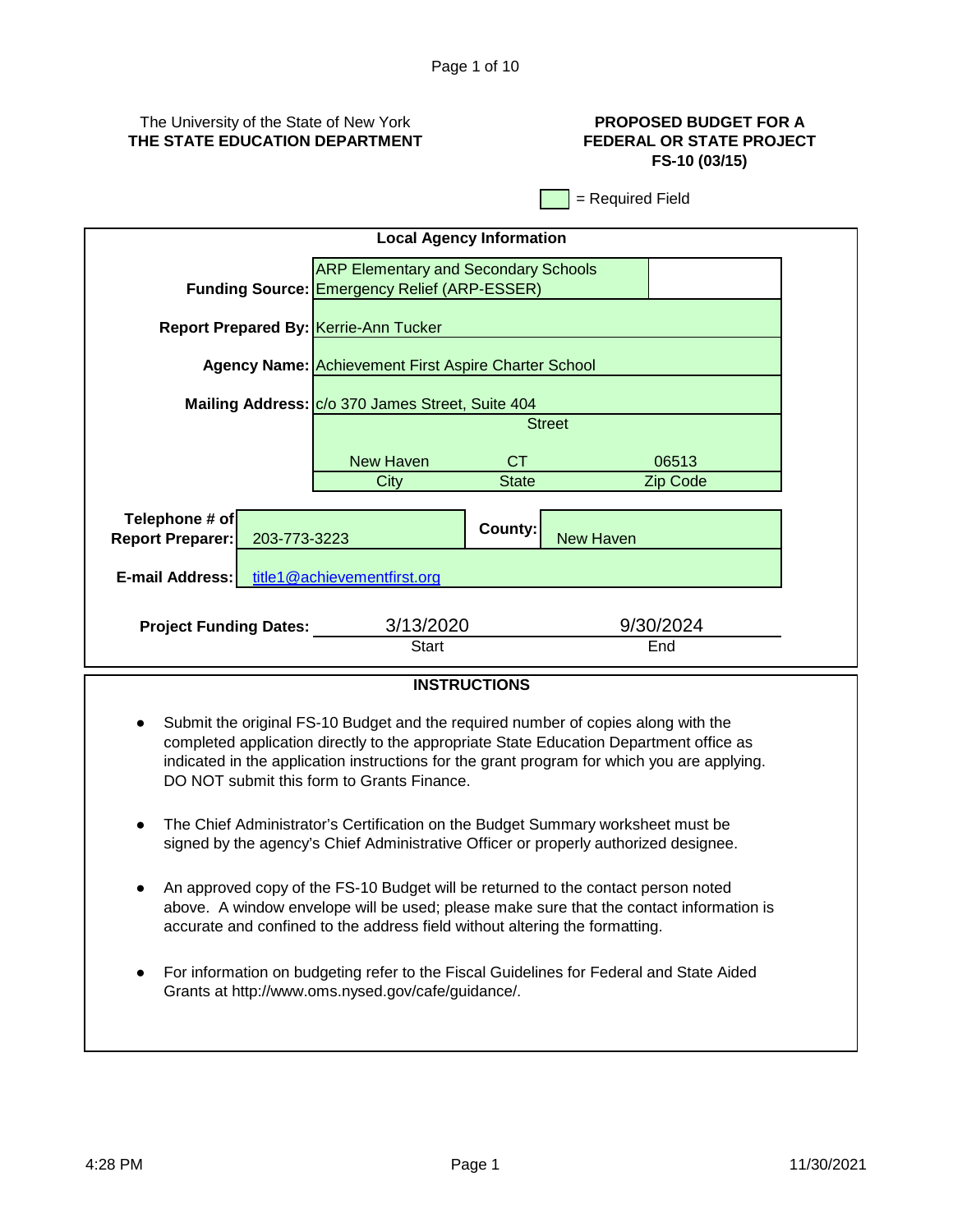# Page 2 of 10

| SALARIES FOR PROFESSIONAL STAFF                                                      |                                 |                           |                       |
|--------------------------------------------------------------------------------------|---------------------------------|---------------------------|-----------------------|
|                                                                                      | Subtotal - Code 15<br>\$549,698 |                           |                       |
| <b>Specific Position Title</b>                                                       | <b>Full-Time</b><br>Equivalent  | Annualized Rate of<br>Pay | <b>Project Salary</b> |
| AF Aspire share of cost for a Network<br>Director of Reading Fluency for 2yrs        | 0.0644444444                    | \$108,000                 | \$13,920              |
| AF Aspire share of cost for a Network<br>Director of Family Engagement for 2yrs      | 0.0600000000                    | \$108,000                 | \$12,960              |
| Summer Academy K-8 Teacher Stipends<br>for 2 yrs                                     | 4.6780000000                    | \$6,250                   | \$58,475              |
| AF Aspire share of cost for a Network<br>Director of Tutoring for 2yrs               | 0.0610370370                    | \$108,000                 | \$13,184              |
| Supplementary Contracted ES Behavioral<br>Specialist Salary for 1 yr                 | 1.0000000000                    | \$97,855                  | \$97,855              |
| <b>Contract Reading Interventionists' Salaries</b><br>for 3 yrs                      | 2.0000000000                    | \$55,134                  | \$330,804             |
| AF Aspire share of cost for a Network<br>Director of Health & Safety for 3 yrs       | 0.0705882353                    | \$85,000                  | \$18,000              |
| AF Aspire share of cost for a Network<br>Assoc. Director of Health & Safety for 1 yr | 0.0750000000                    | \$60,000                  | \$4,500               |
|                                                                                      |                                 |                           |                       |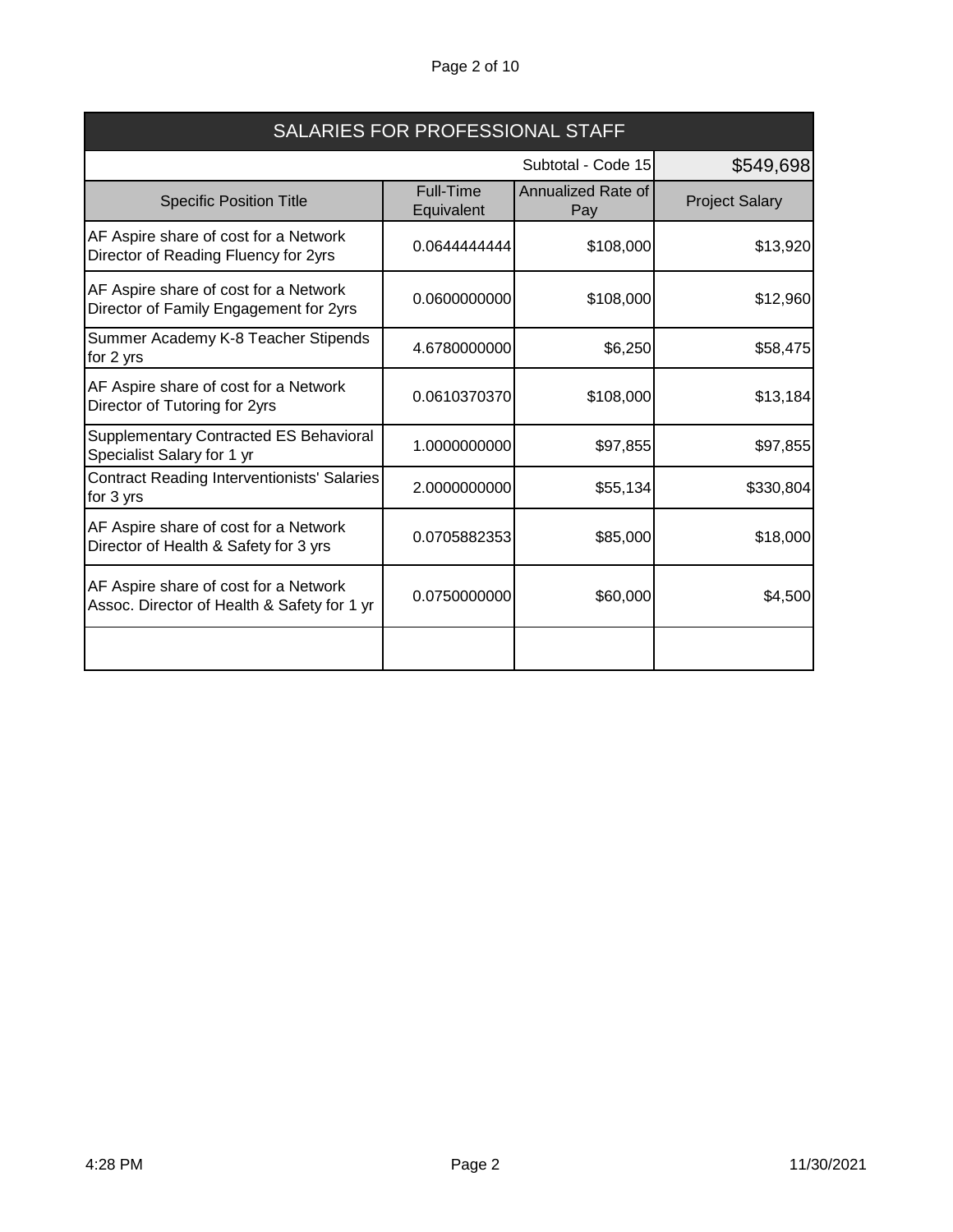# Page 3 of 10

| <b>SALARIES FOR SUPPORT STAFF</b>                                     |                                |                           |                       |  |
|-----------------------------------------------------------------------|--------------------------------|---------------------------|-----------------------|--|
| Subtotal - Code 16<br>\$60,000                                        |                                |                           |                       |  |
| <b>Specific Position Title</b>                                        | <b>Full-Time</b><br>Equivalent | Annualized Rate of<br>Pay | <b>Project Salary</b> |  |
| Long Term Substitute Teacher Contracted<br>to Cover Expected Absences | 1.00                           | \$60,000.00               | \$60,000              |  |
|                                                                       |                                |                           |                       |  |
|                                                                       |                                |                           |                       |  |
|                                                                       |                                |                           |                       |  |
|                                                                       |                                |                           |                       |  |
|                                                                       |                                |                           |                       |  |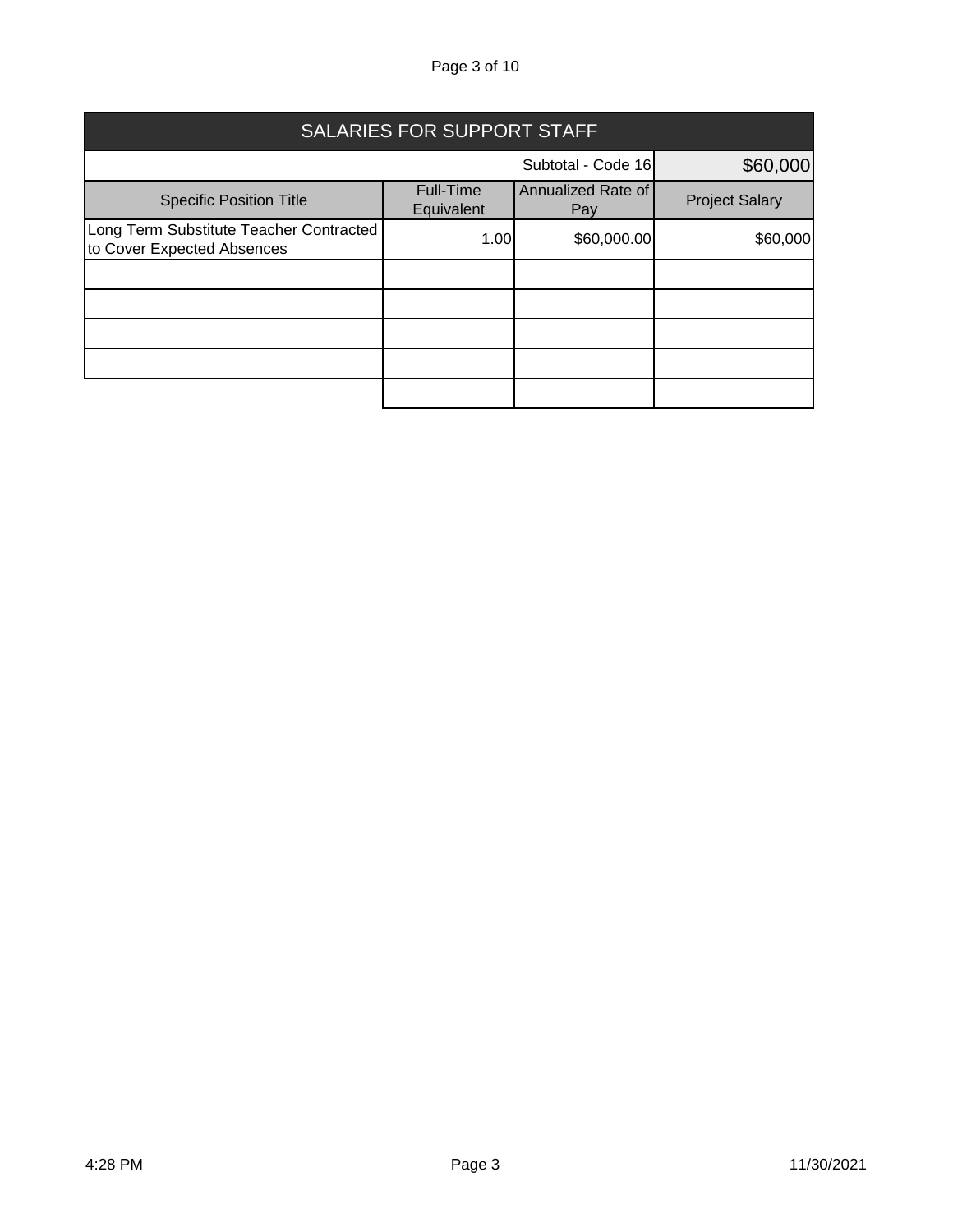| <b>PURCHASED SERVICES</b>                                                                                                                        |                                                                                                        |                                                              |                                            |
|--------------------------------------------------------------------------------------------------------------------------------------------------|--------------------------------------------------------------------------------------------------------|--------------------------------------------------------------|--------------------------------------------|
|                                                                                                                                                  |                                                                                                        | Subtotal - Code 40                                           | \$762,988                                  |
| Description of Item                                                                                                                              | <b>Provider of Services</b>                                                                            |                                                              | Calculation of Cost   Proposed Expenditure |
| <b>Professional Neat Bar Installation</b><br>and Zoom                                                                                            | <b>Red Thread</b>                                                                                      | 6 x \$866.67                                                 | \$5,200                                    |
| Student MiFi Service Plans for 12<br>months @\$20/ month                                                                                         | T-Mobile                                                                                               | 331 x \$20 per<br>month per scholar<br>x 12 months           | \$79,560                                   |
| Reading Recorvery/ Acceleration<br>Teacher PD (AF Aspire ES & MS<br>share of network-wide facilitator<br>costs)                                  | <b>The Stanford Teacher</b><br>Education Program (STEP)                                                | \$6,720 per year x 2<br>academy levels x 2<br>yrs            | \$26,880                                   |
| Wellness/ SEL PD includes modules<br>on Social Work/ Mental Health and<br>DEI PDs (AF Aspire ES & MS share<br>of network-wide facilitator costs) | National Equity Project,<br>Courageous Conversations,<br>The Management Center,<br>and Dr. Blanca Ruiz | \$13,248 per year x<br>2 academy levels x<br>2 yrs           | \$52,992                                   |
| Foundations/ Phonics PD (AF Aspire<br>ES & MS share of network-wide<br>facilitator costs)                                                        | Wilson® Professional<br>Learning and Teacher<br>Support                                                | \$12,148 per year x<br>2 academy levels x<br>2 yrs           | \$48,592                                   |
| Cognitively Guidance Instruction<br>Math Program PD and Curricular<br>Aids (AF Aspire ES & MS share of<br>network-wide facilitator costs)        | <b>Future Leaders Incubator</b>                                                                        | Approx. \$5,755 per<br>year x 2 academy<br>levels x 2 yrs    | \$23,020                                   |
| Air Conditioning Unit Assessment at<br>AF Aspire ES & MS for 12 months<br>each                                                                   | <b>AKAM</b> (Property<br>Management)                                                                   | \$600 x 2 academy<br>levels                                  | \$1,200                                    |
| Air Conditioning Unit Filter<br>Installations at AF Aspire ES & MS                                                                               | <b>NYNJ Restoration Inc</b>                                                                            | $$1,500 \times 2$<br>academy levels                          | \$3,000                                    |
| Replace Split A/C Units at AF Aspire<br>ES & MS                                                                                                  | <b>AKAM</b> (Property<br>Management)                                                                   | Approx. \$3,500<br>each x 14 A/C units                       | \$50,000                                   |
| Install Touchless Water Fountains at  AKAM (Property<br>AF Aspire ES & MS                                                                        | Management)                                                                                            | \$7,000 per<br>touchless water<br>fountain x 10<br>fountains | \$70,000                                   |
| AF Summer Camp at AF Aspire ES<br>& MS                                                                                                           | <b>Change Summer</b>                                                                                   | $$5,000 \times 2$<br>academy levels                          | \$10,000                                   |
| Professional Deep Cleaning at AF<br>Aspire ES & MS                                                                                               | Atalian                                                                                                | Approx. \$1,000 per<br>week x 65 weeks                       | \$65,000                                   |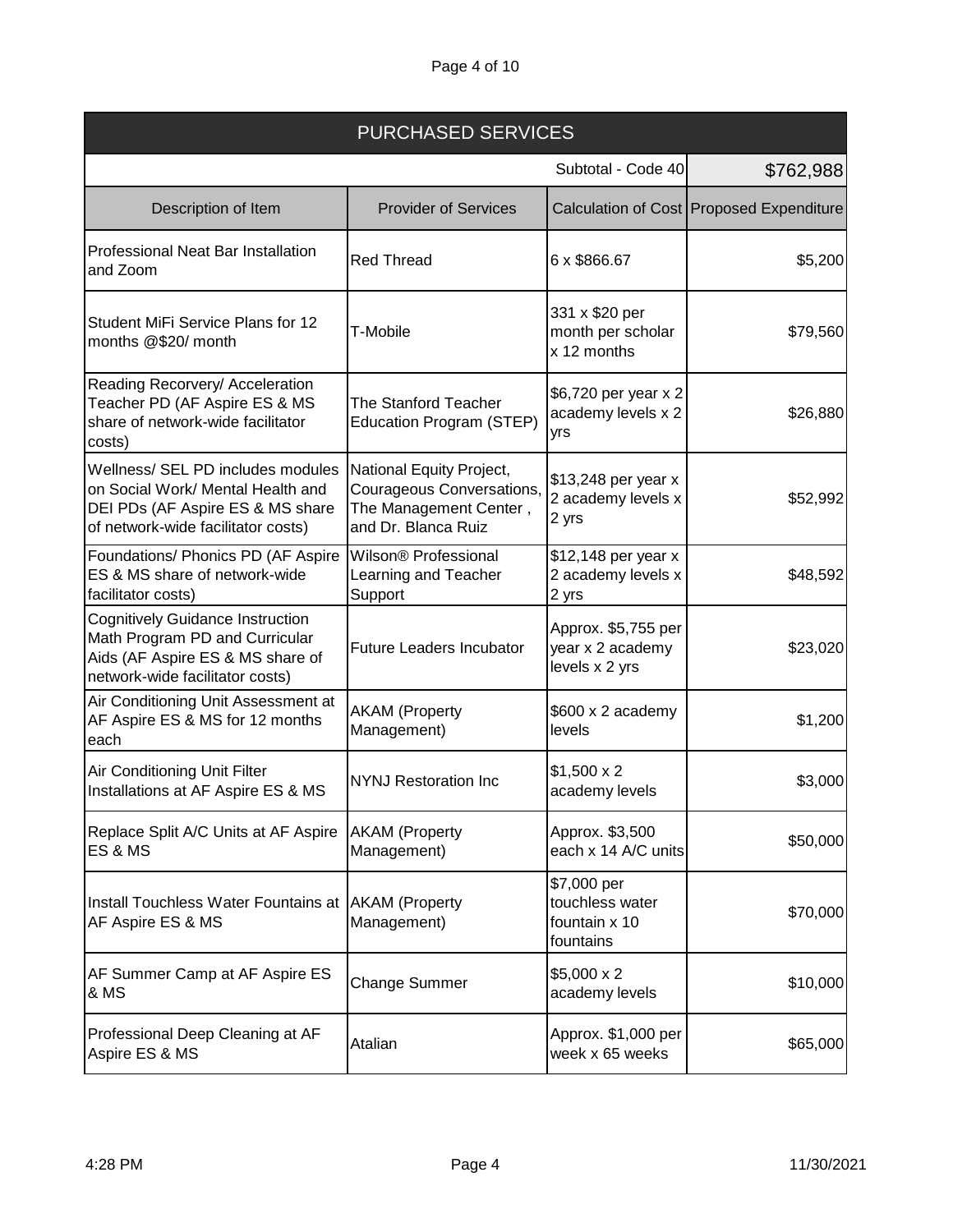| Tutors for 1:10 Small Group Tutoring<br>for Aspire ES and MS for 2 yrs                             | <b>Great Oaks Foundation</b>         | \$15,000 per Small<br>Group Tutor x<br>7.78213 tutors x<br>2yrs | \$233,464 |
|----------------------------------------------------------------------------------------------------|--------------------------------------|-----------------------------------------------------------------|-----------|
| <b>Great Oaks Tutor Lead for Small</b><br>Group Tutors 1 each for AF Aspire<br>ES and MS for 2 yrs | <b>Great Oaks Foundation</b>         | \$14,520 per Tutor<br>Lead x 2 academy<br>levels x 2 yrs        | \$58,080  |
| Window Repairs at AF Aspire ES &<br><b>MS</b>                                                      | <b>AKAM</b> (Property<br>Management) | \$600 per window<br>repair x 50<br>windows                      | \$30,000  |
| Install Plexiglass Barriers in<br>Restrooms at AF Aspire ES & MS                                   | <b>AKAM</b> (Property<br>Management) | \$500 per restroom<br>x 12 plexiglass<br>barrier installations  | \$6,000   |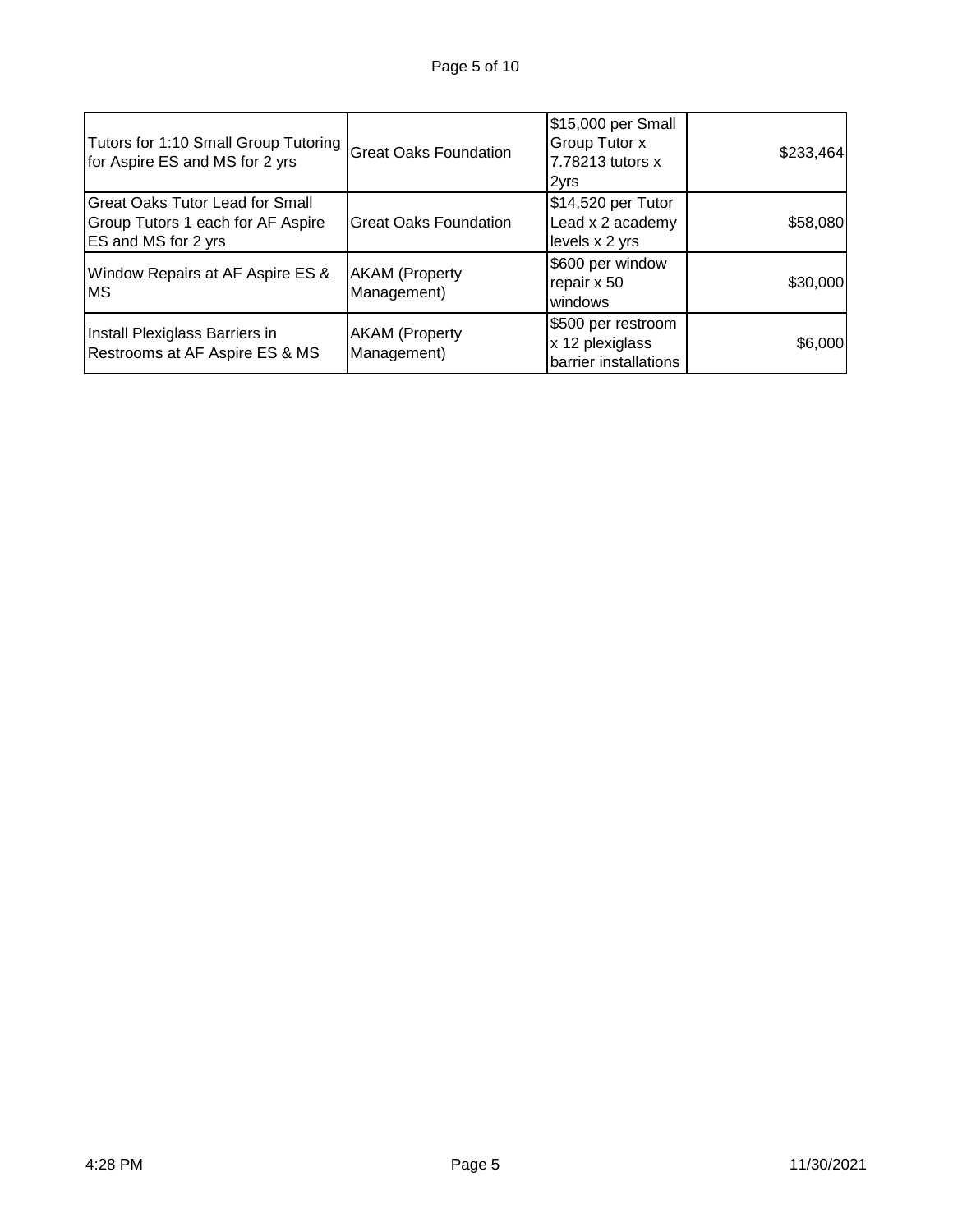# Page 6 of 10

| <b>SUPPLIES AND MATERIALS</b>            |          |                    |                             |  |
|------------------------------------------|----------|--------------------|-----------------------------|--|
|                                          |          | Subtotal - Code 45 |                             |  |
| Description of Item                      | Quantity | <b>Unit Cost</b>   | <b>Proposed Expenditure</b> |  |
| <b>Hand Sanitizer Stocks</b>             | 70.00    | \$44.36            | \$3,105.00                  |  |
| <b>Adult Reusable Masks</b>              | 226.00   | \$2.70             | \$610.00                    |  |
| <b>Adult Disposable Masks</b>            | 1190.00  | \$0.42             | \$500.00                    |  |
| <b>Student Reusable Masks</b>            | 938.00   | \$2.40             | \$2,250.00                  |  |
| <b>Student Disposable Masks</b>          | 3143.00  | \$0.42             | \$1,320.00                  |  |
| <b>Protective Face Shields</b>           | 7.00     | \$42.86            | \$300.00                    |  |
| Latex/ Disposable Gloves                 | 5625.00  | \$0.12             | \$675.00                    |  |
| Disposable Gowns                         | 235.00   | \$2.50             | \$587.00                    |  |
| <b>ES Student Instructional Supplies</b> | 122.00   | \$49.18            | \$6,000.00                  |  |
| <b>MS Student Instructional Supplies</b> | 100.00   | \$103.88           | \$10,388.00                 |  |
| <b>Teacher Instructional Supplies</b>    | 15.00    | \$348.00           | \$5,220.00                  |  |
| <b>Sanitizing Wipes</b>                  | 810.00   | \$22.00            | \$17,820.00                 |  |
| <b>Desk Shields</b>                      | 929.00   | \$44.99            | \$41,800.00                 |  |
|                                          |          |                    |                             |  |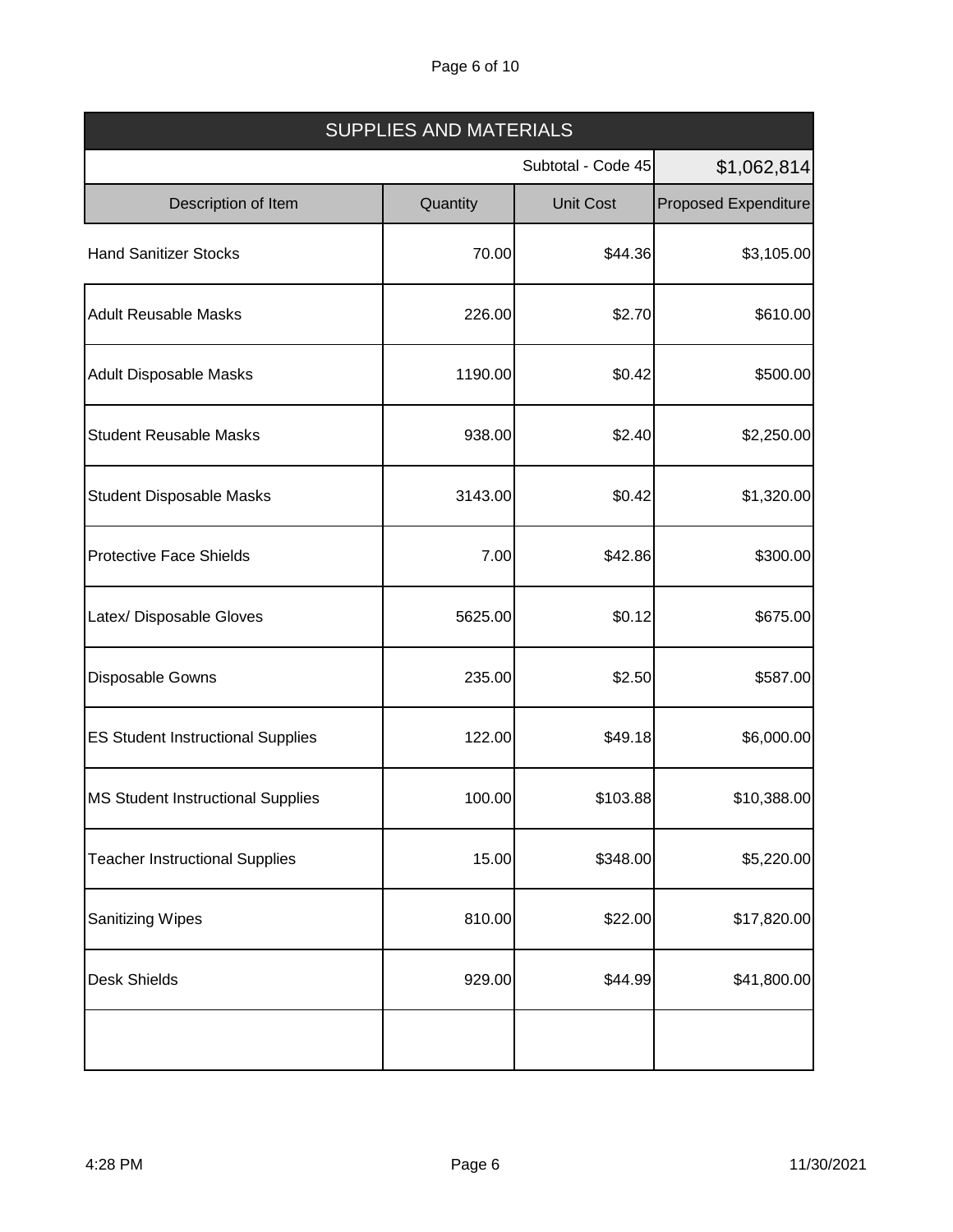| <b>Independent Reading Library Books</b>                                                    |         |            |              |
|---------------------------------------------------------------------------------------------|---------|------------|--------------|
| ES Independent Reading Library (K-4) per<br>scholar                                         | 456.00  | \$39.50    | \$18,012.00  |
| MS Independent Reading Library (Gr 5-8)<br>per scholar                                      | 368.00  | \$54.00    | \$19,872.00  |
|                                                                                             |         |            |              |
| <b>Education Technology</b>                                                                 |         |            |              |
| <b>Student Chromebooks</b>                                                                  | 860.00  | \$400.00   | \$344,000.00 |
| Replacement Chromebook Chargers                                                             | 225.00  | \$20.00    | \$4,500.00   |
| Student Headphones for Hybrid/ Remote<br>Learning                                           | 2318.00 | \$16.00    | \$37,080.00  |
| Zoom Annual License + Individual<br>Accounts per scholar                                    | 824.00  | \$13.08    | \$10,782.00  |
| Student Tech Support Software (HubbleIQ<br>& Zendesk) per scholar                           | 824.00  | \$17.73    | \$14,610.00  |
| Digital Learning Programs for Learning<br>Enrichment- General Content per scholar           | 824.00  | \$77.27    | \$63,674.00  |
| Digital Learning Programs for Learning<br>Enrichment- ELA per scholar                       | 824.00  | \$150.08   | \$123,663.00 |
| Digital Learning Programs for Learning<br>Enrichment- Math per scholar                      | 824.00  | \$141.67   | \$116,737.00 |
| Digital Learning Programs for Learning<br>Enrichment- Science/History per scholar           | 824.00  | \$32.60    | \$26,861.00  |
| Digital Learning Programs for Learning<br>Enrichment- Targeted Interventions per<br>scholar | 250.00  | \$94.59    | \$23,648.00  |
| <b>Neat Bar Solution</b>                                                                    | 6.00    | \$2,700.00 | \$16,200     |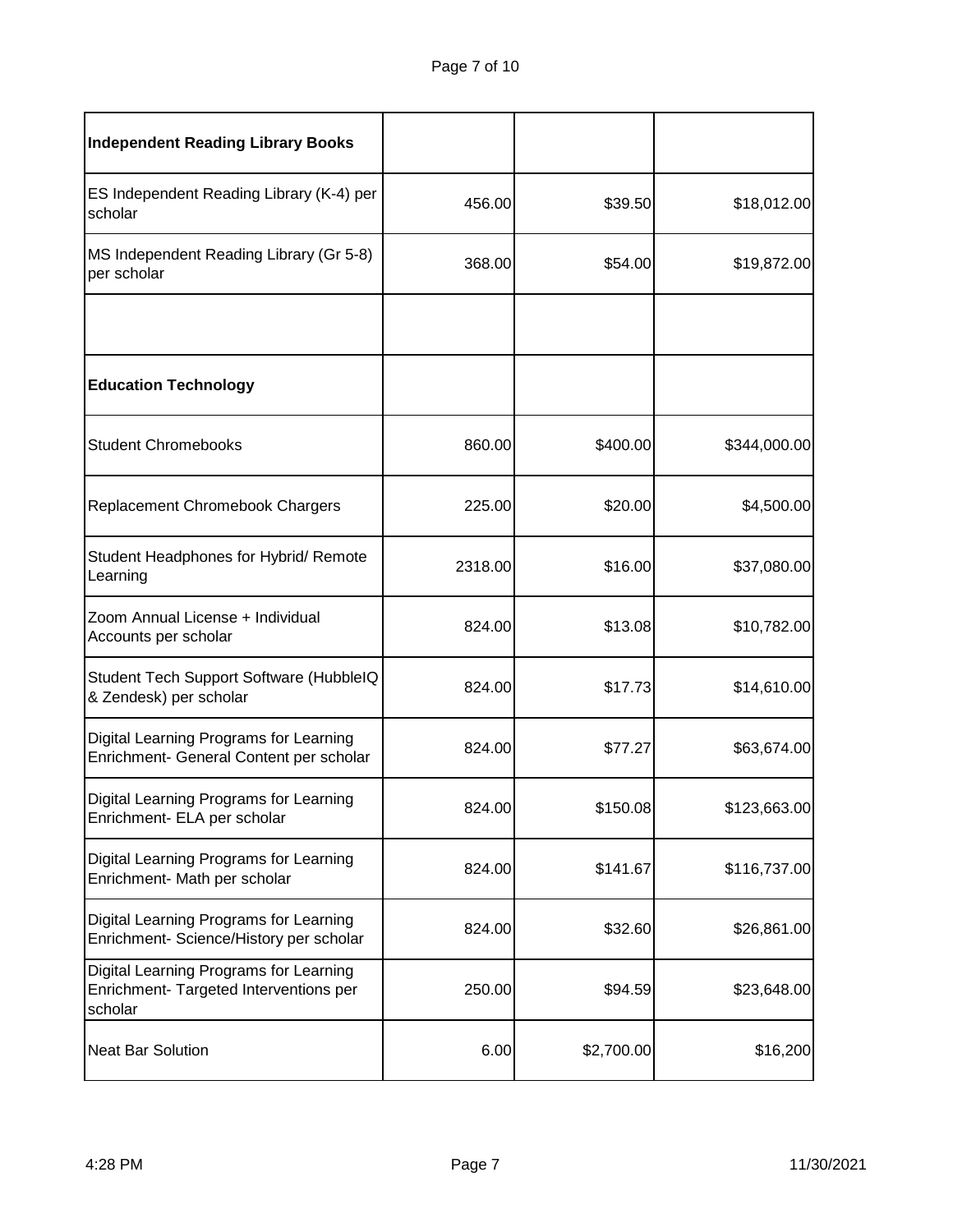| <b>Facilities Supplies</b>                                             |        |            |             |
|------------------------------------------------------------------------|--------|------------|-------------|
| <b>Filters for Air Conditioning Units</b>                              | 312.00 | \$50.00    | \$15,600.00 |
| Small Standalone Air Purifiers                                         | 120.00 | \$600.00   | \$72,000.00 |
| Large Room Air Purifiers                                               | 4.00   | \$3,500.00 | \$14,000.00 |
|                                                                        |        |            |             |
| <b>Tutoring Program Costs</b>                                          |        |            |             |
| <b>Small Group Tutors' Laptops</b>                                     | 21.00  | \$600.00   | \$12,600.00 |
| Tutor Peripherals (Mouses, Keyboards,<br><b>Headsets and Monitors)</b> | 21.00  | \$300.00   | \$6,300.00  |
| <b>Tutor Instructional Software Package</b>                            | 21.00  | \$100.00   | \$2,100.00  |
| <b>Small Group Scholar Tutoring Materials</b>                          | 600.00 | \$50.00    | \$30,000.00 |
|                                                                        |        |            |             |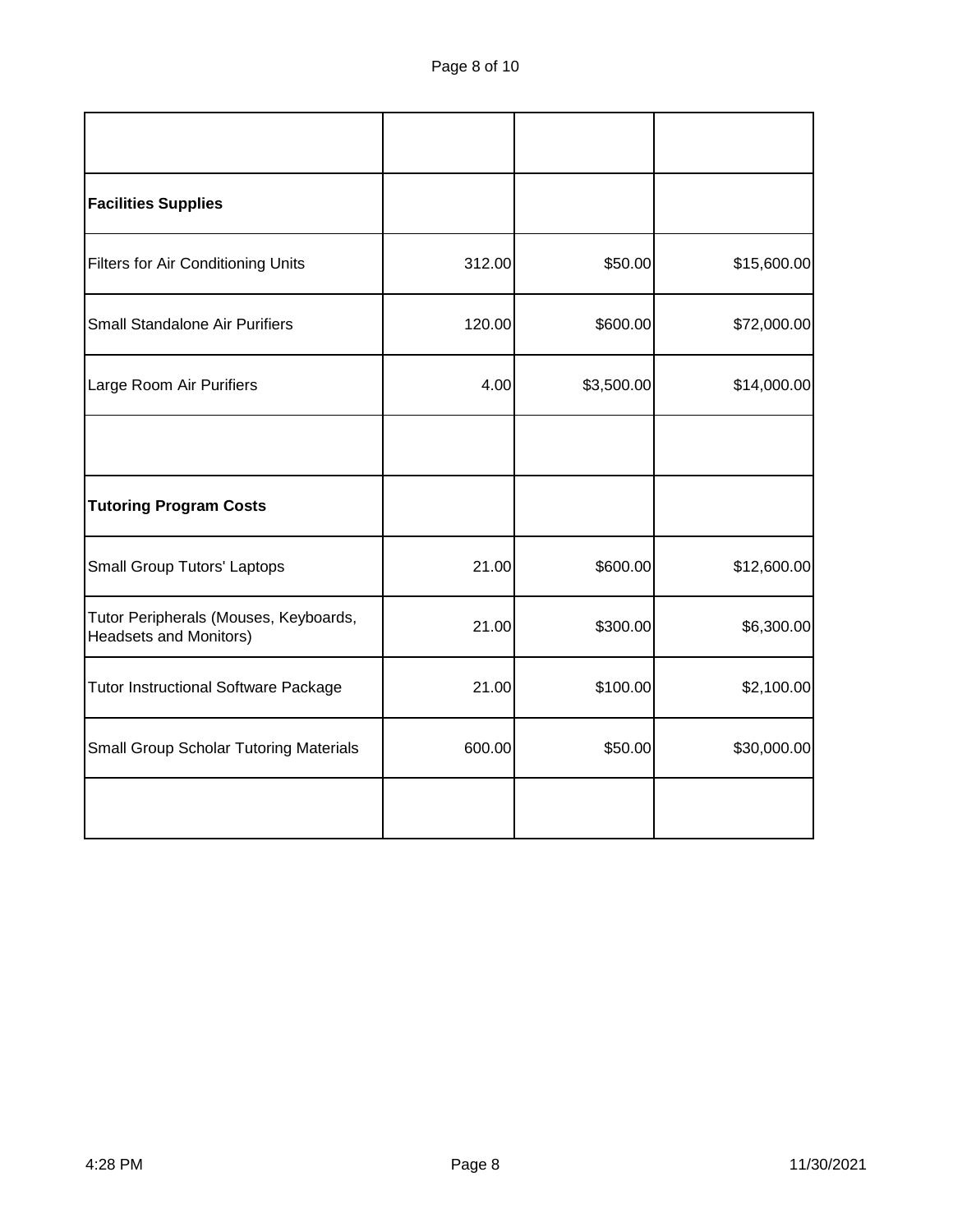# **BUDGET SUMMARY**

| <b>SUBTOTAL</b>                                                                                                                                                                                                                                                                                                                                                                                             |    | CODE PROJECT COSTS      |                                            |                                         |
|-------------------------------------------------------------------------------------------------------------------------------------------------------------------------------------------------------------------------------------------------------------------------------------------------------------------------------------------------------------------------------------------------------------|----|-------------------------|--------------------------------------------|-----------------------------------------|
| <b>Professional Salaries</b>                                                                                                                                                                                                                                                                                                                                                                                | 15 | \$549,698               | Agency Code:                               | 331900860993                            |
| <b>Support Staff Salaries</b>                                                                                                                                                                                                                                                                                                                                                                               | 16 | \$60,000                |                                            |                                         |
| <b>Purchased Services</b>                                                                                                                                                                                                                                                                                                                                                                                   | 40 | \$762,988               | Project #:                                 | 5880-21-4940                            |
| <b>Supplies and Materials</b>                                                                                                                                                                                                                                                                                                                                                                               | 45 | \$1,062,814             |                                            |                                         |
| <b>Travel Expenses</b>                                                                                                                                                                                                                                                                                                                                                                                      | 46 |                         | Contract #:                                |                                         |
| <b>Employee Benefits</b>                                                                                                                                                                                                                                                                                                                                                                                    | 80 |                         |                                            |                                         |
| <b>Indirect Cost</b>                                                                                                                                                                                                                                                                                                                                                                                        | 90 |                         |                                            |                                         |
| <b>BOCES Services</b>                                                                                                                                                                                                                                                                                                                                                                                       | 49 |                         | Agency Name:                               | Achievement First Aspire Charter School |
| Minor Remodeling                                                                                                                                                                                                                                                                                                                                                                                            | 30 |                         |                                            |                                         |
| Equipment                                                                                                                                                                                                                                                                                                                                                                                                   | 20 |                         |                                            |                                         |
| <b>Grand Total</b><br>\$2,435,500                                                                                                                                                                                                                                                                                                                                                                           |    | FOR DEPARTMENT USE ONLY |                                            |                                         |
| <b>CHIEF ADMINISTRATOR'S CERTIFICATION</b><br>By signing this report, I certify to the best of my<br>knowledge and belief that the report is true, complete,<br>and accurate, and the expenditures, disbursements,<br>and cash receipts are for the purposes and objectives                                                                                                                                 |    |                         | <b>Funding Dates:</b><br>Program Approval: | From<br>To<br>Date:                     |
| set forth in the terms and conditions of the Federal (or<br>State) award. I am aware that any false, fictitious, or<br>fraudulent information, or the omission of any material<br>fact, may subject me to criminal, civil, or administrative<br>penalties for fraud, false statements, false claims, or<br>otherwise. (U.S. Code Title 18, Section 1001 and Title<br>31, Sections 3729-3730 and 3801-3812). |    | <b>Fiscal Year</b>      | <b>First Payment</b><br>Line $#$           |                                         |
| Date                                                                                                                                                                                                                                                                                                                                                                                                        |    | Signature               |                                            |                                         |
| <b>Zachary Segall, Principal</b><br>Name and Title of Chief Administrative Officer                                                                                                                                                                                                                                                                                                                          |    |                         |                                            |                                         |
|                                                                                                                                                                                                                                                                                                                                                                                                             |    |                         |                                            |                                         |

Voucher #

First Payment